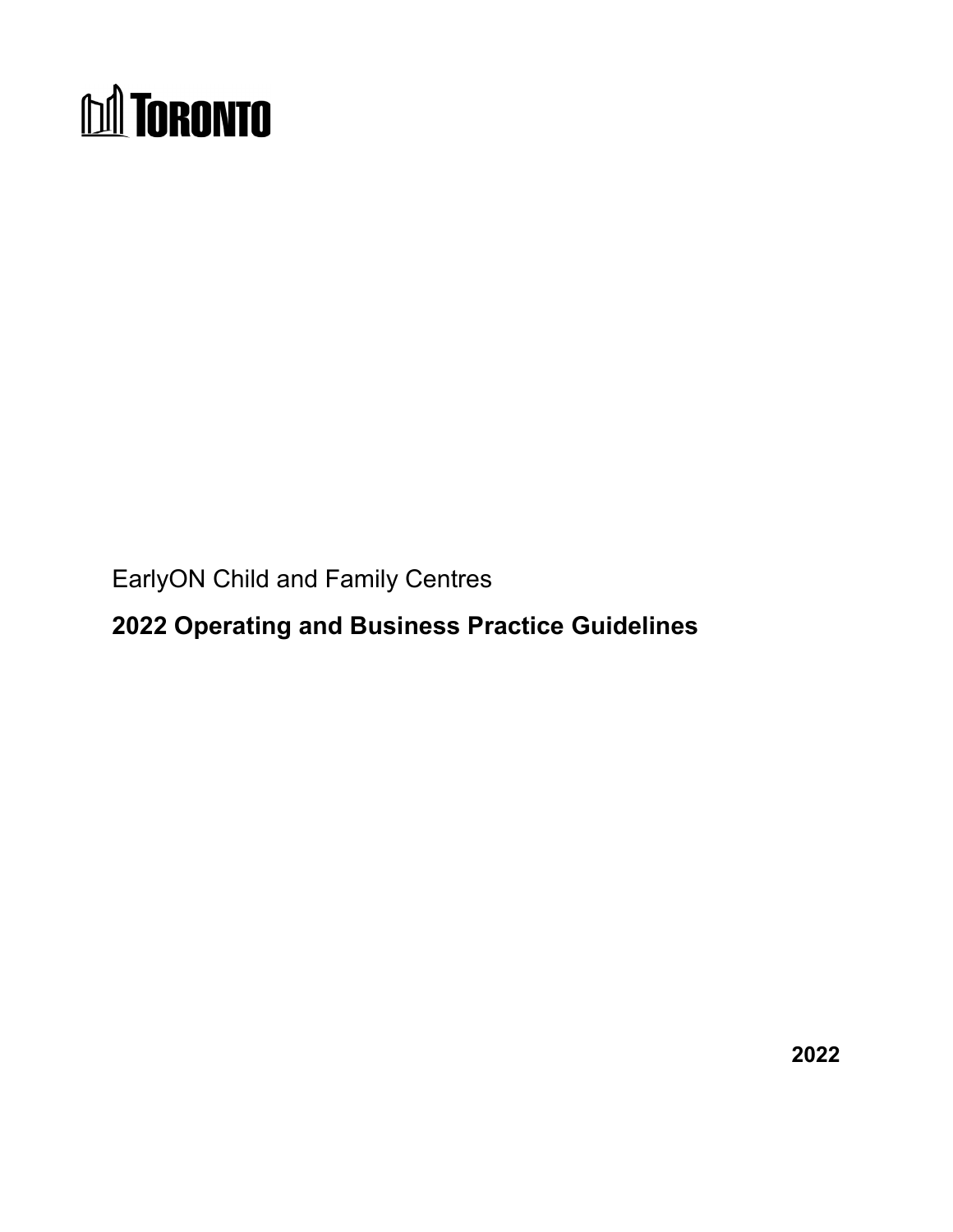# **Table of Contents**

| <b>2022 OPERATING AND BUSINESS PRACTICE GUIDELINES</b>                            |           |
|-----------------------------------------------------------------------------------|-----------|
| <b>SECTION 1: INTRODUCTION</b>                                                    | 4         |
| <b>SECTION 2: EARLYON SERVICE MODEL AND CORE SERVICES</b>                         | 5         |
| <b>SECTION 3: OPERATIONAL POLICIES AND PROCEDURES</b>                             | 8         |
|                                                                                   |           |
| <b>SECTION 4: OPERATING INFORMATION AND SERVICE DATA REPORTING</b>                | 19        |
| <b>SECTION 5: 2022 BUDGET AND BUSINESS PRACTICES REQUIREMENTS</b>                 | 25        |
| <b>STAFFING INFORMATION AND EXPENSES</b>                                          | 31        |
| <b>EXPENSE</b>                                                                    | 37<br>.40 |
| <b>2022 BUSINESS CYCLE AND REQUIREMENTS</b>                                       | 41        |
| APPENDIX A: RECE EXEMPTIONS FOR EARLYON CHILD AND FAMILY<br><b>CENTRES POLICY</b> | 42        |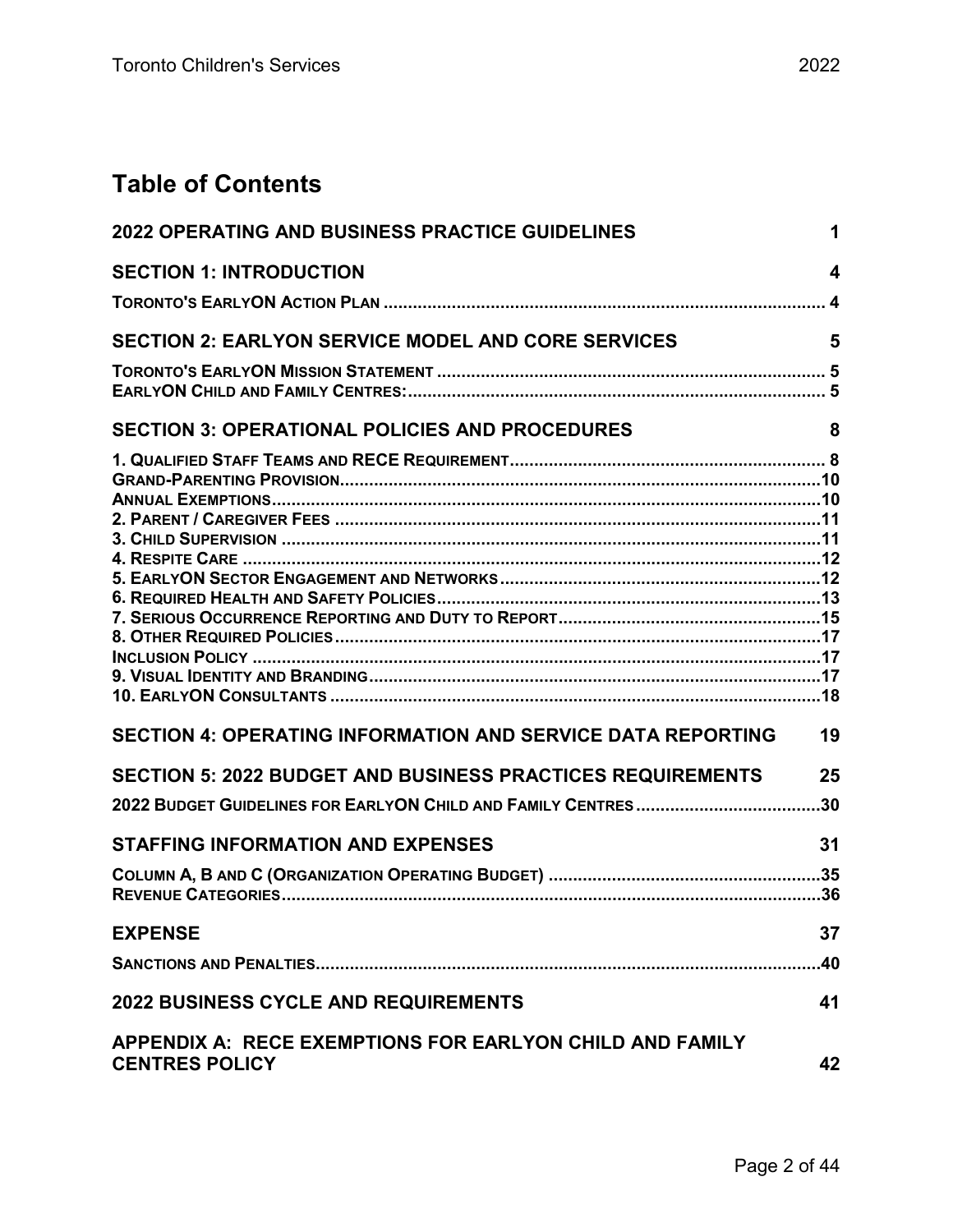**REFERENCE: [EARLYON BUSINESS PRACTICES AND FUNDING GUIDELINES](#page-44-0)  [FOR SERVICE SYSTEM MANAGERS, 2020;](#page-44-0)** *CHILD CARE AND EARLY YEARS ACT, 2014***[; MEMO TO CHIEF ADMINISTRATIVE OFFICERS, CMSMS AND DSSABS](#page-44-0)  [DIRECTORS AND/OR GENERAL MANAGERS, MINISTRY OF EDUCATION, APRIL](#page-44-0)  [18, 2019.](#page-44-0) 45**

**[DATE APPROVED:](#page-44-1) NOVEMBER 2019 45**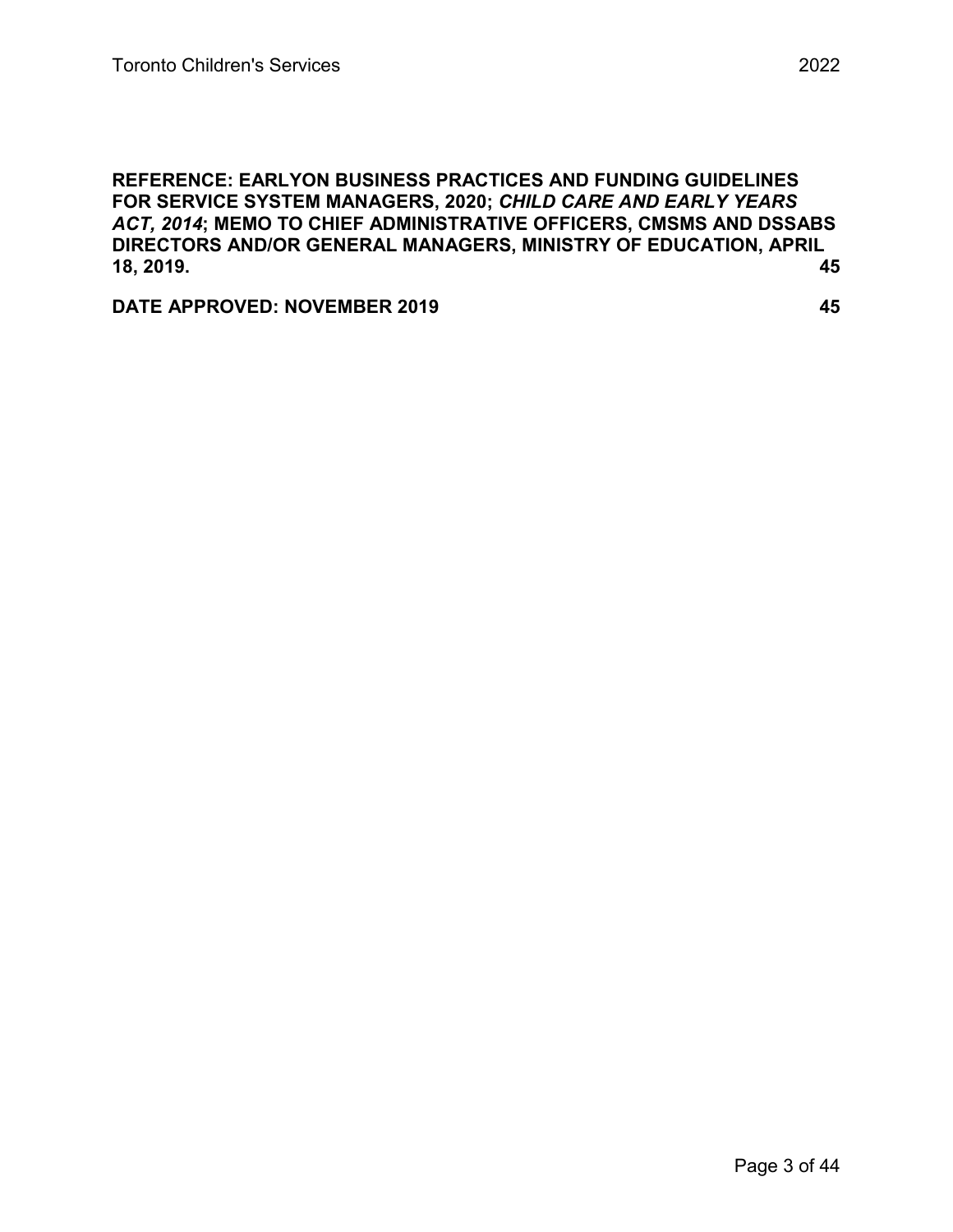# <span id="page-3-0"></span>**Section 1: Introduction**

Toronto Children's Services (TCS) is pleased to release the 2021 Operating and Business Practice Guidelines for EarlyON Child and Family Centres. This document includes the policy, operational and business practice requirements, and program standards for EarlyON Child and Family Centre service providers who have a Service Agreement with TCS. These guidelines are effective January 1, 2021 and align with the requirements set out by the Ministry of Education.

Due to the ongoing response to the COVID-19 pandemic, it is understood that the landscape is changing regularly. Any additional requirements or program limitations established by Toronto Public Health or the Ministry of Education will supersede the requirements outlined in these guidelines and will be clearly communicated to the sector in a timely manner. Any immediate changes to the regular requirements are noted throughout the document.

# <span id="page-3-1"></span>**Toronto's EarlyON Action Plan**

TCS' [EarlyON Action Plan \(2018-2020\)](https://www.toronto.ca/wp-content/uploads/2018/12/94fd-cs-early-on-action-plan-2019.pdf) was released in Fall 2018 and was intended to guide system transformation activities from 2018 to 2020. Toronto Children's Services is embarking on the development of the next *EarlyON Action Plan*. The intent of the Action Plan is to continue to offer specific steps that TCS and EarlyON Service Providers will undertake to achieve the mission statement and deliver high quality services that meet the needs of children, families, and caregivers. The development process will include community and sector engagement and consultation throughout 2022.

TCS will continue to build on important actions outlined in the previous action plan including the EarlyON Funding Framework, implementing the EarlyON Program Standards, as well as the e-registration & sign-in system.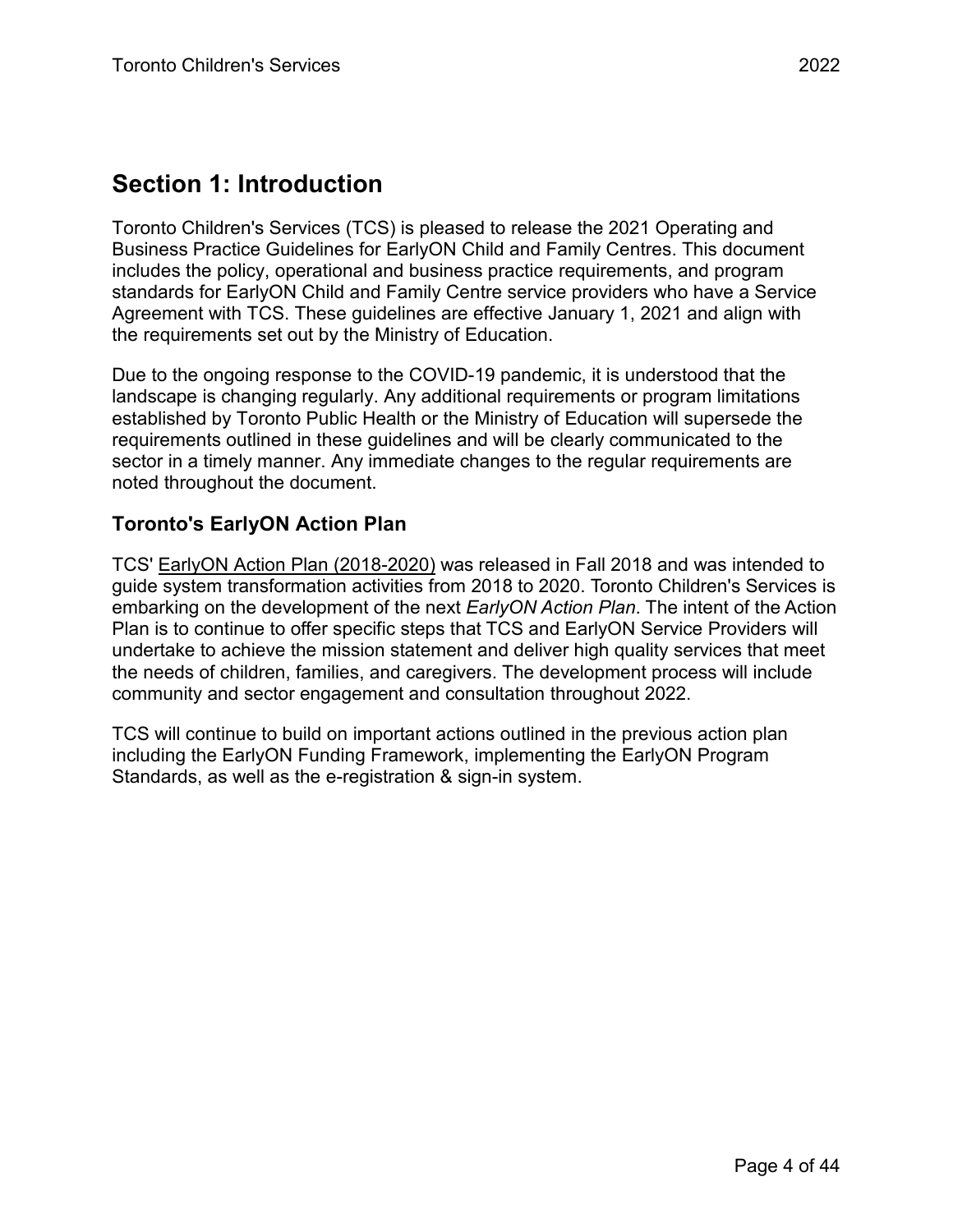# <span id="page-4-0"></span>**Section 2: EarlyON Service Model and Core Services**

# <span id="page-4-1"></span>**Toronto's EarlyON Mission Statement**

# <span id="page-4-2"></span>**EarlyON Child and Family Centres:**

- Support families and promote healthy child development by building strong connections and facilitating access to services that enhance well-being;
- Provide free, inclusive programs delivered by qualified professionals for families, caregivers and children (Prenatal to six years of age), and;
- Reflect their communities and respond to local needs by working with other health and social service providers and program participants.

## **Toronto's EarlyON Sector Goals**

- Increased Access: All EarlyON Centres will provide access to an integrated, inclusive early childhood and family system that provides a "no wrong door" approach to accessing community services.
- Greater Equity: All EarlyON Centres will apply an equity lens to their programs to ensure services are responsive to the diverse needs of Toronto's families.
- Higher Quality: All EarlyON Centres will offer consistent, high-quality services that are guided by evidence informed standards and evaluation tools.

All of the activities identified in the EarlyON Action Plan are intended to support the achievement of these goals. We look forward to continuing to identify new and innovative ways to meet the needs of children and families across the City.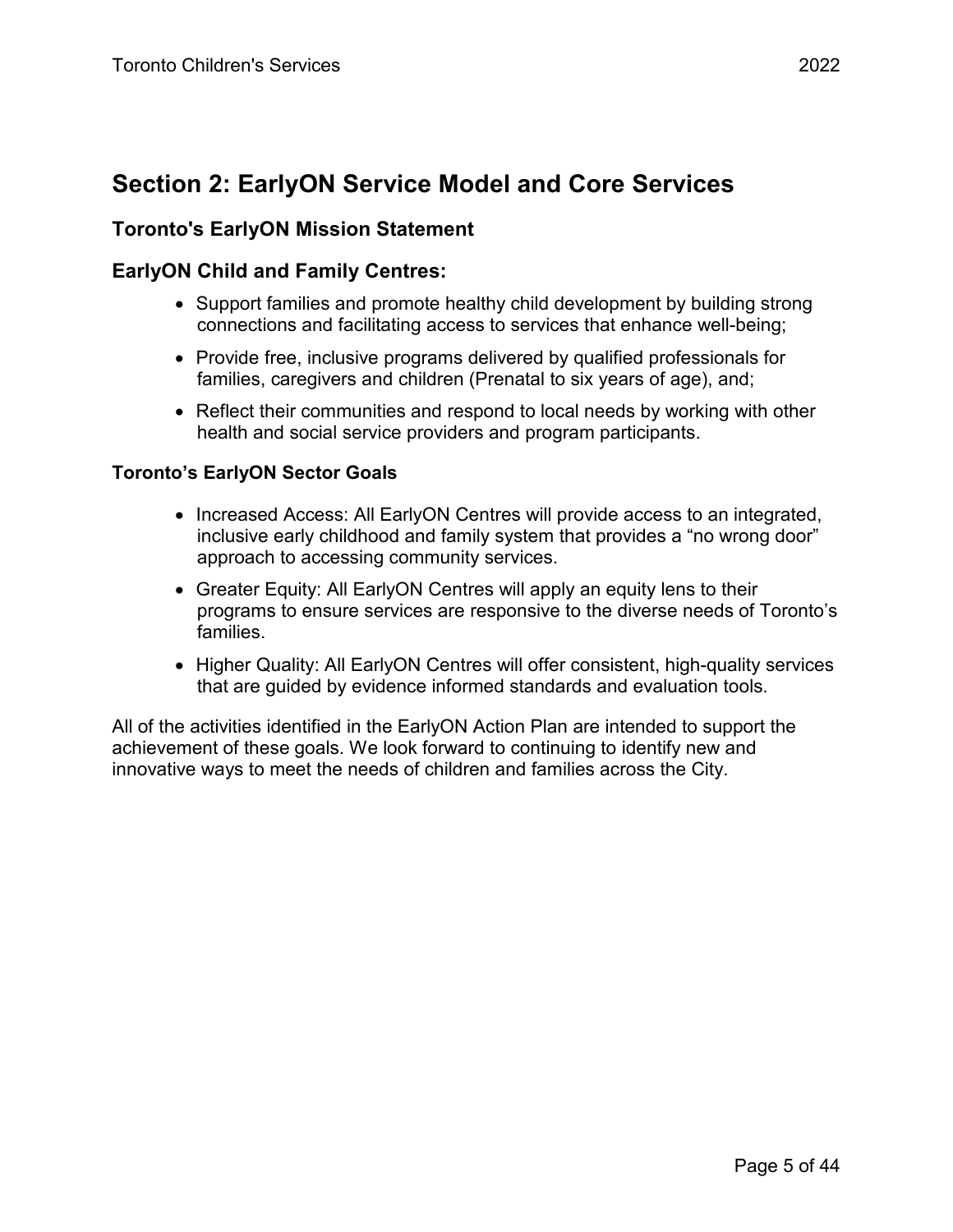## **Mandatory Core Services**

To achieve the intended outcomes of EarlyON Child and Family Centres, the Ministry has identified the following suite of mandatory core services that must be available to children and families at every EarlyON Centre and through virtual/remote programming as follows:

## **Engaging Parents & Caregivers**

- Inviting conversations and information sharing about child development, parenting, nutrition, play and inquirybased learning, and other topics that support their role;
- Collaborate with responsive support programs to enhance parent and caregiver well-being, enrich adult-child interactions and to support them in their role(s);
- Providing targeted outreach opportunities designed for parents and caregivers who could benefit from Child and Family Centre programs and services

#### **Supporting Early Learning & Development**

- Drop-in programs and other programs and services that build responsive adult-child relationships and encourage children's exploration and promote play and inquiry.
- \*Please note: the delivery of drop-in inperson programs is subject to approval by Toronto Public Health and the Ministry of Education.
- Please stay tuned as guidance on this type of programming may change at any time during the pandemic response period.

## **Making Connections for Families**

- Responding to a parent/ caregiver concern about their child's development through conversations and observations
- Sharing information and facilitating connections with specialized community service as appropriate.
- Ensuring Child and Family Centre staff have relationships with community partners and an indepth knowledge of their community resources.

Additional programming and services, including registered programs, should only be provided once the core services are in place. To support parents and caregivers in their role, organizations are expected to collaborate in the delivery of specific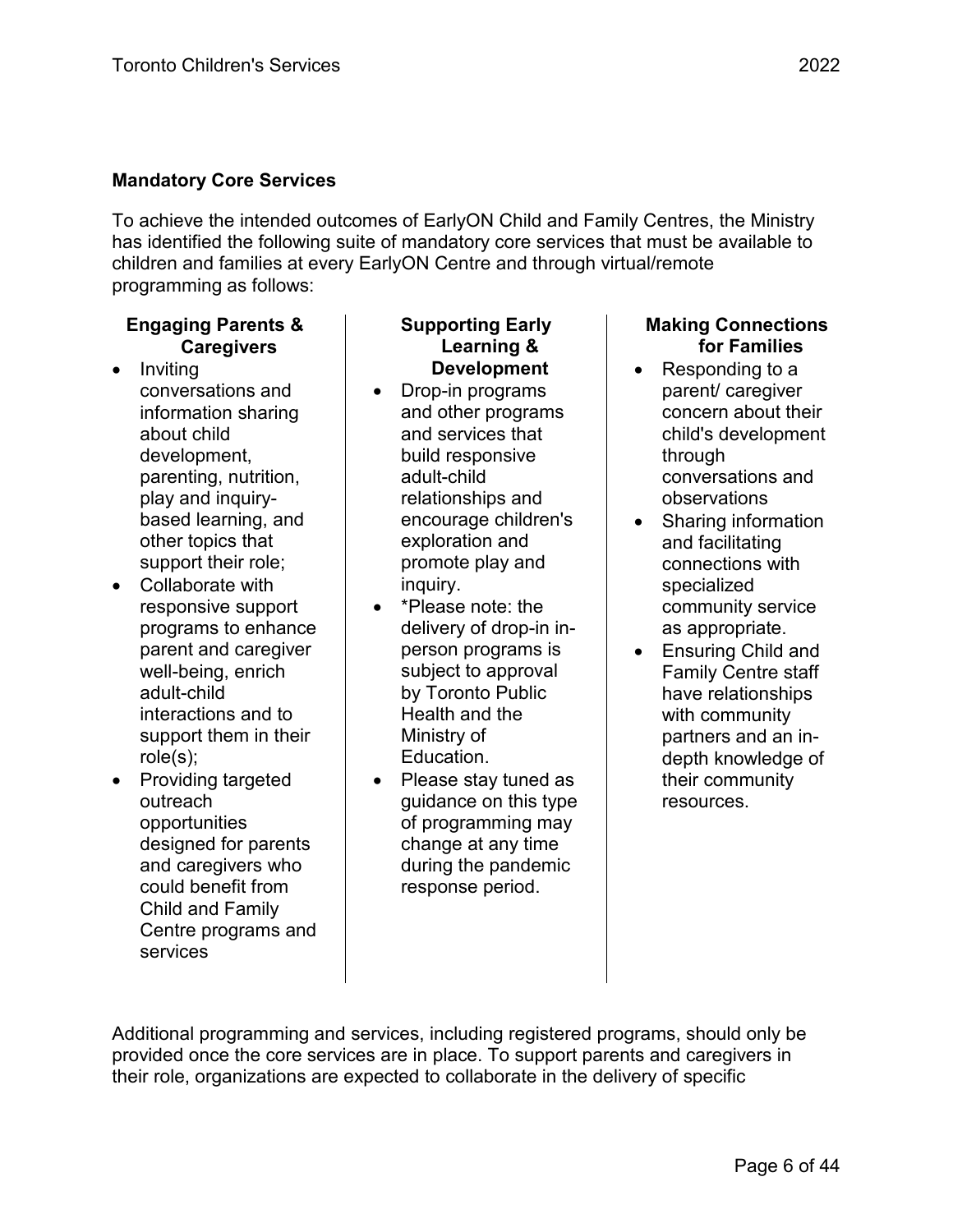programs or services and link parents to the appropriate accessible community resources.

# **EarlyON Program Standards**

Developed in 2019, the Toronto EarlyON Program Standards help to guide and empower program leaders and staff to strengthen and plan their programming and environments in alignment with the provincial EarlyON core service requirements. These evidence-informed program standards foster and support a culture of learning through inquiry and reflection that leads to ongoing responsiveness to participant needs as well as building a common awareness and understanding of what program practices are evidence-informed and how they contribute to quality.

The Standards are organized into 11 areas that reflect evidence-informed approaches to implementing high quality child and family services and supports.

| Standard I:   | EarlyON programs are accessible and welcoming to all,<br>implemented using an inclusive and equity-based approach.                         |
|---------------|--------------------------------------------------------------------------------------------------------------------------------------------|
| Standard II:  | EarlyON programs meet the diverse needs of participants and                                                                                |
|               | communities using a family-centered approach.                                                                                              |
| Standard III: | EarlyON programs support parent/ caregiver well-being,                                                                                     |
|               | confidence, and competence using a strengths-based approach.                                                                               |
| Standard IV:  | Regular and targeted outreach is conducted.                                                                                                |
| Standard V:   | EarlyON programs create environments that engage children and<br>adults in children's learning and development.                            |
|               | Standard VI: EarlyON programs promote responsive adult-child relationships<br>and children's well-being through all areas of programming.  |
|               | Standard VII: EarlyON programs plan and implement programs and activities to<br>encourage children's exploration, play and inquiry.        |
|               | Standard VIII: Children's developmental progress is observed and discussed.                                                                |
|               | Standard IX: Parents/caregivers receive information about relevant local<br>community services.                                            |
|               | Standard X: Partnerships are established with other local community services.                                                              |
|               | Standard XI: Monitoring and evaluation practices are implemented to ensure<br>continuous quality improvement and informed decision making. |

The EarlyON Program Standards Guidebook is being updated to include best practice examples related to confronting anti-Black racism, outdoor programming and virtual programming and will be finalized in 2022.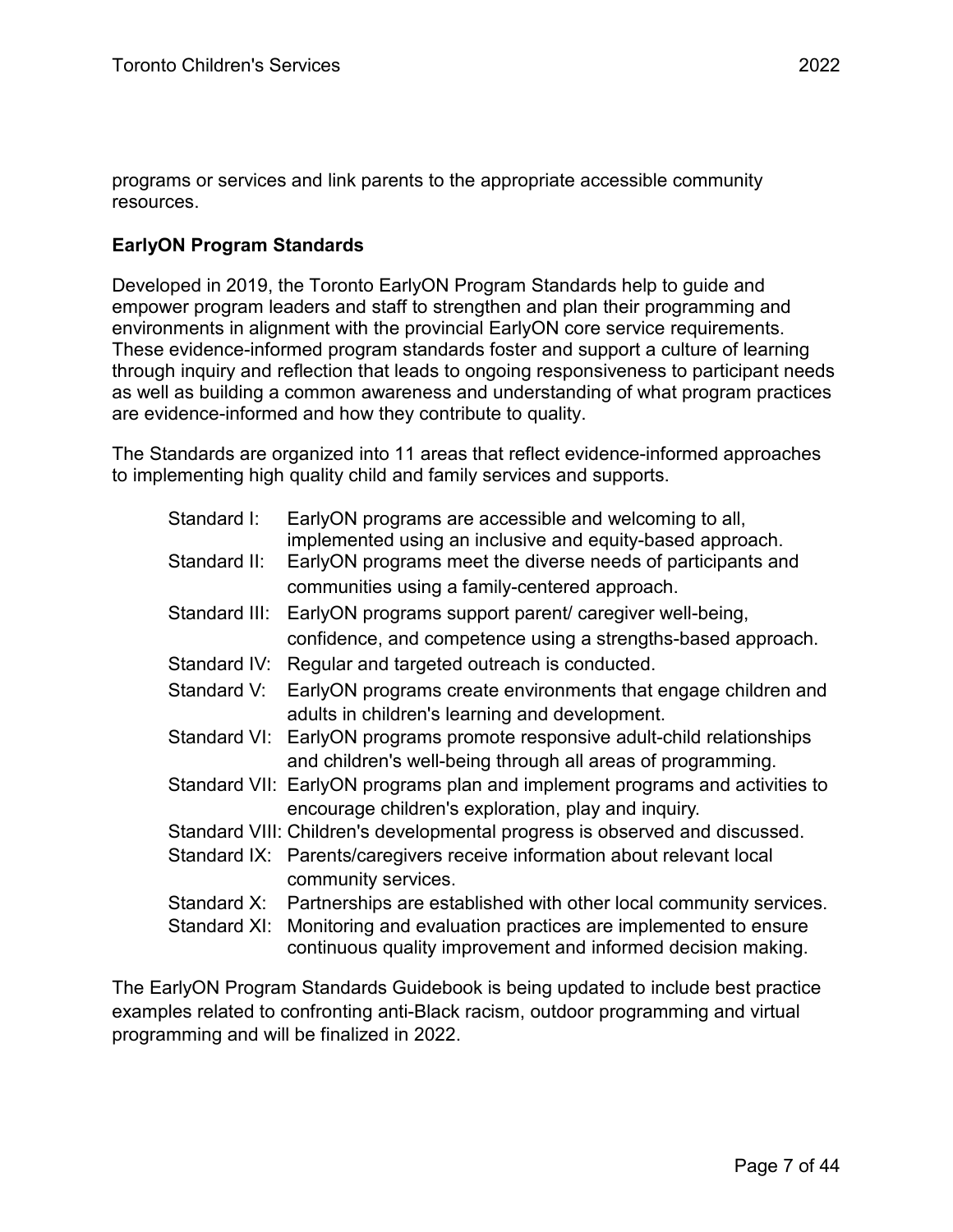## **Pedagogical Framework**

EarlyON Child and Family Centres deliver programs that reflect the view of children, parents, caregivers and educators as competent, capable, curious and rich in potential and experience. Guided by [How Does Learning Happen? Ontario's Pedagogy for the](https://files.ontario.ca/edu-how-does-learning-happen-en-2021-03-23.pdf)  [Early Years \(HDLH\),](https://files.ontario.ca/edu-how-does-learning-happen-en-2021-03-23.pdf) EarlyON Child and Family Centres provide an environment that engages parents and caregivers as co-learners and leaders in influencing positive child, family and community experiences and outcomes. Local service providers and school boards offering EarlyON programs and services are expected to use HDLH to guide the development and delivery of local programs.

## **Indigenous-led Child and Family Programs**

Indigenous-led Child and Family Programs are funded as part of a provincial initiative to address the Truth and Reconciliation Commission's Calls to Action.

Organizations that operate Indigenous EarlyON Child and Family Centres are expected to meet the same EarlyON core services requirements, while providing holistic and culturally responsive programming for Indigenous children and families.

Indigenous mobile programs (Fathering, Language and Land-based programs) must meet the original program mandates as described in the expression of interests (EOI) and are not required to deliver the EarlyON core services.

## **Virtual and Remote Service Guidelines**

Developed in response to COVID-19, the EarlyON Virtual and Remote Service Guidelines outline key expectations for EarlyON and Indigenous-Led Program providers who wish to deliver accessible and high-quality virtual services. They include policy, operational and business practice requirements and are to be used when in-person services cannot be delivered and to guide virtual and remote services that complement in-person service delivery.

# <span id="page-7-0"></span>**Section 3: Operational Policies and Procedures**

# <span id="page-7-1"></span>**1. Qualified Staff Teams and RECE Requirement**

**\*Please note: It is understood that it may not be possible to meet the RECE staffing requirement during the COVID-19 response period.**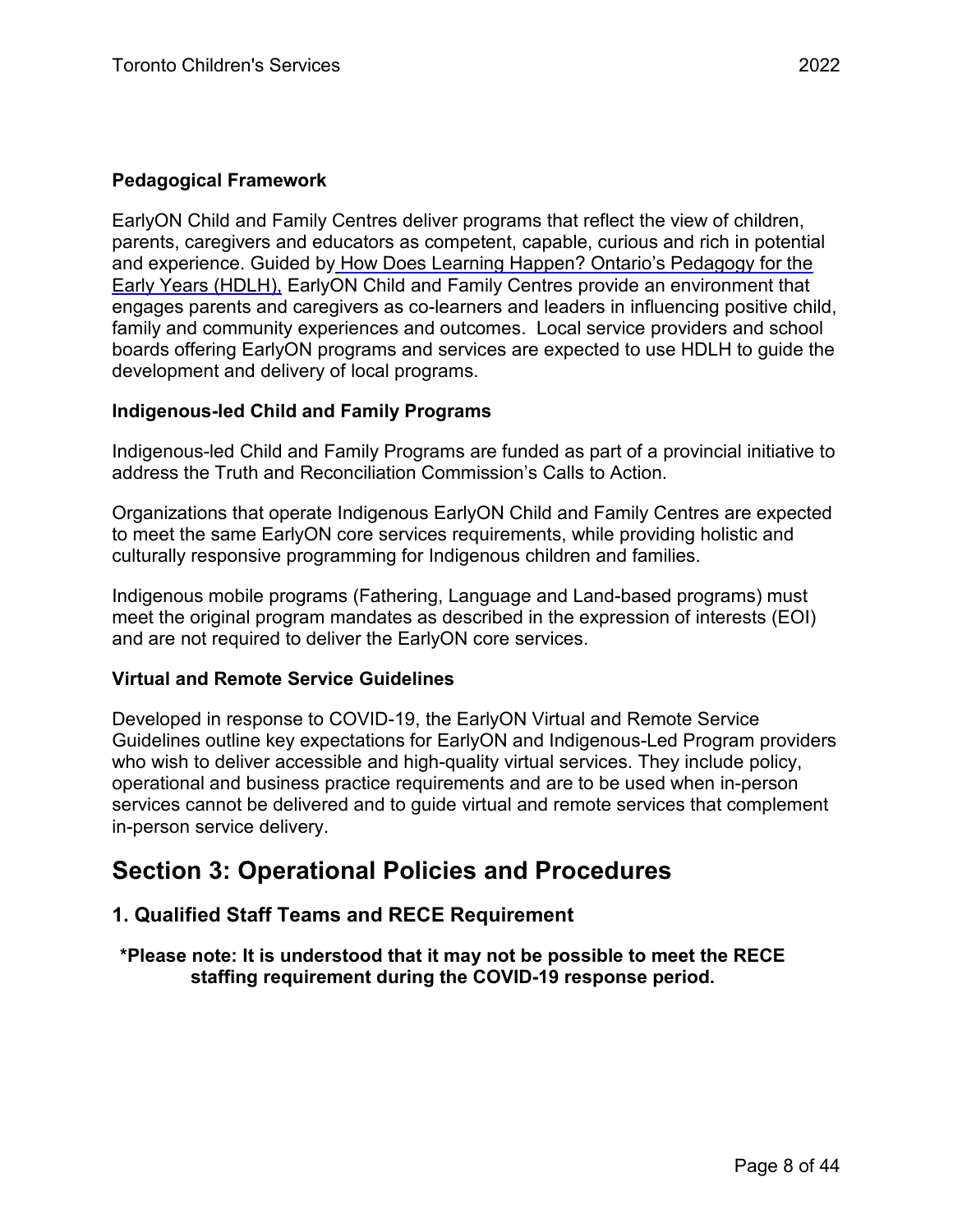Programming in EarlyON Child and Family Centres should be designed to foster positive outcomes and support nurturing relationships for children, parents and caregivers based on the latest evidence and research. Registered Early Childhood Educators (RECE) play a key role in delivering high quality early years programs and have specialized knowledge and expertise in child development and play and inquiry-based learning.

Children's Services is required to ensure that qualified staff teams are responsible for delivering programs and services at every EarlyON Centre. Qualified teams delivering in-person programs and services must include at least one Registered Early Childhood Educator (RECE). Whenever possible, it is recommended that programs are delivered by at least two program staff to support the delivery of the full suite of core services, including offering opportunities for early identification and referrals.

EarlyON staff who have a degree or diploma in Early Childhood Education are legally required to register with the College of ECEs as they are working within the scope of practice outlined in the *Early Childhood Educators Act, 2007*. Staff with Early Childhood Education training must register regardless of their employment title or training requirements for their position. For more information on who is required to join and how to register, you can visit the College of ECE website at [www.college-ece.ca.](http://www.college-ece.ca/)

EarlyON Child and Family Centres have the flexibility to determine the appropriate mix of staff and specialized skill sets that is required to be responsive to community needs. For example, staff with expertise in family support, parent engagement and adult education are also highly beneficial given the importance of engaging and meeting the unique needs of parents and caregivers.

## **RECE Absences**

If an RECE is going to be absent for two weeks or less, organizations are expected to find an RECE or another suitable professional to support the delivery of EarlyON programs to prevent service disruptions.

If an RECE on staff is absent for more than two weeks (planned or unplanned), the organization is expected to find another RECE to provide coverage in the area of early learning and development. It is suggested that organizations develop a process in advance to address absences.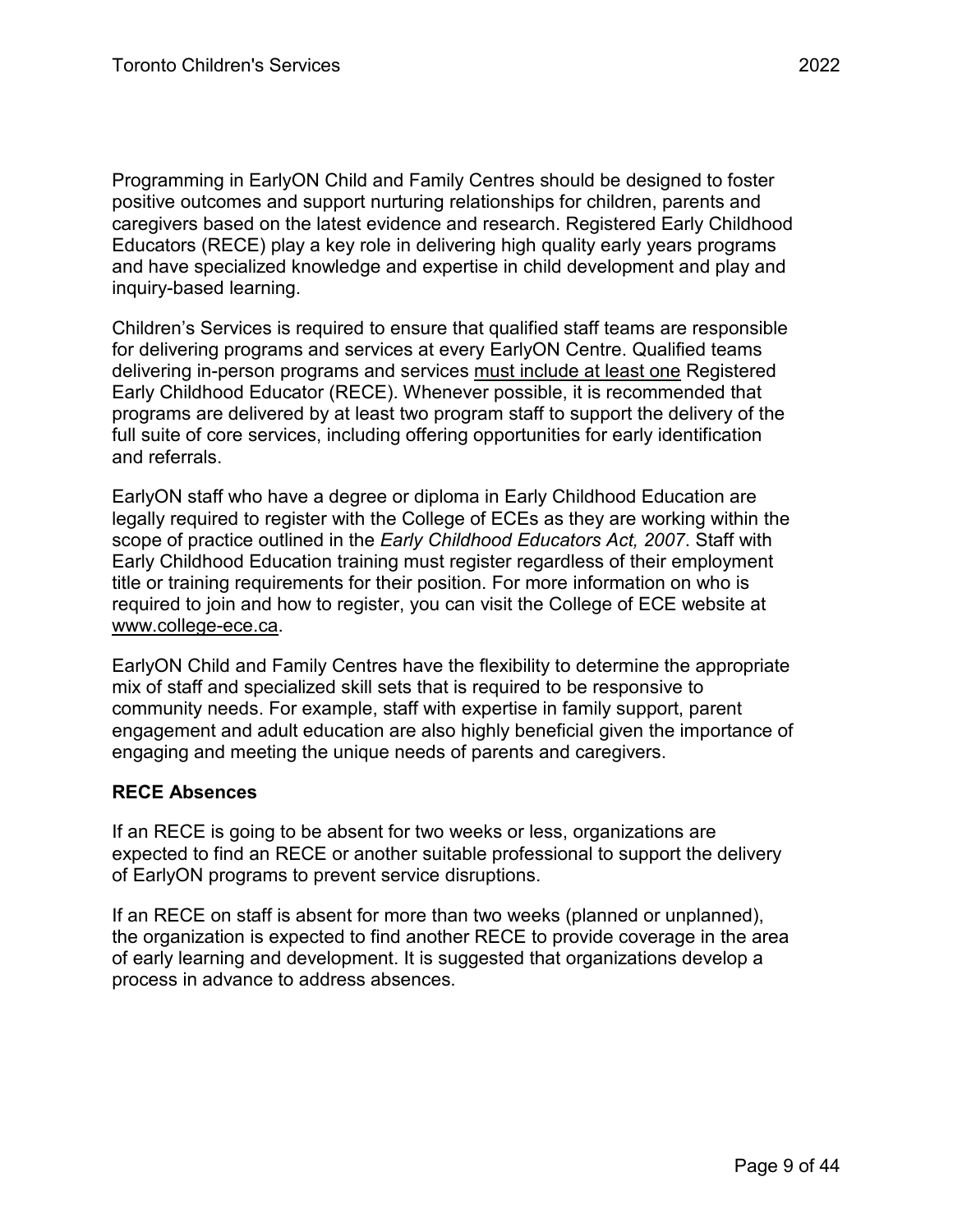# <span id="page-9-0"></span>**Grand-Parenting Provision**

Staff in EarlyON Child and Family Centres with more than 10 years of experience prior to January 2019 working in one of the four previous family support program types listed below are not required to obtain their RECE credential:

- Ontario Early Years Centres
- Parenting and Family Literacy Centres
- Family Resource Programs
- Better Beginnings, Better Futures

Grand-parented staff can be used to meet the RECE staffing requirement outlined in the previous section. The grand-parenting provision does not apply to staff who have satisfied the educational requirements to be registered as members of the College but have not yet become members. In addition, this provision does not apply to new hiring for positions that will oversee the delivery of mandatory core services related to supporting early learning and development. For any new hiring for such positions, EarlyON Centres are required to recruit an RECE.

# <span id="page-9-1"></span>**Annual Exemptions**

Where an EarlyON Child and Family Centre is unable to recruit at least one RECE or staff with ten years of experience, TCS may grant a temporary, one-year exemption.

The requirements and procedures for requesting RECE exemptions are outlined in the [RECE Exemptions for EarlyON Child and Family Centres Policy](https://www.toronto.ca/community-people/community-partners/early-learning-child-care-partners/planning-earlyon-child-family-centres-2/) (see Appendix A). All requests must be made through the EarlyON Budget Application, in the "RECE Qualification" step. Agencies are required to provide an action plan that describes how they will fulfill the RECE requirement as part of the exemption request. If there isn't sufficient space in the Budget Application, providers should e-mail their action plan to their EarlyON Consultant. TCS Consultants will follow up to monitor progress on action plans.

All granted exemptions will be for the operating year identified in the request form and last no more than one year. Service providers can re-apply for a staff person or position that was granted an exemption for all of or part of the previous operating year resulting in an exemption period of no more than 5 years per staff person. This does not apply if the staff has a diploma or degree in Early Childhood Education as they are required to register with the College. Service providers are expected to fulfill all RECE staffing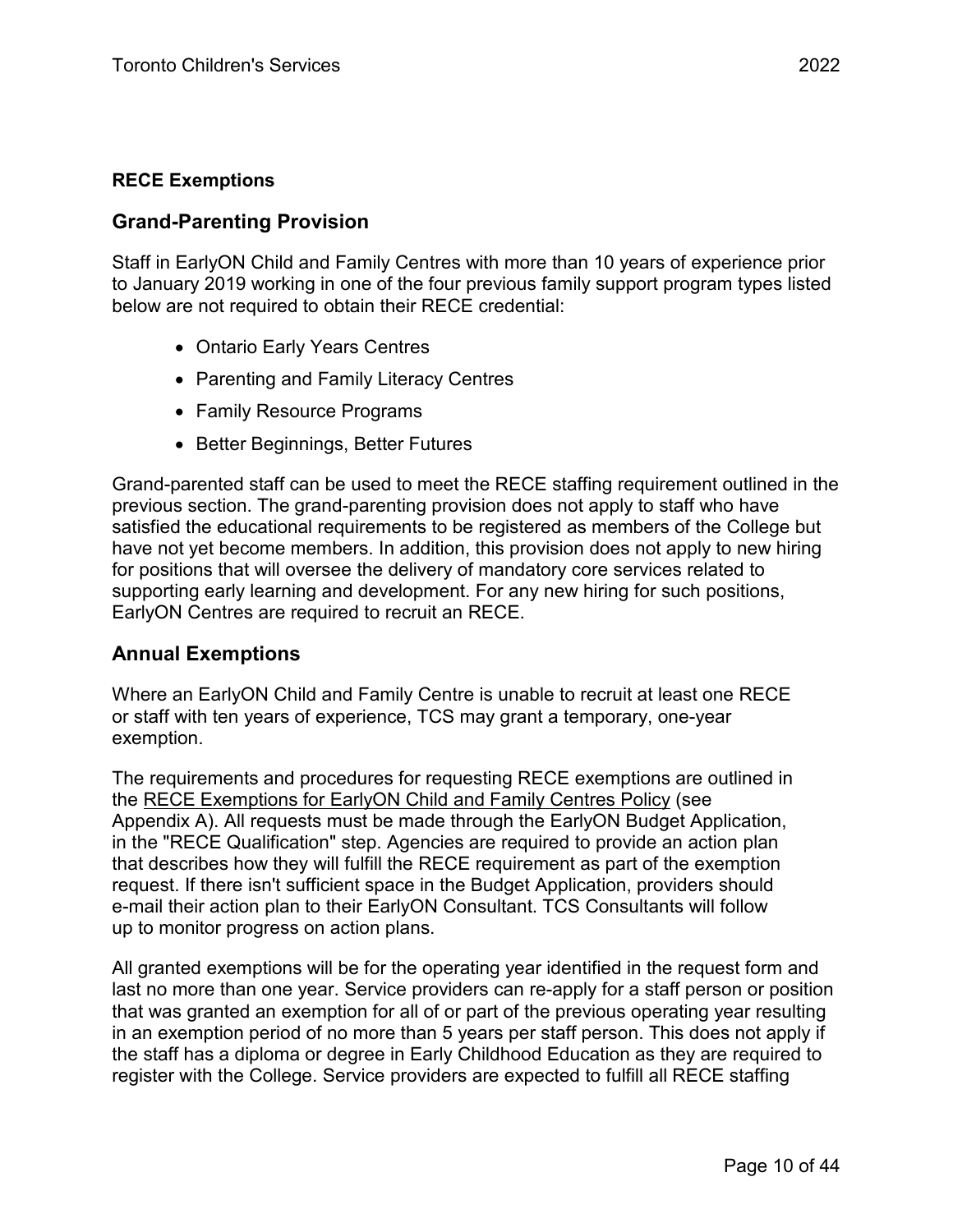requirements by January 1, 2023.

# **Qualifications Upgrade Program**

EarlyON Child and Family Centres are encouraged to identify and support eligible exempted staff to pursue upgrading their qualifications. The Early Childhood Education Qualifications Upgrade Program (ECE QUP) supports individuals working within the early years sector who have been accepted to an Ontario College of Applied Arts and Technology to pursue their Early Childhood Education (ECE) diploma and become eligible to apply for membership with the Ontario College of Early Childhood Educators (CECE).

Service providers are encouraged to learn more about the Qualifications Upgrade Program, which is available to reimburse tuition fees and other expenses associated with obtaining an ECE diploma for staff currently working in the early years sector.

The program includes a leadership grant stream to support professional development for program staff and leaders. For more information, please visit the program's website at:<http://www.ecegrants.on.ca/qualifications-upgrade/#education-grant>

# <span id="page-10-0"></span>**2. Parent / Caregiver Fees**

EarlyON Child and Family Centres provide publicly funded, free programs for children and families and services funded by TCS, and must be available to families, free of charge. Fees cannot be charged for any EarlyON Child and Family Centre programming including excursions, events or special guests. Organizational membership fees that are tied to access to an EarlyON Child and Family program are not permitted. This is to ensure that all families have access and can benefit from the services provided.

# <span id="page-10-1"></span>**3. Child Supervision**

## **\*Please note: Child minding cannot be offered during the COVID-19 response period. TCS will advise when this changes.**

EarlyON Child and Family Centre service providers may offer child minding services during parent/caregiver registered programs, or other community services offered at the same location as the EarlyON Centre, provided that parents/caregivers remain onsite in accordance with requirements under the Child Care and Early Years Act, 2014.

The number of child minder(s) provided will be in accordance with the Child Care and Early Years Act, *2014* as set out for unlicensed child care. The ratio between child minders and children will be as follows: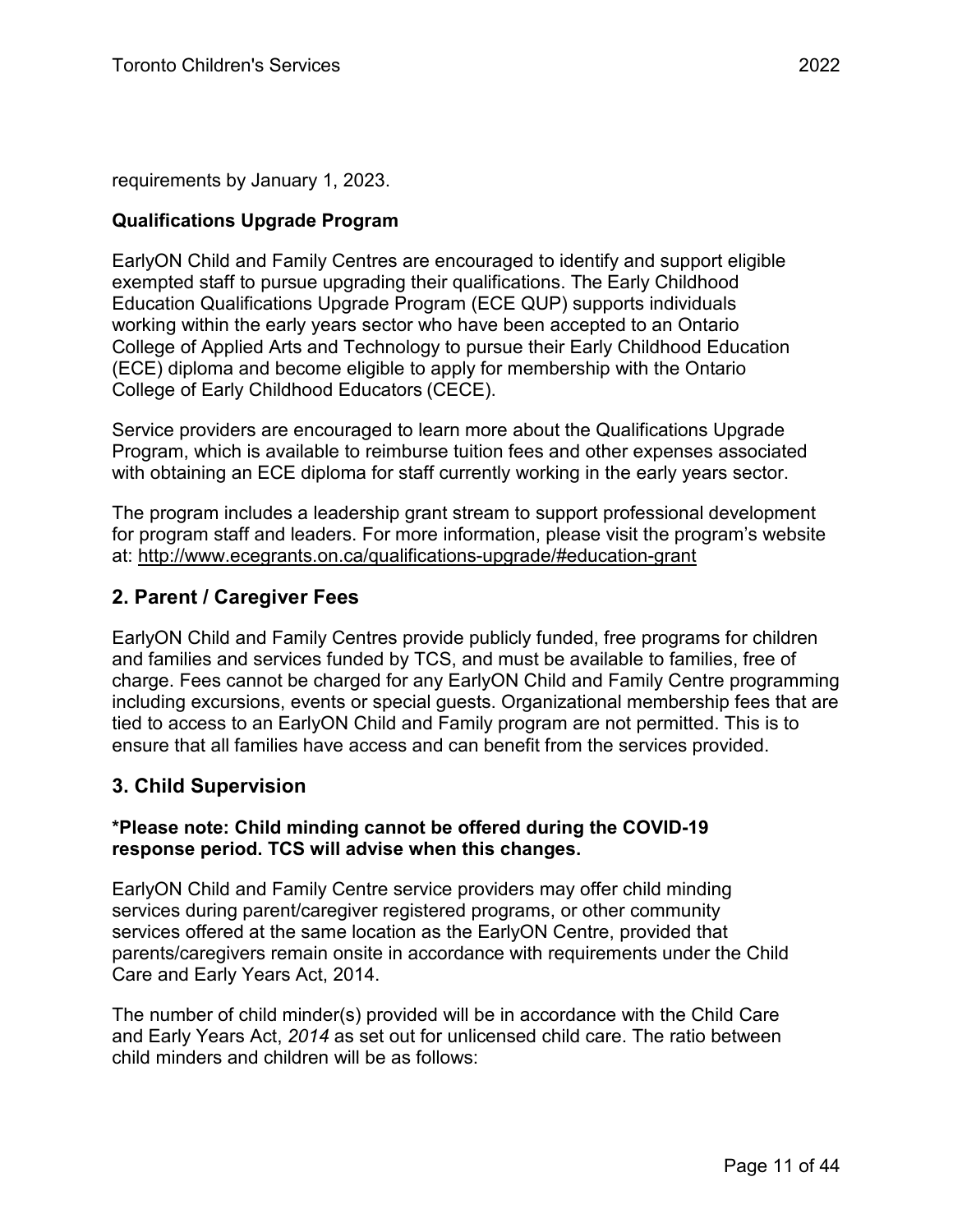#### **Maximum of 5 children under 13 years old, but no more than 2 children under 2 years old per child minder.**

Parents/caregivers are expected to supervise their own children at all other times while attending an EarlyON Child and Family Centre.

# <span id="page-11-0"></span>**4. Respite Care**

## **\*Please note: Respite care cannot be offered during the COVID-19 response period within an EarlyON Centre, even when funded through another source. TCS will advise when this changes.**

Respite care cannot be provided using funds provided by TCS for EarlyON Child and Family Centres. Respite care funded through other sources cannot be provided in the same room(s) and at the same time as TCS-funded EarlyON programming. Respite care refers to child care provided on a temporary, short term basis within a child and family centre where the parent leaves the premises.

# <span id="page-11-1"></span>**5. EarlyON Sector Engagement and Networks**

Toronto Children's Services is committed to developing a multi-faceted engagement model by creating new forums to improve information-sharing, planning, professional development and capacity-building, coordination and collaboration.

The EarlyON team produces a [newsletter](https://www.toronto.ca/community-people/community-partners/early-learning-child-care-partners/planning-earlyon-child-family-centres-2/) 4-5 times per year, which is distributed to EarlyON providers across the City. The newsletter provides updates, useful links and information. It also highlights the diverse voices of the sector through staff interviews and reflective articles by EarlyON practitioners. Suggestions for feature articles can be sent to [EarlyON@toronto.ca.](mailto:EarlyON@toronto.ca)

The EarlyON Leadership Network is designed for leaders within EarlyON organizations to network, identify emerging issues, ask questions and promote dialogue on the EarlyON Child and Family System. Meetings are held in a central location or virtually when needed.

The EarlyON Manager Networks are quadrant-based and offer EarlyON Program Managers the opportunity to meet 3-4 times per year to collaboratively support program development, service coordination and collective learning and understanding regarding the use of community-based data.

EarlyON Staff Networks and EarlyON Communities of Practice provide the opportunity for professional learning, information sharing, capacity building, collaboration and networking for EarlyON program staff. The scheduling and focus of these conversations is responsive to emerging needs and priorities. The EarlyON Team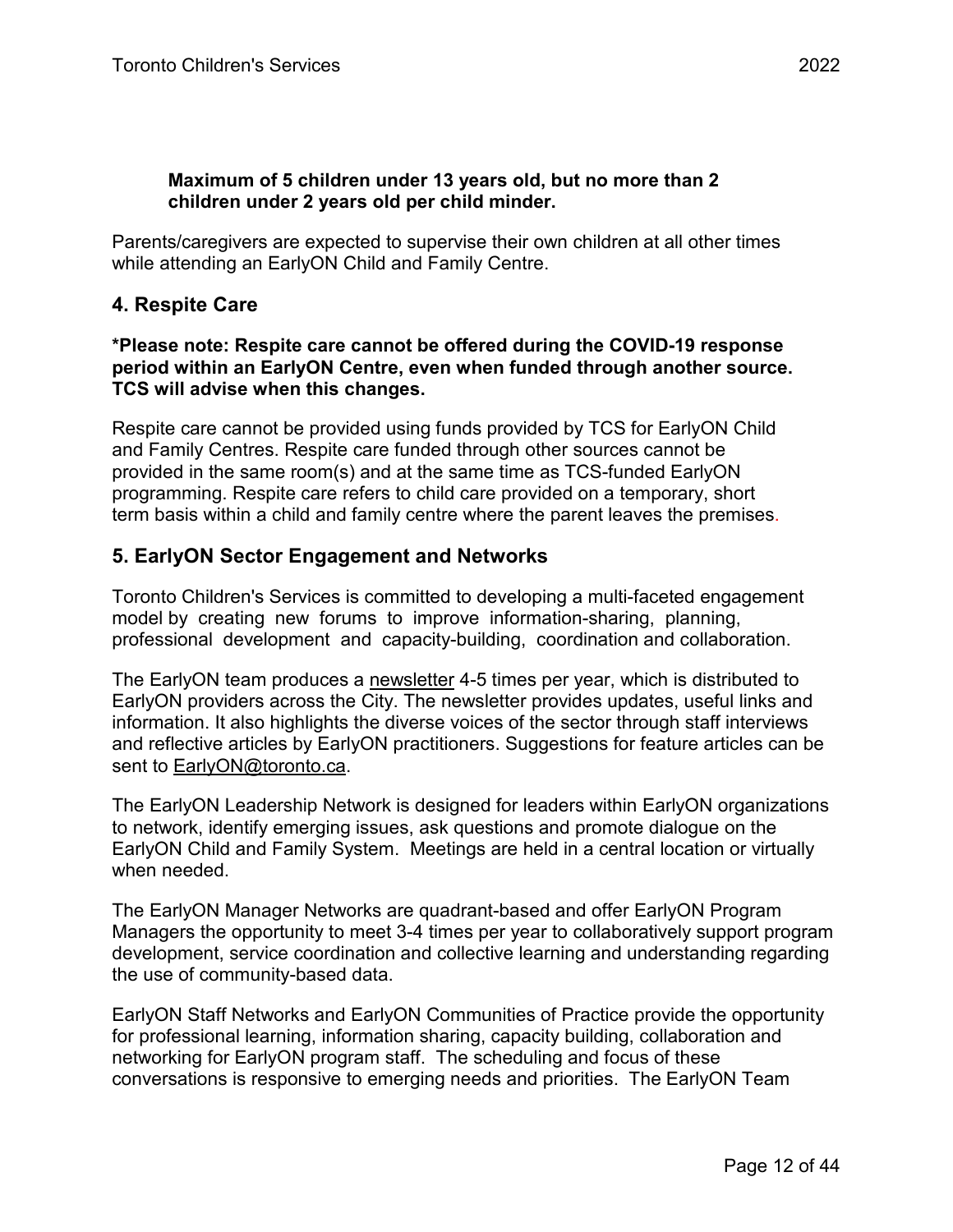provides a roster of professional learning throughout the year on topics that have been prioritized by the sector, such as access, equity, inclusion, and mental health.

The Annual EarlyON Sector Event will not be held during the COVID-19 response period. Please stay tuned for future updates.

Organizations are allowed and encouraged to close their regular programs up to a **maximum of four times per year** to support staff participation in professional learning. Planned closures need to be communicated in writing to your EarlyON Consultant and communicated a minimum of one week in advance to families.

Each organization is also encouraged to establish an internal learning dissemination plan to ensure that staff not in attendance receive relevant information from the sessions.

# <span id="page-12-0"></span>**6. Required Health and Safety Policies**

**\*Please note: Additional health and safety requirements may be established by Toronto Public Health and the Ministry of Education during the COVID-19 response period. In the event of any contradictions, requirements established by Toronto Public Health will supersede the requirements outlined in this document.**

TCS is required to ensure that appropriate policies are in place and updated to ensure that EarlyON programs are delivered in a way that promote the health, safety and wellbeing of children and families being served. EarlyON programs must be operated in accordance with all federal, provincial and municipal legislation and regulations, policies and guidelines, including (but not limited to): fire code, building code, health, municipal, infection prevention and control, employment, pay equity, human rights, and workplace health and safety.

EarlyON Service Providers are expected to maintain these policies, provide staff training with regards to their application, and inform families about them as part of their orientation. These policies must be made accessible for review by Children's Services staff when requested. Providers are not expected to submit individual policies for review.

## **Vulnerable Sector Screens**

All EarlyON staff, students and volunteers are required to have a vulnerable sector screen. Vulnerable sector screen documents should be kept in the staff files. Declarations are to be completed annually and screening is to be updated every 5 years.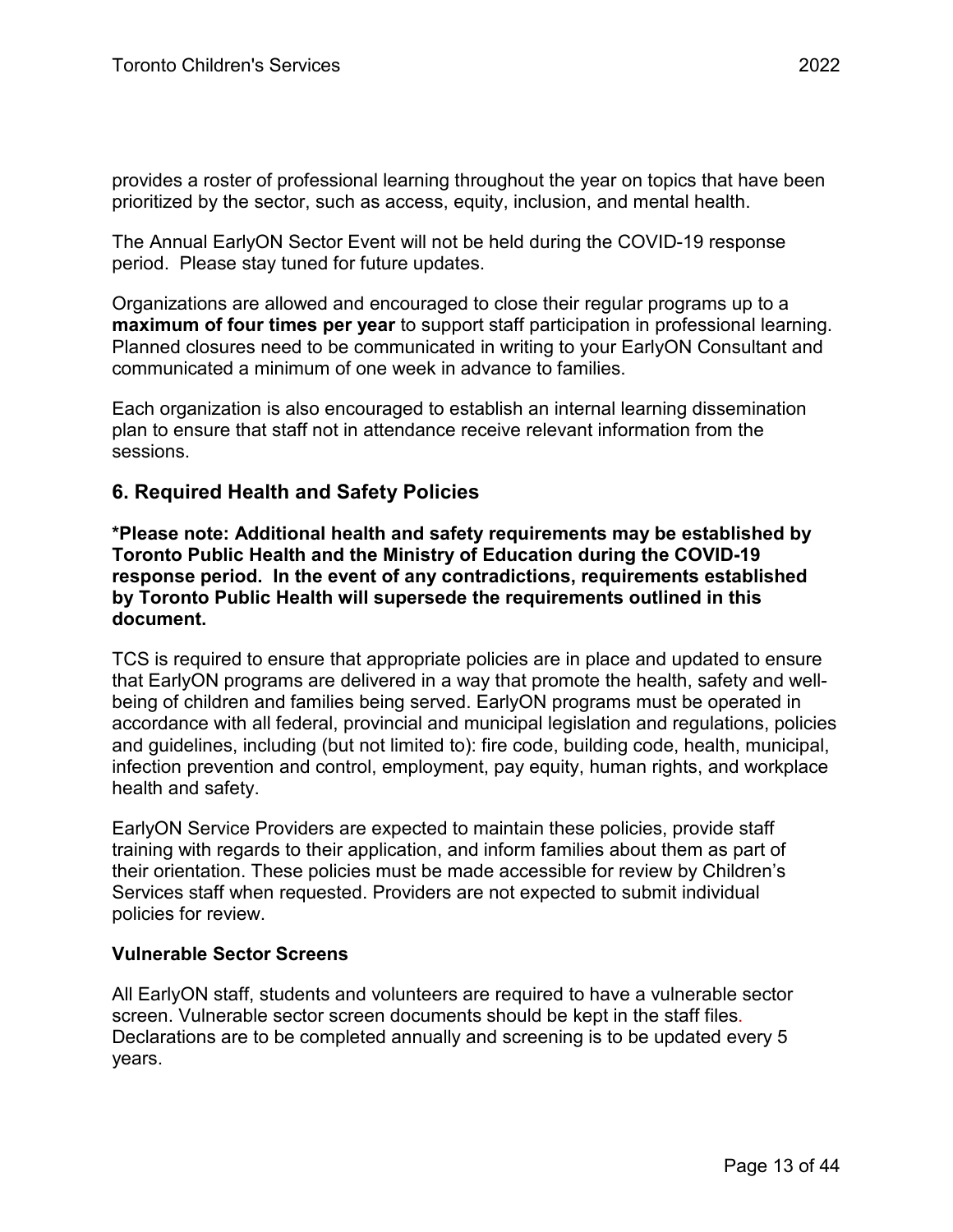#### **First Aid**

All EarlyON program staff are required to have standard first aid and CPR training. Certificates of completion should be kept in the staff files.

#### **Emergency Plans**

EarlyON Service Providers must have written policies that require all staff to be aware of and comply with the following required documents and procedures:

- Written evacuation procedures that specify duties of staff members in the event of a fire and align with requirements from Toronto Fire Services;
- A procedure for testing fire equipment/alarm system on a regular basis;
- A procedure for fire drills;
- Written fire evacuation procedures should be posted in conspicuous places for parents/caregivers;
- Program space capacity needs to comply with Fire Code regulations;
- Documented quarterly fire drills that include participants;
- Designated place of shelter;
- Emergency information collected for each staff person;
- Emergency phone numbers are posted by all phones;
- First Aid kits are accessible and well stocked; and
- Crisis Response procedures and action plan are in place.

#### **Environmental Cleaning and Maintenance**

EarlyON Service Providers must develop, maintain, and implement procedures to address infection prevention including cleaning requirements in the following areas:

- Washrooms
- Hand hygiene
- Diapering/toileting
- Play spaces
- Toys and equipment
- Offices and meeting spaces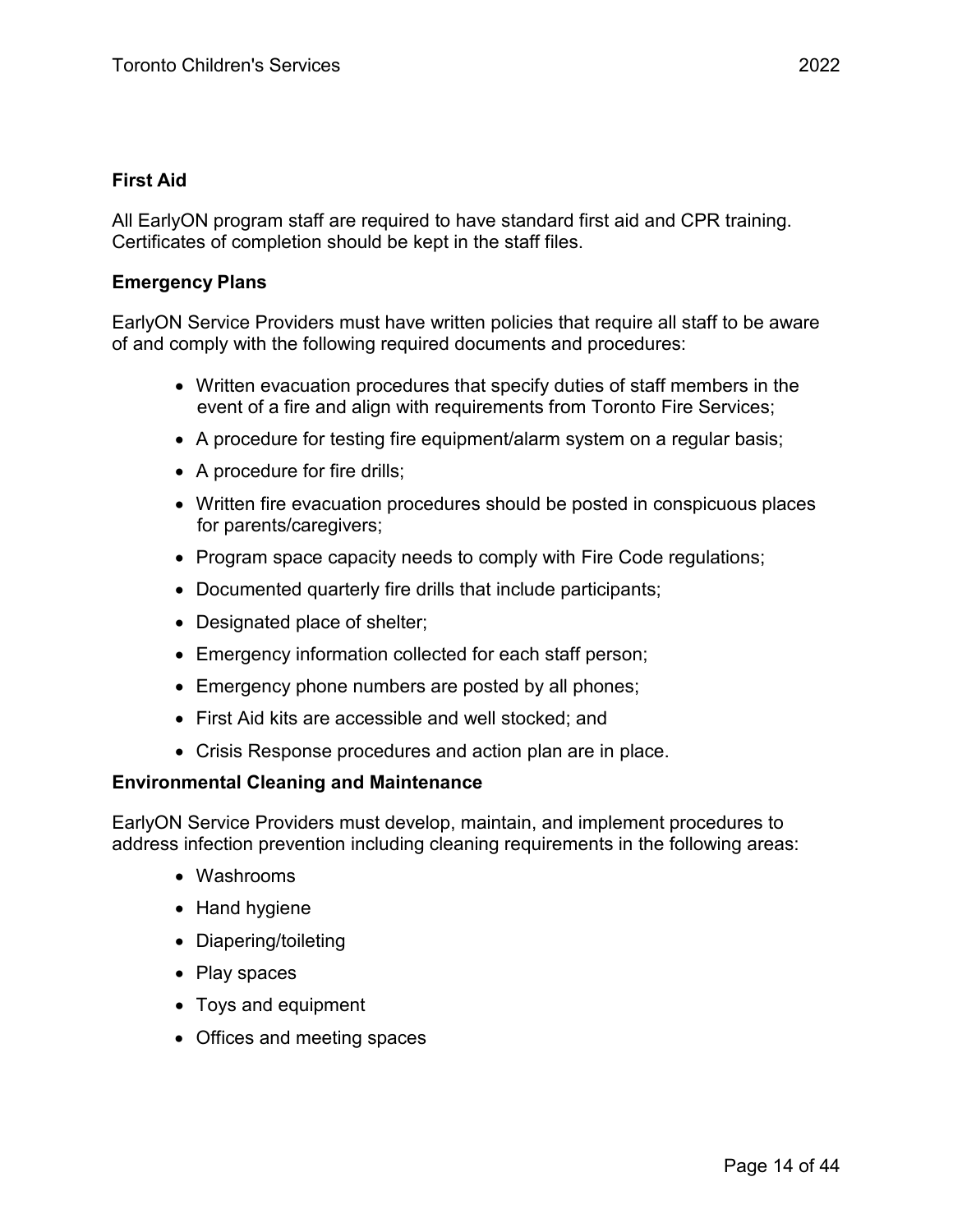These procedures should identify whom, when and how often cleaning takes place. Procedures for how repairs and maintenance issues will be addressed should also be identified. Consultation with Toronto Public Health is recommended.

#### **Food Safety and Handling Practices**

All kitchen and food preparation areas are required to be kept in good repair and maintained in a hygienic condition. In programs that serve food, at least one staff must have attended a Food Handler course. Verification of completion should be available at the location.

EarlyON Service Providers must also have an allergy policy that addresses preventative measures and responses to allergies and anaphylactic allergies at the Centre. Consultation with Toronto Public Health is recommended.

#### **Complaints and Resolutions Processes**

EarlyON Service Providers must have written procedures for resolving complaints from the public that include nature/type of complaint, the process to receive, assess, respond, follow up, and document complaints. In addition, organizations need to have in place plans and supports for staff to address incidents reported.

Parents/caregivers are also able to send complaints to [EarlyON@toronto.ca.](mailto:EarlyON@toronto.ca) Upon receipt of a complaint, Toronto Children's Services will contact the organization in question to work collaboratively to determine an appropriate resolution to the issue. Organizations will keep track of complaints and make them available when necessary.

## <span id="page-14-0"></span>**7. Serious Occurrence Reporting and Duty to Report**

#### **Serious Occurrence Reporting**

**\*Please note: Please refer to Toronto Public Health guidance on enhanced serious occurrence reporting requirements related to COVID-19 in addition to the direction provided in this document.**

EarlyON Service Providers are required to report serious occurrences to TCS for monitoring and follow up, within 24 hours of the occurrence, and using the same categories as Serious Occurrences reported by licensed child care under the Child Care and Early Years Act, 2014 (CCEYA).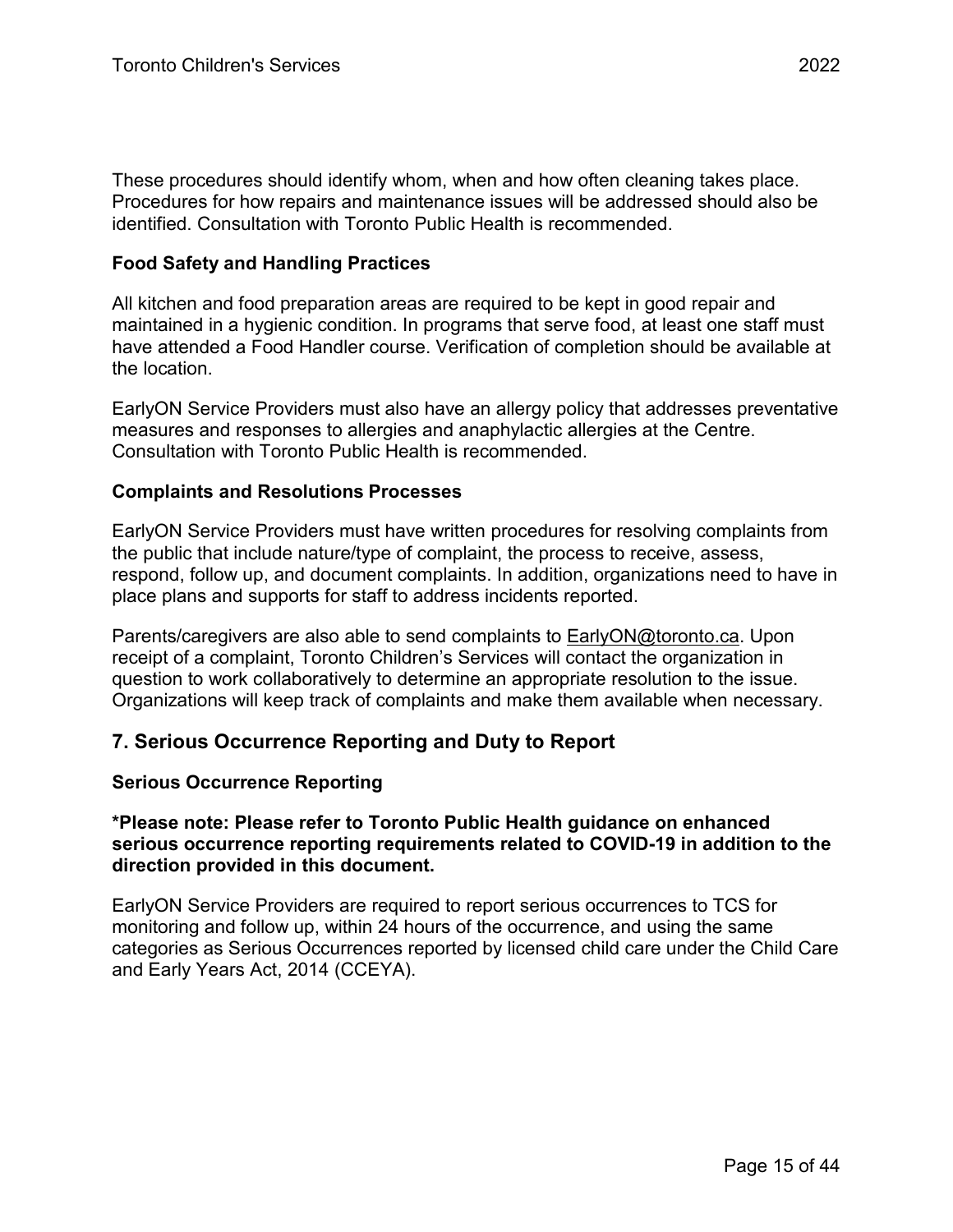The Serious Occurrence categories are as follows:

- the death of a child or adult;
- abuse, neglect or an allegation of abuse or neglect of a child while participating in a program;
- a life-threatening injury to or a life-threatening illness of a child or adult while participating in a program;
- an incident where a child goes missing or is temporarily unsupervised, or
- an unplanned disruption of the normal operations of an EarlyON program that poses
- a risk to the health, safety or well-being of children

**Serious Occurrences must be reported to the TCS EarlyON Consultant and the EarlyON e-mail account (**[EarlyON@toronto.ca](mailto:EarlyON@toronto.ca)**) within 24 hours of the incident**

To ensure the above policies and procedures are consistently followed, EarlyON Service Providers must have in place a Serious Occurrence Policy that includes:

- Definitions in line with those outlined in the CCEYA:
- Reporting requirements and process that mirror those of the City;
- Contact information for reporting occurrences to the City of Toronto;
- Expectations of staff and supervisor;
- Follow-up procedures; and
- Processes for review of policy with all staff.

## **Duty to Report**

Everyone, including members of the public and professionals who work closely with children, is required by law to report suspected cases of child abuse or neglect. EarlyON Service Providers must have a policy that clearly identifies that people working closely with children have a special awareness of the signs of child abuse and neglect, and a particular responsibility to report their suspicions.

Anyone with reasonable grounds to suspect that a child is or may be in need of protection must report it to [a Children's Aid Society.](https://www.ontario.ca/page/child-welfare-and-child-protection-services) More information on the duty to report, what happens when a report is made, and how to recognize signs of abuse and neglect can be found at [http://www.children.gov.on.ca](http://www.children.gov.on.ca/)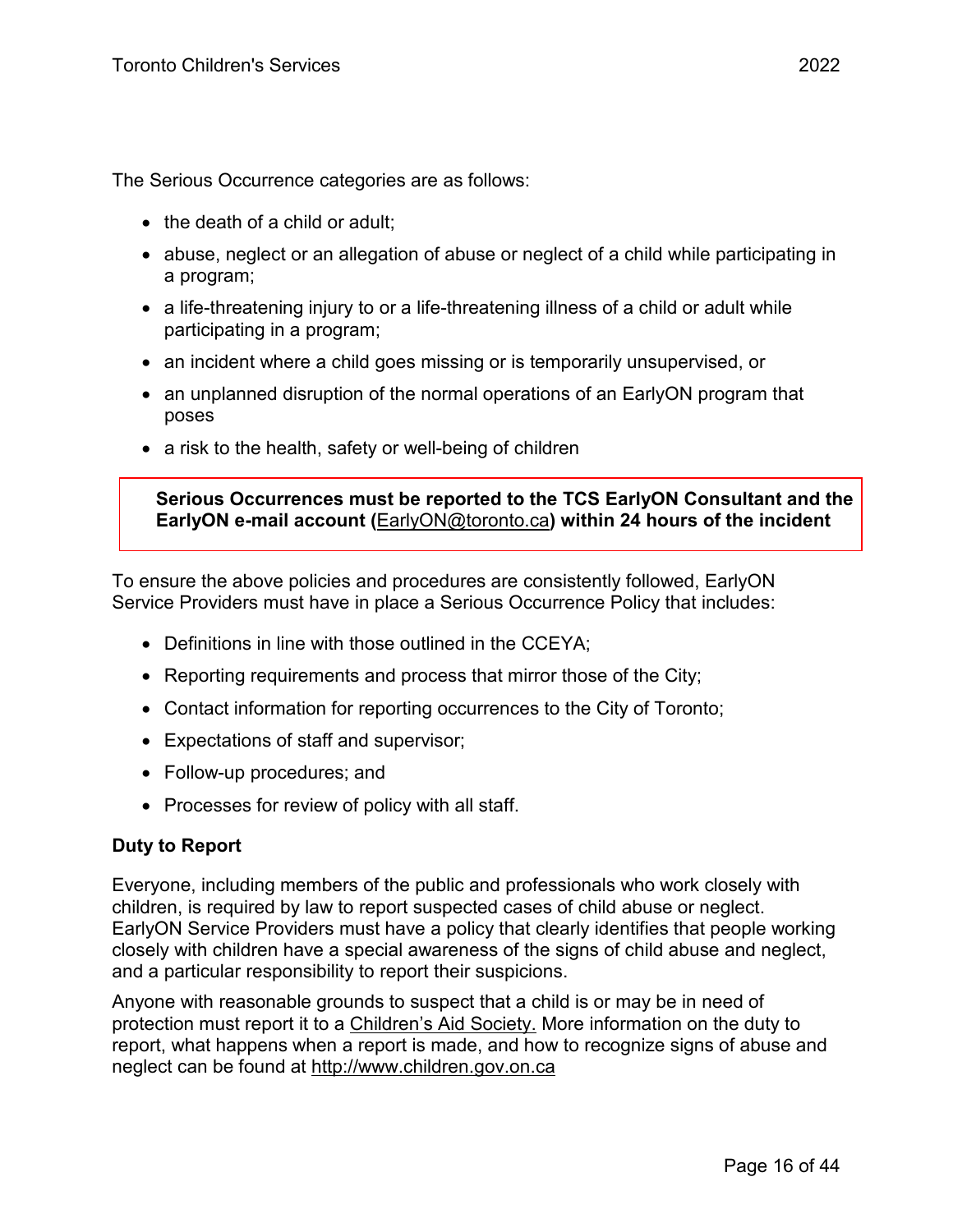# <span id="page-16-0"></span>**8. Other Required Policies**

## **Anti-Discrimination and Anti-Racism Policy**

EarlyON Service Providers must have a written policy that outlines procedures to ensure programs adhere to the Ontario Human Rights Code and to the Declaration of Compliance with Anti-Harassment/Discrimination Legislation & City Policy. EarlyON Service Providers have signed the Declaration of Compliance.

EarlyON Service Providers are strongly encouraged to review the City of Toronto's Action Plan to Confront Anti-Black Racism, which acknowledges that structural and individual racism and discrimination exist and commits to actively confronting systemic barriers, including the impact of Anti-Black Racism, through targeted and intersectional anti-racism, human rights and anti-oppression approaches. EarlyON Service Providers are encouraged to identify ways to address anti-Black racism within their programs and services, in collaboration with program participants.

# <span id="page-16-1"></span>**Inclusion Policy**

EarlyON Service Providers must have a written policy that describes the procedures and practices in place that ensure that programs are accessible and welcoming of all families and children as described in the EarlyON Program Standards. This applies equally to in-person and virtual programming.

TCS affirms its strong commitment to the principles of equity, diversity and inclusion and will not discriminate in any of its practices or tolerate discrimination by funded organizations.

## **Privacy Policy**

EarlyON Service Providers must have a policy that outlines the process of keeping families' information confidential and in accordance to the Freedom of Information and Protection of Privacy Act (FIPPA) / Municipal Freedom of Information and Protection of Privacy Act (MFIPPA).

# <span id="page-16-2"></span>**9. Visual Identity and Branding**

EarlyON Service Providers must follow the Visual Identity Guidelines released by the Ontario Ministry of Education for all EarlyON signs and promotional materials in November 2017.

The ministry will continue to provide partners with the opportunity to order EarlyON signage for permanent, temporary and/or mobile EarlyON Centres to build awareness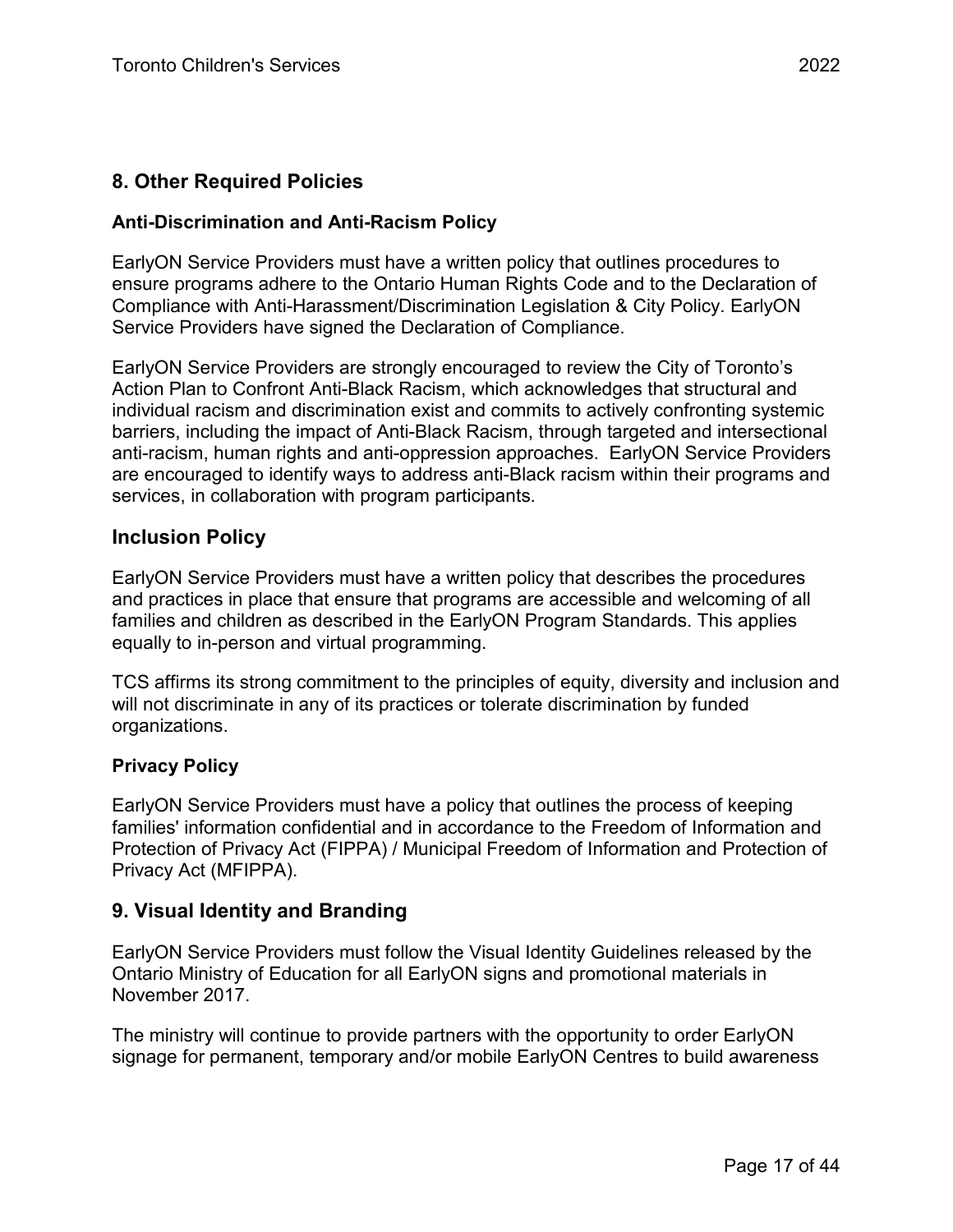and consistency of the brand for families across the province. For further information on EarlyON signage or to submit a request, please contact: [EarlyON@Ontario.ca.](mailto:EarlyON@Ontario.ca)

# <span id="page-17-0"></span>**10. EarlyON Consultants**

#### **Communication with Toronto Children's Services**

Each EarlyON Service Provider has been assigned an EarlyON Consultant who acts as a single 'point of entry' for communication and support for their EarlyON programs. Consultants are responsible for maintaining ongoing lines of communication with service providers, providing operational and capacity building support, and supporting local service planning and integration efforts. Consultants are also responsible for monitoring the Service Agreement, EarlyON Operating and Business Practice Guidelines, and EarlyON Program Standards.

EarlyON Consultants are also available to act as a liaison with other City Services. If organizations need to connect with other Divisions from the City (e.g., Parks and Recreation), they should contact their assigned Consultant for support.

Service providers may contact [EarlyON@toronto.ca](mailto:EarlyON@toronto.ca) if they are unable to reach their assigned Consultant.

## **Reporting Changes**

Approval is required prior to making any changes that impact funding or service agreements with TCS including:

- Service changes including hours or days of operation;
- Changes to service locations;
- Changes in staffing information and main staff contacts;
- Budgetary changes; or
- Emergencies requiring program re-location or closure.

Service providers will be asked to provide supporting information or documentation that describes the context and rationale for the change, potential impacts on families, the community and the program, and a plan to implement changes and address any issues or challenges.

EarlyON service providers are to engage with TCS before requesting program and/or location changes. Because changes have implications on resources for families, service providers are highly encouraged to engage service users to inform program changes whenever possible.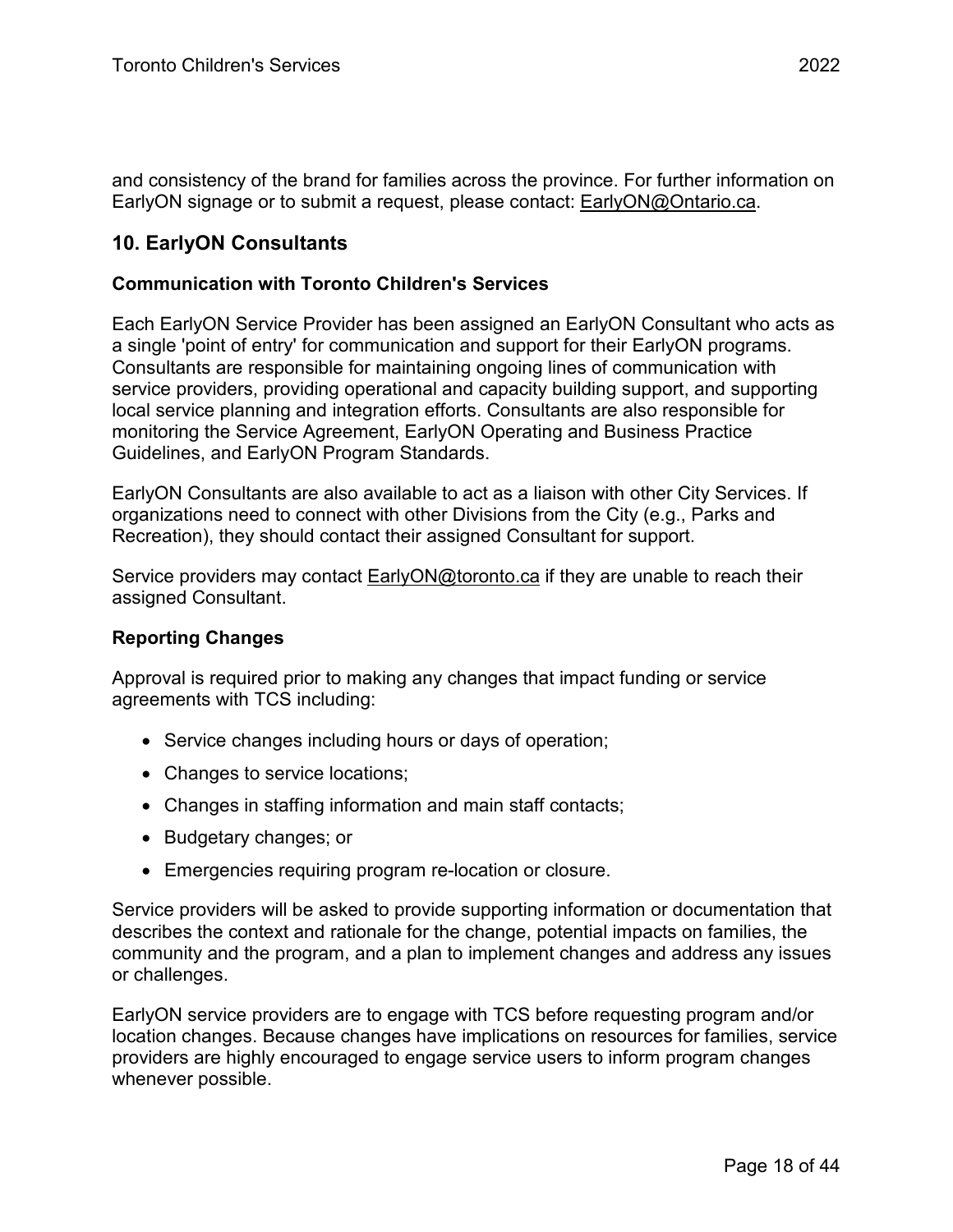Timely updates on any service changes are also critical to ensure that families can access the most current program information through the TCS website and resources. A key objective for EarlyON Child and Family Centres is to increase awareness and access to programs for families.

#### **Service Locations**

EarlyON programs are expected to operate in the same location with a regular and predictable schedule. All program relocations must be pre-approved by TCS.

All EarlyON Child and Family Centres must be located in buildings that are accessible to families, in good working order, and where possible co-located or in close proximity to other relevant community services in public buildings.

EarlyON Child and Family Centres that require renovations are encouraged to update their spaces as funds become available and should use the EarlyON Design Guidelines to guide any space upgrades and enhancements.

# <span id="page-18-0"></span>**Section 4: Operating Information and Service Data Reporting**

## **Overview**

Monitoring and evaluation are key components of establishing a system that nurtures and supports evidence-informed decision-making and responsive programming. TCS is committed, in partnership with service providers, to developing a service reporting and data management framework that emphasizes program outcomes, adds value to service system planning efforts, and meets Ministry requirements. TCS is continuing to work with community partners to develop and tailor data definition, collection, analysis, and reporting systems to support EarlyON programs in Toronto.

## **Outcomes and Evaluation**

Outcome monitoring and evaluation help ensure that the EarlyON system is accessible, equitable and of high quality and that EarlyON programs have a positive impact on participants, their families and communities. In support of this direction, one of the new program standards is focused on the use of monitoring and evaluation.

EarlyON programs play a pivotal role in ensuring data initiatives are supported, implemented and effective. The basic overall system approach for strengthening monitoring and evaluation capacity and activity for 2022 is presented in Table 1. There is explicit reference to the role EarlyON programs will assume for each aspect of monitoring and evaluation.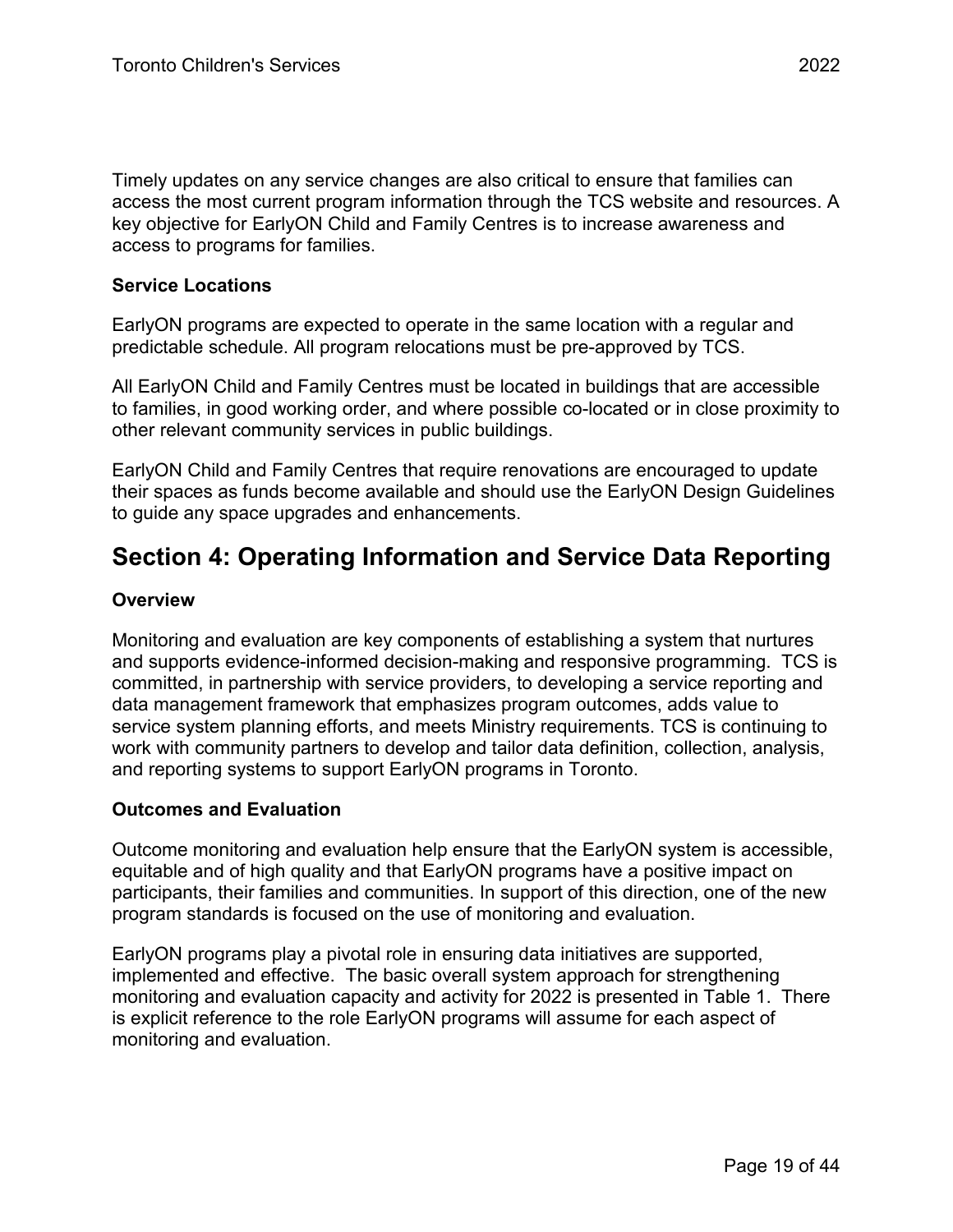# **Using Evidence-informed Planning**

The Toronto Child & Family Network has advanced an approach to measuring wellbeing outcomes of children and families in Toronto through [Raising the Village:](https://www1.toronto.ca/wps/portal/contentonly?vgnextoid=3c707f56a7026410VgnVCM10000071d60f89RCRD)  [Improving Outcomes for Toronto's Children and Families.](https://www1.toronto.ca/wps/portal/contentonly?vgnextoid=3c707f56a7026410VgnVCM10000071d60f89RCRD) Further, the Aboriginal Advisory and Planning Committee of the Toronto Child & Family Network supported the development of [Indigenous Outcomes](https://www1.toronto.ca/City%20Of%20Toronto/Children) as part of Raising the Village. Toronto will aim to align monitoring and evaluation activities for EarlyON programs to complement and advance the population-level outcomes identified through these frameworks.

EarlyON programs are expected to have monitoring and evaluation procedures in place. Centres should refer to the EarlyON Program Standard related to monitoring and evaluation practices to obtain details on process, frequency and use of information collected. EarlyON programs should use data, research, and evidence to inform outreach strategies, program planning and decision-making.

#### **Operating Information**

Service providers are required to report operating information in the EarlyON Budget Application and are expected to provide updated operating information as necessary. See detailed information in Section 5 under 2022 EarlyON Child and Family Centres Budget.

## **2022 Service Data Reporting Requirements**

EarlyON Service Providers must report service and financial data semi-annually to TCS, this process is aligned with TCS data reporting to the province. Service data is collected to obtain information on service usage and to inform service system planning activities. The provider-level data elements described below are intended to be collected and 'rolled up' across all EarlyON programs that a service provider operates. Centre-level data is required for each individual location where programs are offered.

Data requirements for EarlyON Child and Family Centres in Toronto for 2022 are based primarily on Ministry reporting requirements. A list of required data elements and definition of terms is provided in the chart below.

EarlyON Service Providers must provide timely updates to TCS in the event of any changes to contact information (primary program contact, phone numbers, addresses, operator contact information, etc.). This information is shared with the province for use in the provincial EarlyON webpage for parents/caregivers.

## **\*Please note: Data collection requirements related to both in-person and virtual services may change in response to future provincial direction.**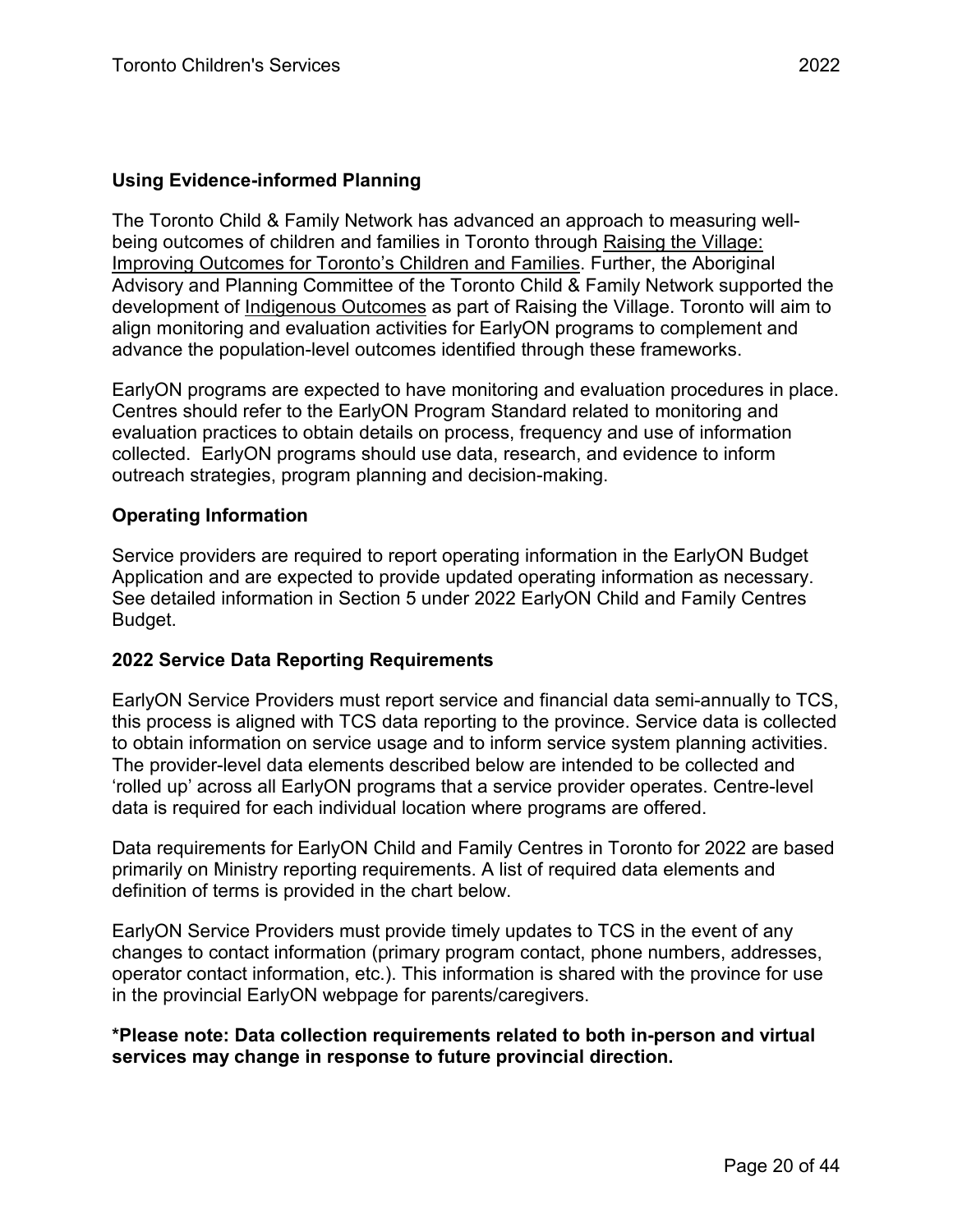In 2022 TCS will be introducing a secure, centralized, electronic registration and sign-in solution to standardize and support the collection of basic data elements such as number of unique participants and number of visits. The system was developed to make registration and sign-in easier for program participants. Community members will only need to register once, allowing them to attend programs at multiple locations without having to provide detailed information each time. Once registered, community members will electronically sign-in when they arrive at a program to allow for simplified, electronic service data tracking.

The system will also capture socio-demographic information that will be aggregated to provide a snapshot of participants and communities. Organizations will have a better sense of who is attending their programs and can compare this data with local sociodemographic data to determine what additional outreach and inclusion strategies may be necessary.

# **List of Data Elements and Definitions**

| <b>Data Element</b>                       | <b>Definition</b>                                                                                                                                                                                                                                                                           |
|-------------------------------------------|---------------------------------------------------------------------------------------------------------------------------------------------------------------------------------------------------------------------------------------------------------------------------------------------|
| Reporting period                          | Reporting period as either interim (January 1 to June 30,<br>2022) or annual (January 1 to December 31, 2022).                                                                                                                                                                              |
| <b>Organization Name</b>                  | Name of organization that signs the contractual agreement<br>with TCS.                                                                                                                                                                                                                      |
| Organization ID                           | Identification number of organization assigned by TCS.                                                                                                                                                                                                                                      |
| EarlyON Child and<br><b>Family Centre</b> | An EarlyON Centre is a consistent physical location where<br>the full range of core services are offered and families can<br>participate in-person. All of these activities support early<br>learning and development, engage parents and caregivers,<br>and make connections for families. |

## **Organization Level Data:**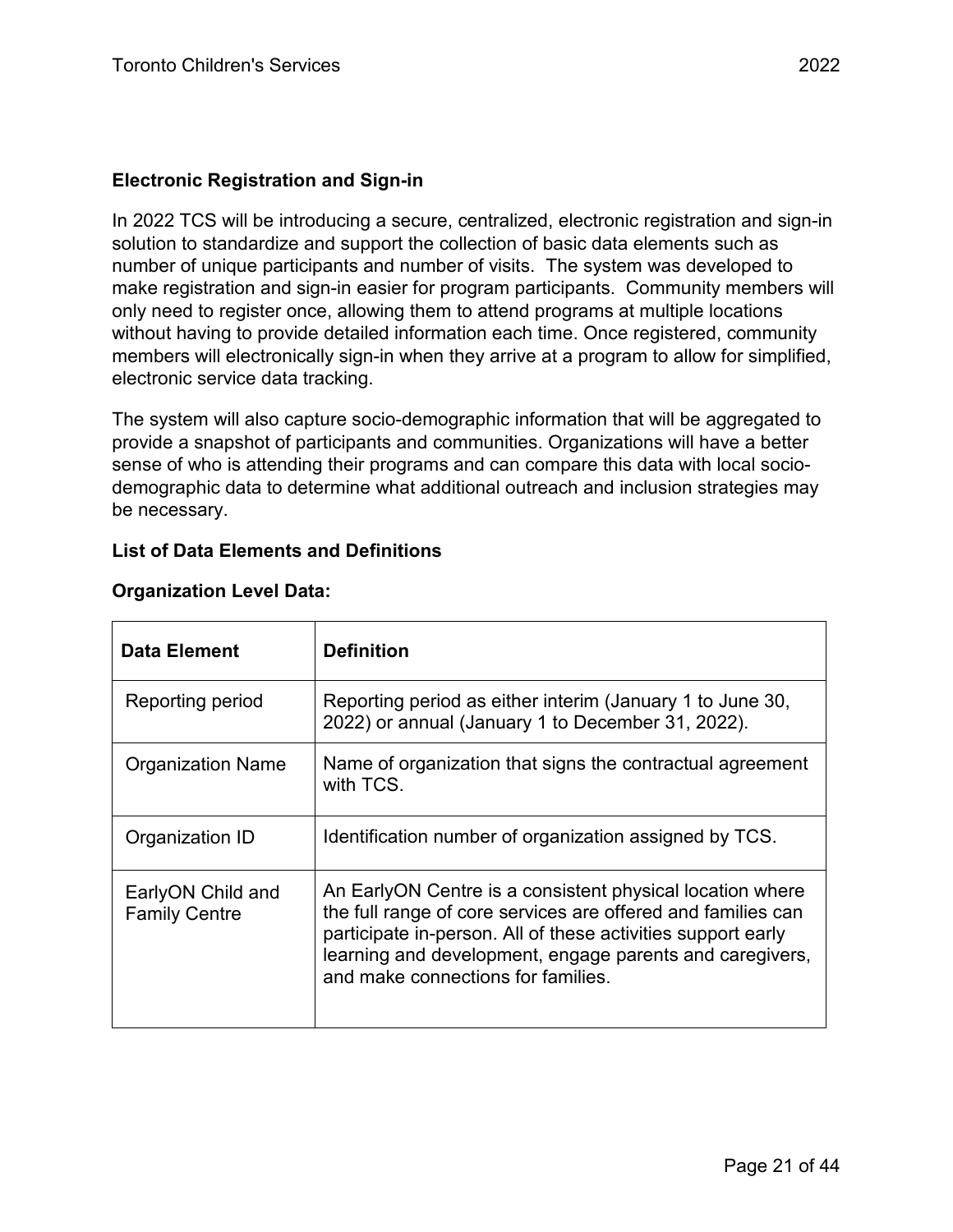| <b>Data Element</b>                                                                               | <b>Definition</b>                                                                                                                                                                                                                                                                                                                                                 |  |
|---------------------------------------------------------------------------------------------------|-------------------------------------------------------------------------------------------------------------------------------------------------------------------------------------------------------------------------------------------------------------------------------------------------------------------------------------------------------------------|--|
| Number of purchase<br>of service<br>agreements for<br>EarlyON Child and<br><b>Family Centres</b>  | Number of purchase of service agreements held between<br>the EarlyON funded provider and other service providers for<br>the delivery of EarlyON programming.                                                                                                                                                                                                      |  |
| Number of FTE<br>program staff                                                                    | The number of full-time equivalent (FTE) staff (in the<br>organization and purchased centres) who are involved in<br>the development, design and delivery of EarlyON Child and<br>Family Centre programs and services. Full-time equivalent<br>is based on a minimum of 35 hours/week at an EarlyON<br>Child and Family Centre.                                   |  |
| Number of FTE non-<br>program staff                                                               | The number of full-time equivalent non-program staff<br>(including cooks, drivers, housekeeping, clerical, and<br>financial staff and chief administrators) employed by<br>EarlyON Child and Family Centre organization. Full-time<br>equivalent is based on a minimum of 35 hours/week. This<br>excludes FTEs to deliver planning and data analysis<br>services. |  |
| Number of FTE<br>program staff who<br>are RECEs                                                   | The number of full-time equivalent program staff who hold<br>an RECE. Full-time equivalent is based on a minimum of 35<br>hours per week at an EarlyON Child and Family Centre.                                                                                                                                                                                   |  |
| Number of FTE staff<br>who received a<br><b>RECE Exemption</b>                                    | The number of FTE program staff that have been granted<br>exemptions from the RECE requirement (excluding the<br>grand-parenting provision). Full-time equivalent is based on<br>a minimum of 35 hours/week.                                                                                                                                                      |  |
| Number of FTE staff<br>receiving an RECE<br>exemption through<br>the Grand-Parenting<br>provision | The number of FTE program staff that have been granted<br>an exemption from the requirement of having an RECE<br>because they have 10 or more years of experience working<br>with same centre in one of the following: Ontario Early<br>Years Centres, Parent Family Literacy Centres, Family<br>Resource Programs, and/or Better Beginnings, Better<br>Futures.  |  |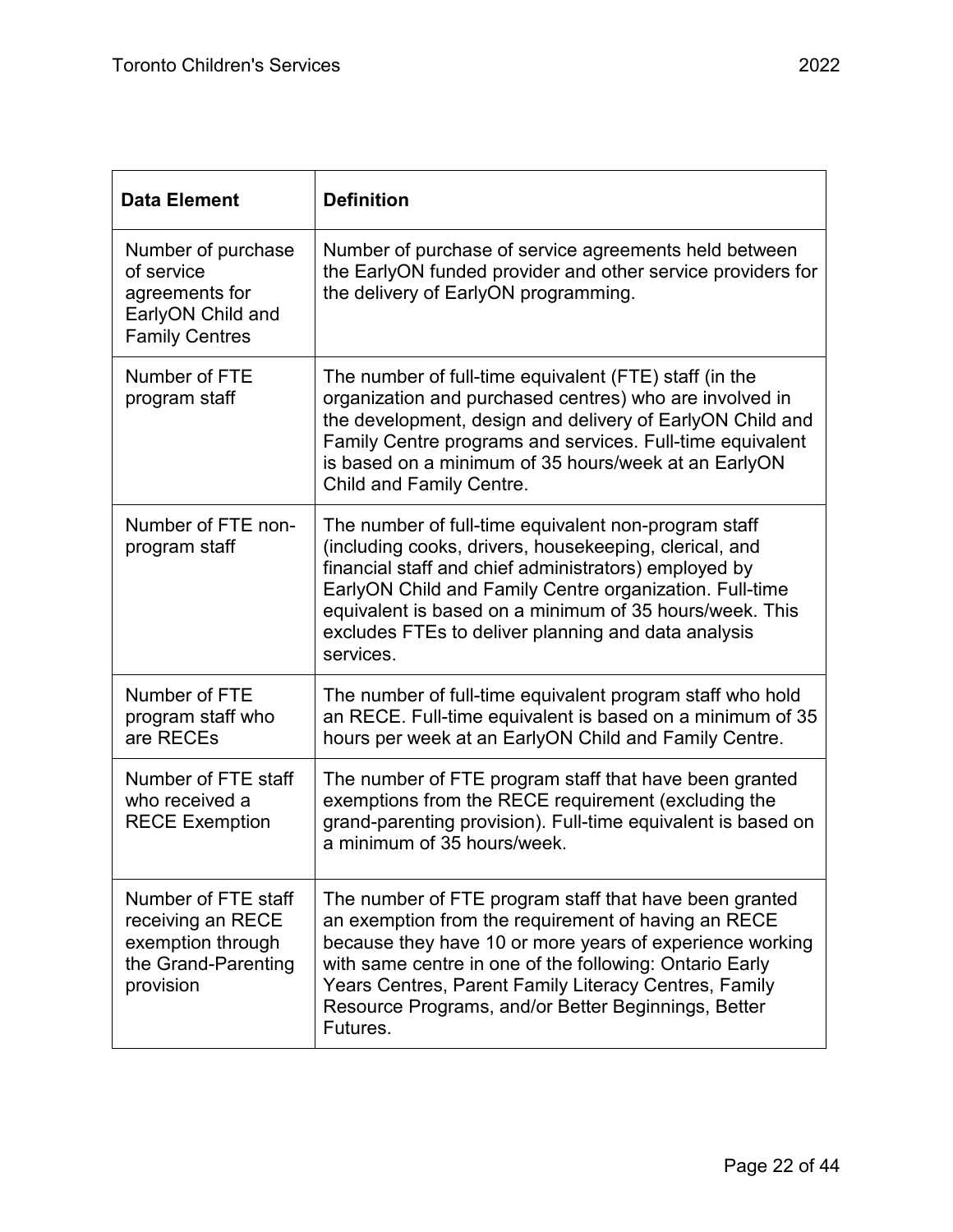| <b>Data Element</b>                                                 | <b>Definition</b>                                                                                                                                                                                                                                                                                                                      |  |
|---------------------------------------------------------------------|----------------------------------------------------------------------------------------------------------------------------------------------------------------------------------------------------------------------------------------------------------------------------------------------------------------------------------------|--|
| Number of virtual                                                   | The total number of virtual service sessions held.                                                                                                                                                                                                                                                                                     |  |
| service sessions                                                    | For "Recorded sessions" this would correspond to the<br>number of videos posted.                                                                                                                                                                                                                                                       |  |
| Number of virtual<br>service participants                           | The total number of individual log-ins joining a session<br>whether parents/caregivers or children. One logged-in<br>participant could correspond to multiple people, for<br>example, 2 children and an adult joining a session through<br>one connection. For consistency in reporting, they should<br>be counted as one participant. |  |
|                                                                     | For "Recorded sessions", this would correspond to the<br>number of views per video.                                                                                                                                                                                                                                                    |  |
|                                                                     | The number of participants is not intended to measure the<br>unique number of participants. As such, the Year End<br>Totals would correspond to the total number of log-ins to<br>virtual sessions and could count the same participants<br>numerous times.                                                                            |  |
| Number of interactive<br>virtual child-focused<br>sessions          | These are interactive child-focused sessions held virtually<br>through an online meeting platform. Children and<br>parents/caregivers log-into a virtual meeting and can<br>participate (e.g. live story time).                                                                                                                        |  |
| Number of recorded<br>virtual child-focused<br>sessions             | These are videos of child-focused activities developed by<br>the EarlyON program staff. These could be pre-recorded or<br>live streamed and made available for the public to watch.                                                                                                                                                    |  |
| Number of facilitated<br>virtual<br>parent/caregiver<br>discussions | These are virtual meetings held for parents and/or<br>caregivers to discuss topics related to their children aged 0-<br>6 years old. These could be 1-on-1 sessions or group<br>sessions to discuss a common topic.                                                                                                                    |  |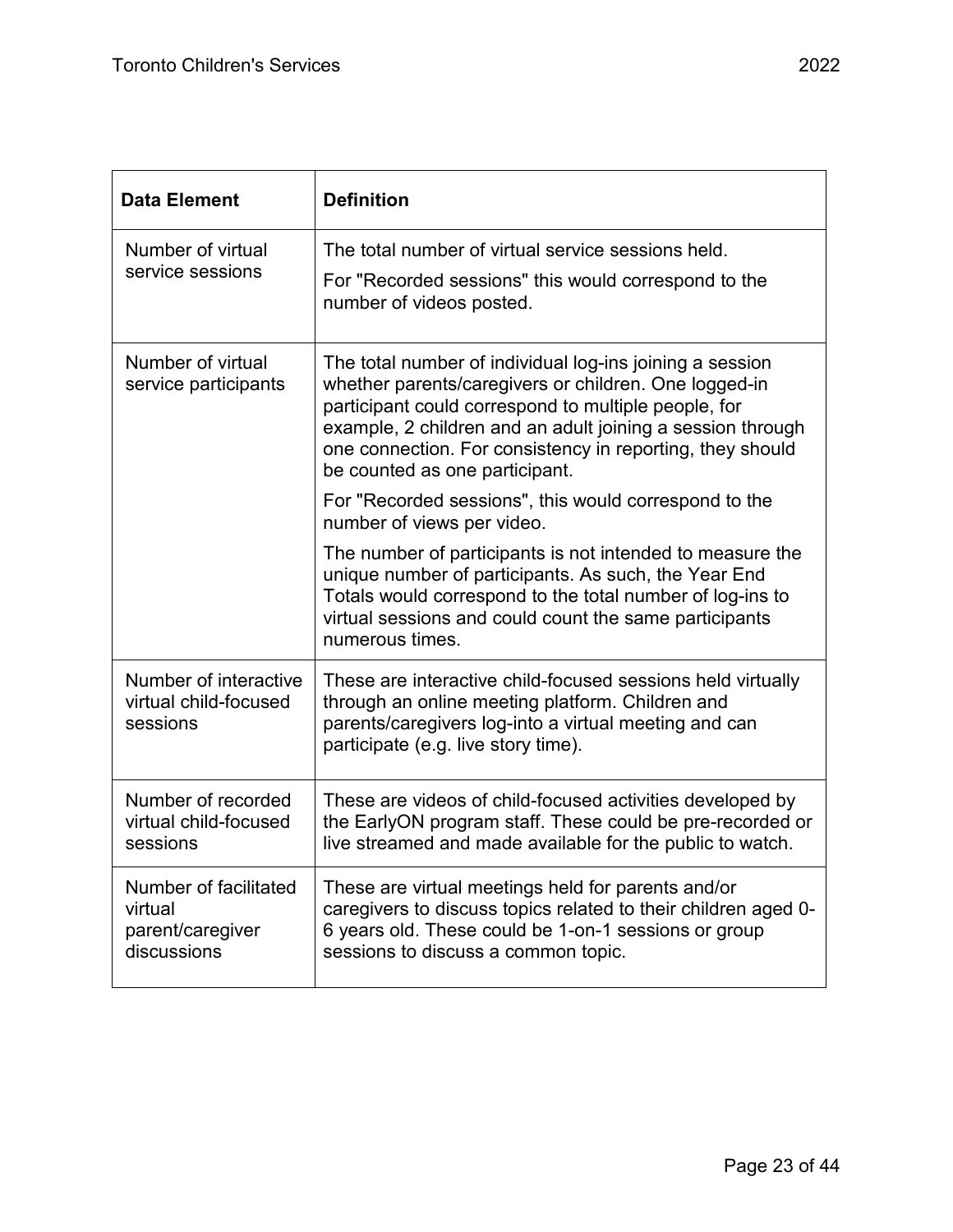| <b>Data Element</b>                            | <b>Definition</b>                                                                                                                             |
|------------------------------------------------|-----------------------------------------------------------------------------------------------------------------------------------------------|
| Outreach - Number of<br>hours, number of       | Number of hours allocated to outreach using different<br>strategies.                                                                          |
| activities and type of<br>activities or events | Number of outreach events or activities.                                                                                                      |
|                                                | Type of outreach activities such as displays, presentations,<br>partnership tables, stakeholders meeting, public events,<br>open houses, etc. |

# **Centre Level Data**:

| <b>Data Element</b>                                  | <b>Definition</b>                                                                                                                                                                                                                                                                                                                                                                                                                                                               |
|------------------------------------------------------|---------------------------------------------------------------------------------------------------------------------------------------------------------------------------------------------------------------------------------------------------------------------------------------------------------------------------------------------------------------------------------------------------------------------------------------------------------------------------------|
| Location name                                        | Name of the program/centre, this refers to the naming<br>convention and how is listed in the website (e.g. Parkway<br>Forest EarlyON Child and Family Centre).                                                                                                                                                                                                                                                                                                                  |
| Location type                                        | The type of location as either centre or mobile site.                                                                                                                                                                                                                                                                                                                                                                                                                           |
| Organization ID                                      | Identification number of organization assigned by TCS.                                                                                                                                                                                                                                                                                                                                                                                                                          |
| Loc ID                                               | Identification number assigned by TCS for the location of<br>an individual centre or mobile service.                                                                                                                                                                                                                                                                                                                                                                            |
| Number of children<br>served (in-person)             | Number of children aged 0-6 that received services at some<br>point during the calendar or fiscal year. (e.g., counted once<br>for being served in an early learning activity either in-person<br>or through a virtual program). e.g., If a 4 year-old John<br>participated in both an in-person and virtual EarlyON Child<br>and Family program in 2020, John would be counted once.<br>If John only participated in a virtual program in 2020, John<br>would be counted once. |
| Number of visits<br>made by children (in-<br>person) | The total number of visits children 0-6 made to the<br>EarlyON Child and Family Centre both in person and/or<br>virtual (count each time a child attended an in-person<br>and/or virtual program that was designed to engage<br>children in an early learning activity)                                                                                                                                                                                                         |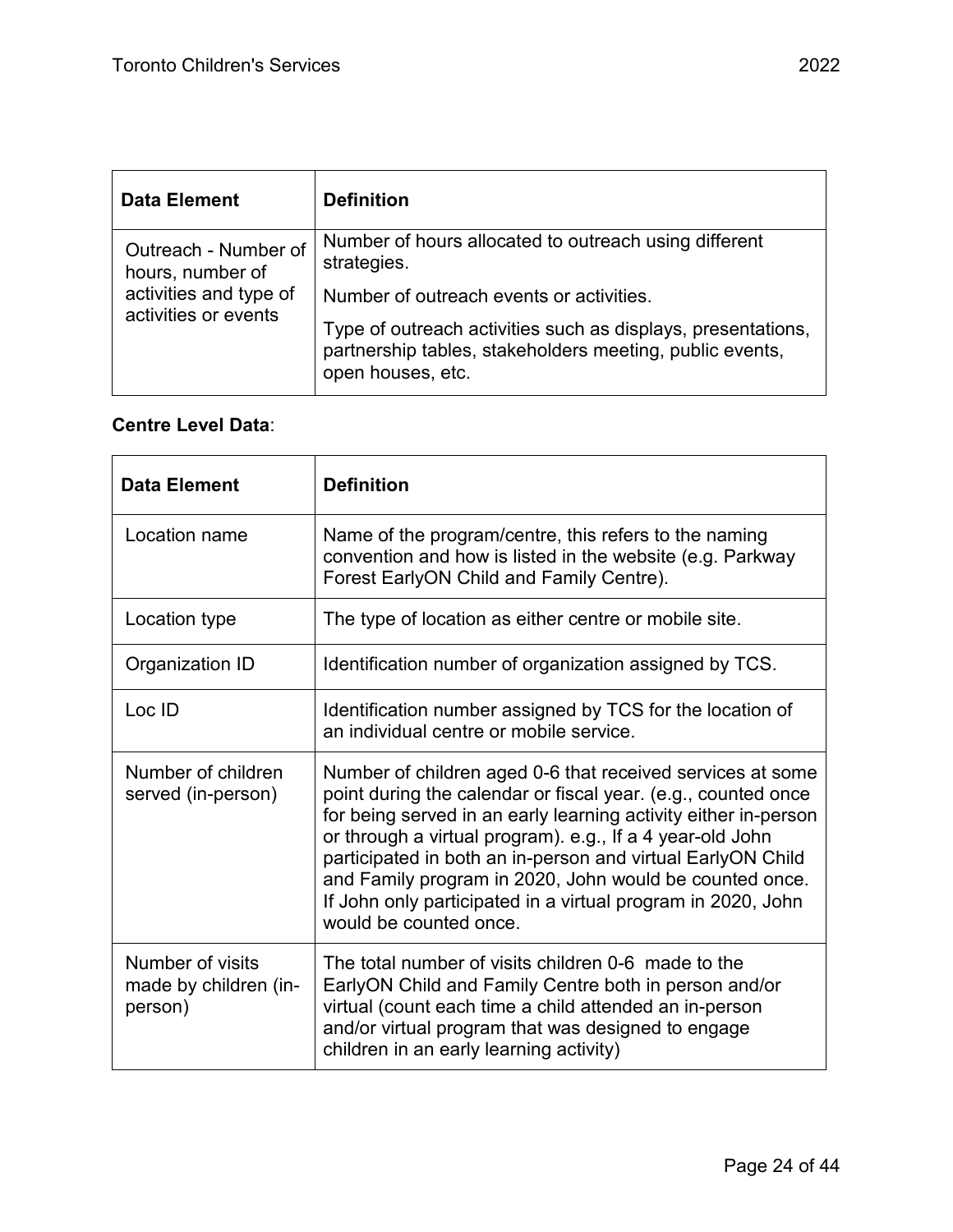| <b>Data Element</b>                                              | <b>Definition</b>                                                                                                                                                                                                                                                                                                                                                                                                                                                                                                                            |
|------------------------------------------------------------------|----------------------------------------------------------------------------------------------------------------------------------------------------------------------------------------------------------------------------------------------------------------------------------------------------------------------------------------------------------------------------------------------------------------------------------------------------------------------------------------------------------------------------------------------|
| Number of<br>parents/caregivers<br>served (in-person)            | Number of parents / caregivers who actively participated in<br>an in $-$ person or virtual program either with their children or<br>separately. (Count unique parents/caregivers served once<br>in a calendar year or fiscal year for in-person or virtual).<br>E.g. If the parent of 4- year old John participated in both an<br>in-person and virtual EarlyON Child and Family program in<br>2020, the parent would be counted once. If the parent only<br>participated in a virtual program in 2020, the parent would<br>be counted once. |
| Number of visits<br>made by<br>parents/caregivers<br>(in-person) | The total number of visits by parents/caregivers who were<br>served through an in-person and/or virtual program (count<br>each time a parent/caregiver attended an in person and/or<br>virtual program that was designed to engage<br>parents/caregivers with their children separately).                                                                                                                                                                                                                                                    |

# <span id="page-24-0"></span>**Section 5: 2022 Budget and Business Practices Requirements**

## **Purpose and Overview**

The primary purpose of these guidelines is to assist the user in understanding the budget process and in completing the budget submission accurately. This document also provides an overview of the City's funding responsibilities, the responsibilities of funded service providers, and a brief outline of the budget analysis conducted by Children's Services.

## **Budgets and Their Use to Service Providers and Children's Services**

TCS uses the annual budget submission as a mechanism to ensure accountability for the use of public funds which the City extends to service providers. Service providers will use the funds provided only for expenses that directly support the operations of EarlyON Child and Family Centres in the City of Toronto.

Budgets are basic planning tools used by organizations. They provide the user with an overview of operations within an organization. The funding paid to the service providers with whom the City has a Service Agreement are set based on budgeted cost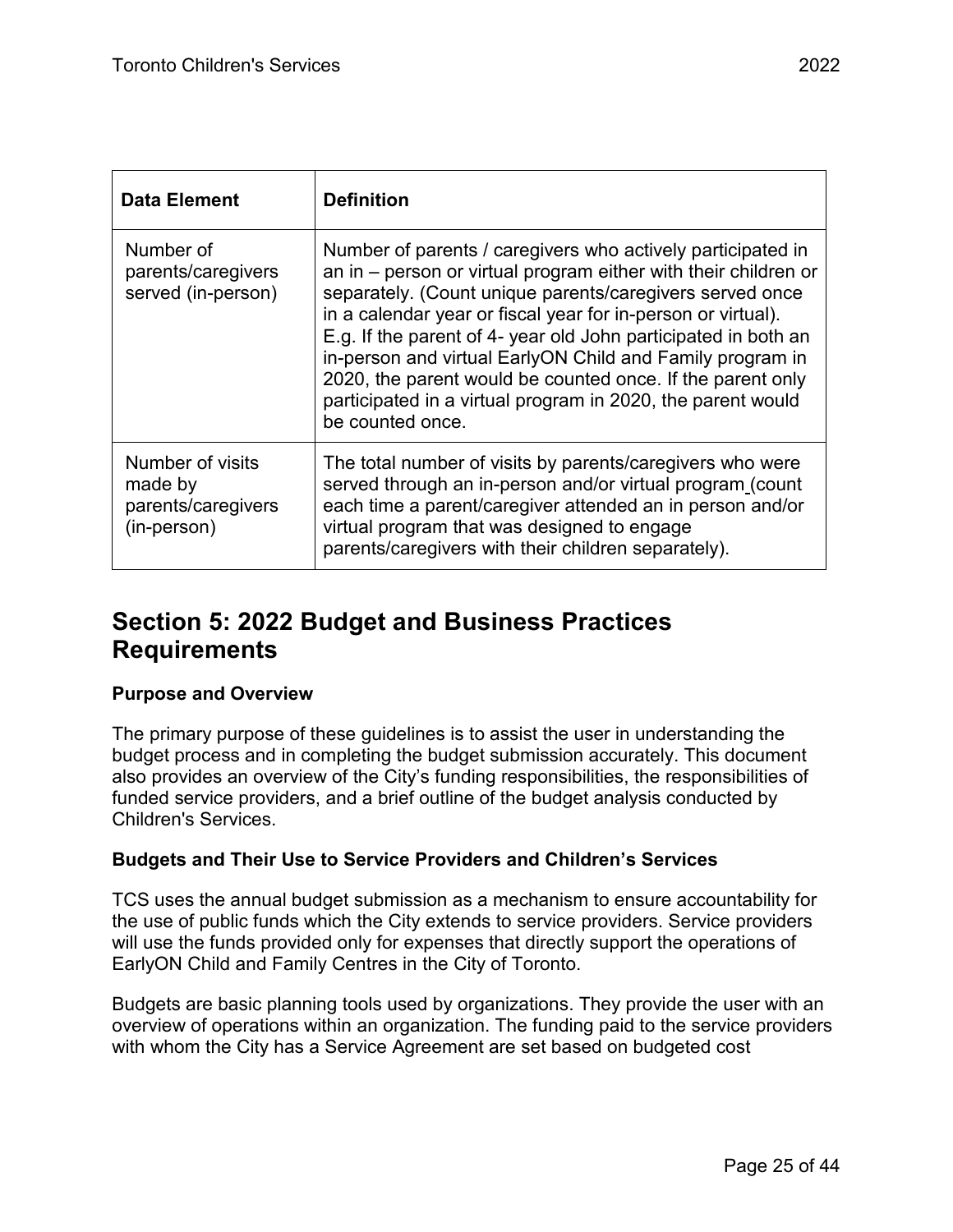Budgets that are submitted with costs that exceed the annual funding stipulated in the service agreement schedules for 2022 with the agency cannot be approved. You will be directed to correct increases that are above the current level of funding for any line items that are not related to fixed costs. Please note that documentation will need to be provided. Agencies can agree to cover the increased costs from other sources of revenue. The allocation provided to Children's Services for the funding of EarlyON is a fixed allocation by the Ministry of Education (MEDU). Children's Services ability to address agency's increased costs are contingent on MEDU funding and/or Council approval to increase the budget for Children's Services who then will determine the funding priorities for the sector. This may or may not include increases to agency funding.

# **What is Budget Analysis?**

Analysis of budgets entails a review by TCS of amounts reported in revenue and expense categories by the organization, to ensure reasonableness. Budget analysis also includes a review of the financial health of an organization. The analysis is conducted based on knowledge of the operations of EarlyON programs.

## **City of Toronto Funding Responsibilities**

TCS enters into Service Agreements with EarlyON service providers who provide a set of core services to children and their parents/caregivers which: engage parents and caregivers, support early learning and development, and make connections for families. The City contracts with agencies to provide these services through drop-in, registered and virtual programs. These organizations are required to submit an annual budget which TCS will analyze to ensure reasonableness and compliance with all applicable guidelines and policies.

## **Service Provider/Organization Responsibilities**

## **Budget**

- All funded EarlyON service providers must submit an operating budget that reflects revenue and expenditures at all locations they operate.
- Service providers should be aware that if employees or service workers employed by the Organization work at an EarlyON location as well as at other locations for the Organization, then the Organization must only include their pro-rata share of direct EarlyON salary and/or expenses to the EarlyON budget. An example could be the salary of a cleaner that is used at multiple EarlyON Centres and a non-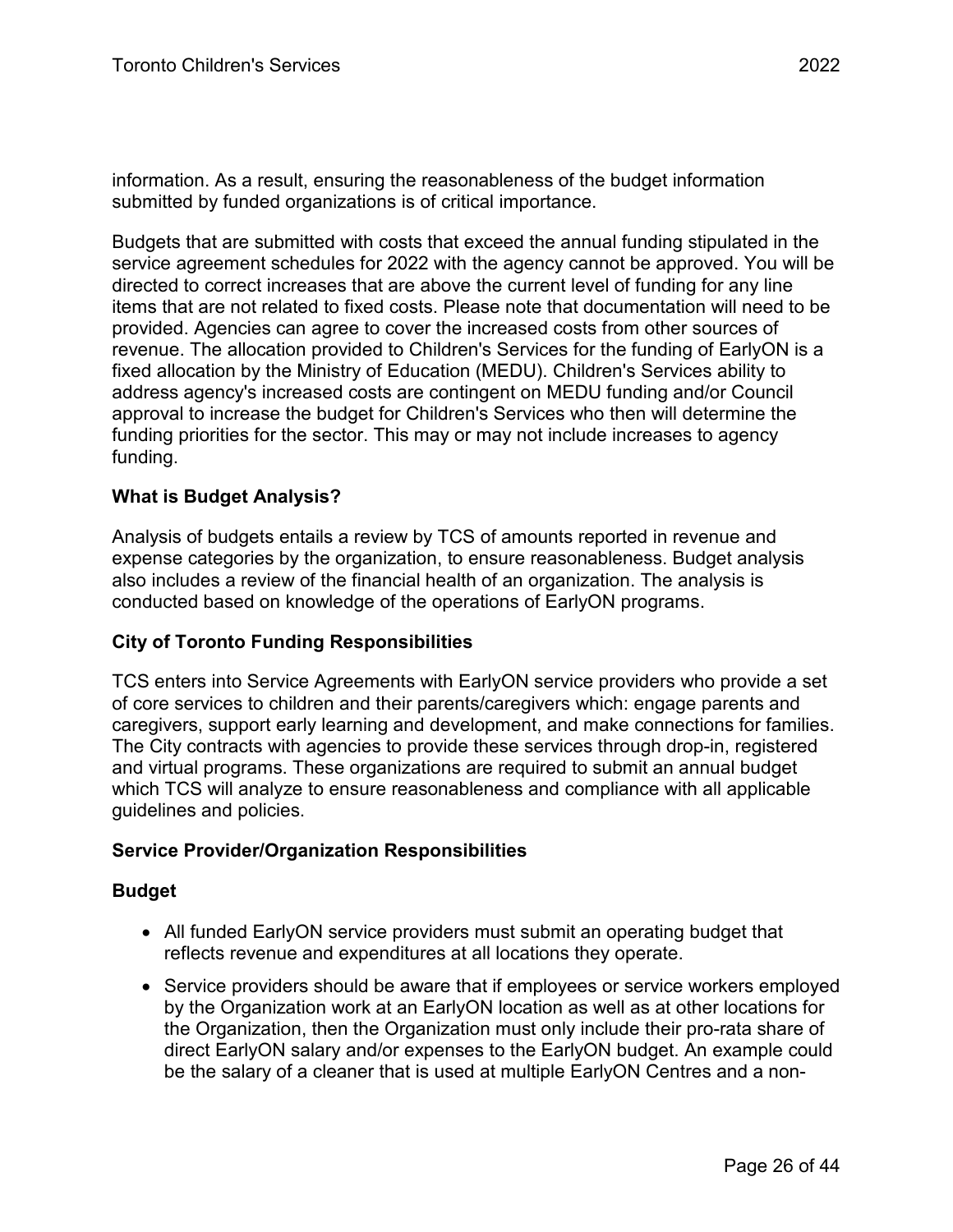EarlyON program site. In that case, the cleaner's salary should be prorated to the time spent cleaning the EarlyON site(s).

- A number of supporting documents must be submitted with the annual budget. Organizations may be required to provide additional supporting documentation to justify, the reasonableness of allocated expenses. Failure to submit the required information may result in sanctions being applied. This may include suspension of quarterly payments. Please see the sanctions section for more information.
- The service provider must inform their TCS Consultant immediately of changes to staffing levels, service levels, or any other changes that may affect the approved budget as these may affect the funding level.
- Any planned changes to the operating information detailed in your online budget submission must be forwarded to the TCS Consultant prior to the changes becoming operational. Please note providers will not be able to make changes to their budget submission in the EarlyON Budget Application once it has been submitted and approved.
- A Service/Financial Report must be submitted twice a year. When the variance is more than 10%, a written explanation of the reason for the variance is required.

# **Audit and Audited Financial Statements**

- In accordance with TCS and provincial guidelines, all EarlyON Service Providers are required to submit organization audited financial statements. Audited financial statements must be completed in the required format and submitted within four months of the organization's fiscal year end, unless otherwise agreed upon with Children's Services. If the organization is unable to meet the deadline, an extension can be requested in writing. Failure to submit the audited financial statements will result in sanctions being applied, this may include suspending quarterly payments.
- Financial Statements to be considered as audited are required to include an Independent Auditor's Report from a Certified Public Accountant holding a valid license to practice public accounting in Ontario. It is the responsibility of the organization to confirm the Auditor has a valid license to perform audits.
- Organizations will be required to revise and resubmit audited financial statements that:
	- o Do not comply with the Canadian Auditing Standards;
	- o Are not prepared based on the appropriate accounting standards;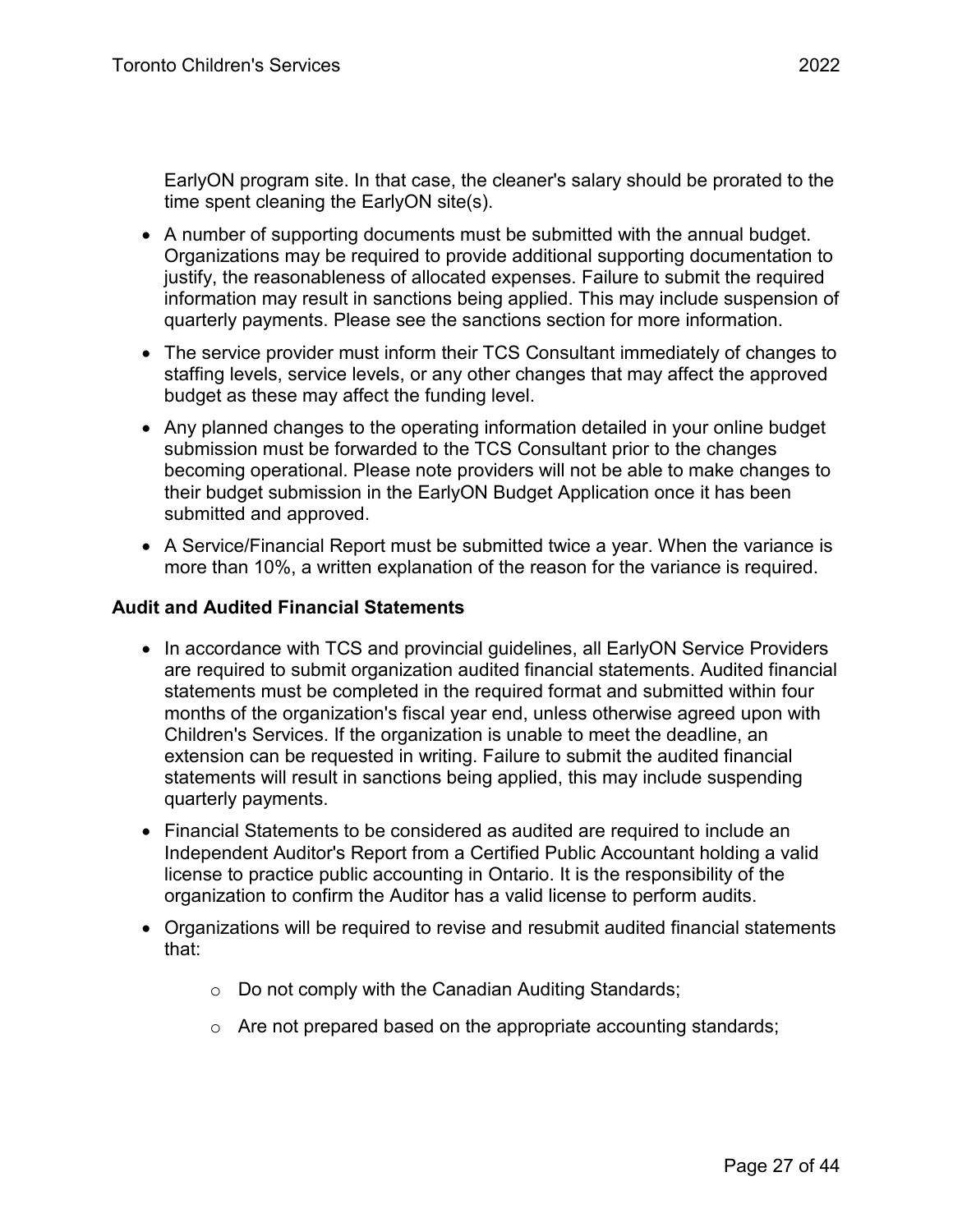- $\circ$  Are not in compliance with TCS Audit Guidelines and financial reporting; and
- o Were not completed by a Public Accountant with a valid license.
- Revenue and expenses reported in the audited financial statements must be presented using the same categories listed in the approved 2021 Budget.
- When an organization receives a management letter from an auditor, the organization is required to submit a copy of the management letter and a copy of management's written response to the auditor.
- Organizations that receive more than one program funding type from TCS (i.e. Child Care Centres, Home Child Care, Special Needs Resourcing, EarlyON Child and Family Centres, and/or Summer Day Programs) must separately report the revenue and expenses for each program type in the audited financial statements. The breakdown must show the amounts by revenue and expense for the current and previous fiscal years as well as the surplus/deficit for the beginning and end of the year for each funding type, in accordance with TCS financial reporting requirements

#### **Audit Upload** *–* **Financial Statements and Documents**

- In 2020, Toronto Children's Services launched a new document upload feature within Online Services for Operators. This feature is available for all agencies, to upload Audited Financial Statements, Review Engagement Report, Management Letter and supporting Audit/Review Engagement documents. Agencies are able to use this new efficient method of submitting financial information starting with their 2019 fiscal year.
- The upload feature can be accessed through Online Services for Operators, in Applications, under the "Financial" tab. Children's Services has also provided a training video to support the learning process for this new feature. The Financial Document Upload video can be found in the Operator's portal financial landing page under Tips, Tricks & Help.
- For more information related to the required format of the audited financial statements, please review the [Audit Guidelines for Agencies,](https://www.toronto.ca/wp-content/uploads/2019/01/8ed8-cs-audit-guidelines.pdf) which is available on the 'Early Learning & Child Care Partners - Contract & Financial Information'
- web page.

## **Surplus**

• Any unspent or surplus funds identified in the audit will be recovered either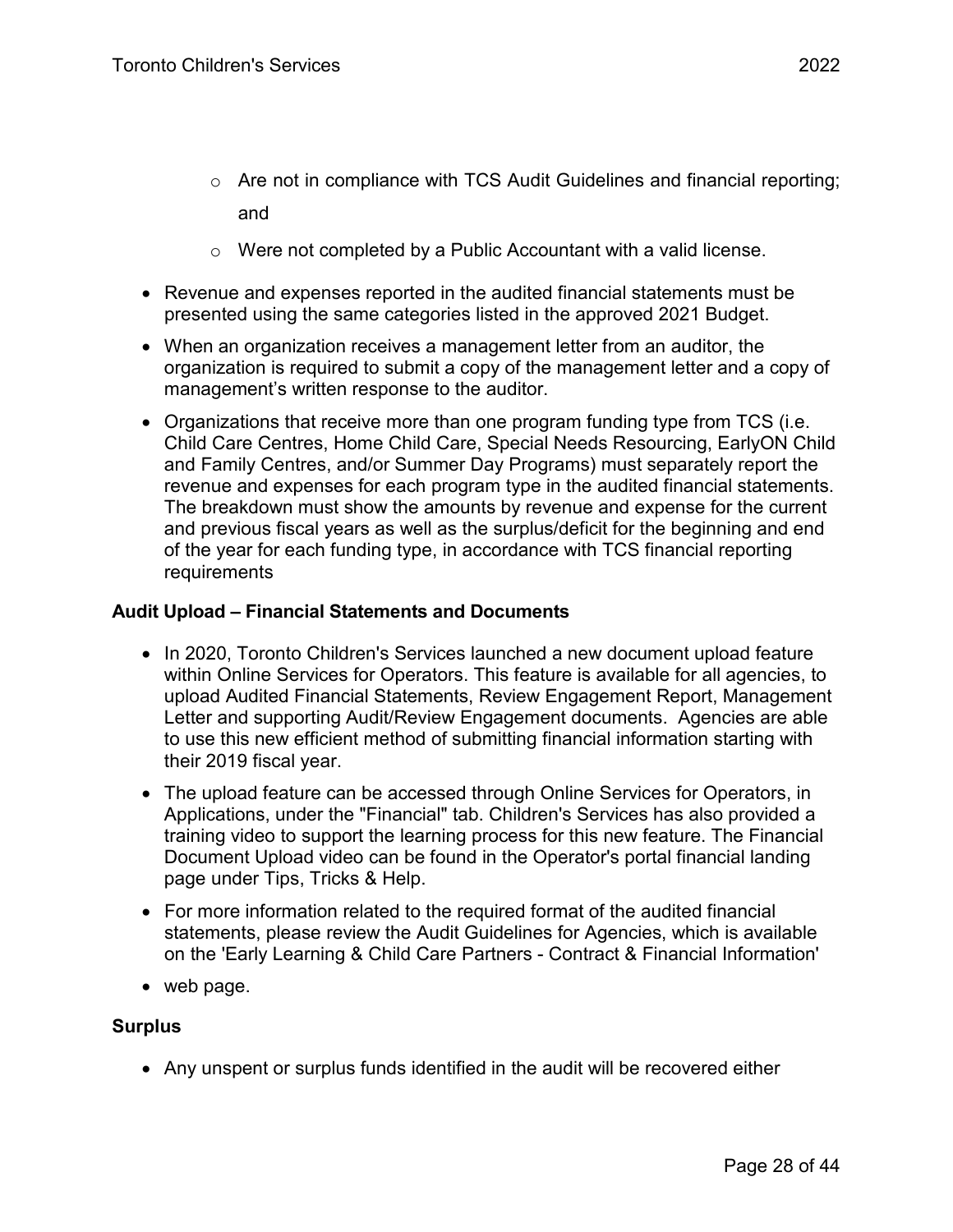through a recovery or a reduction in subsequent payments.

• Organizations are required to submit Annual General Meeting (AGM) Minutes to Children's Services. Organization AGM Minutes for 2021 will be submitted to Children's Services in 2022.

#### **Governance**

- Definition of Board of Directors should be in adherence with the *Not for Profit Corporation Act*.
- Joint signature by two Signing Officers of the Board of Directors are required for cheque signing purposes for Not for Profit organization.
- Board members' contact information should be different from that of the organization and deemed to be used for professional purposes. Any changes should be forwarded to Children's Services.
- The list of Board Members, Signing Officers, and other agency contacts must be kept current in the Online Services Contacts and User Management tab. Instructions on updating this information can be found in the [Contacts](https://www.toronto.ca/community-people/community-partners/early-learning-child-care-partners/online-services/) and User [Management](https://www.toronto.ca/community-people/community-partners/early-learning-child-care-partners/online-services/) Guide, which is available on the 'Early Learning & Child Care Partners - Online Services ' web page.

#### **Insurance**

- As insurance coverage is renewed, a copy of the updated certificate of insurance must be submitted. Agencies are now able to upload their Certificate of Insurance using the upload feature which can be accessed through Online Services for Operators, in Applications, under the "Financial" tab. Prior to starting, please review the guide and video available in the Operator's portal financial landing page under Tips, Tricks & Help.
- The current minimum level for general commercial liability insurance is \$2 million. As insurance coverage is renewed, a copy of the updated certificate of insurance must be submitted to Children's Services. The certificate must list all EarlyON program delivery locations, contain a cross liability clause, and name the City as an additional insured.

#### **Financial Records**

- As per the Organization's Service Agreement with the City, financial and service records must be made available to City staff upon request. The City may request access to these records any time during the term of the Agreement and for seven years after the expiry or termination of the Agreement.
- In order to ensure compliance with funding guidelines, City staff may also request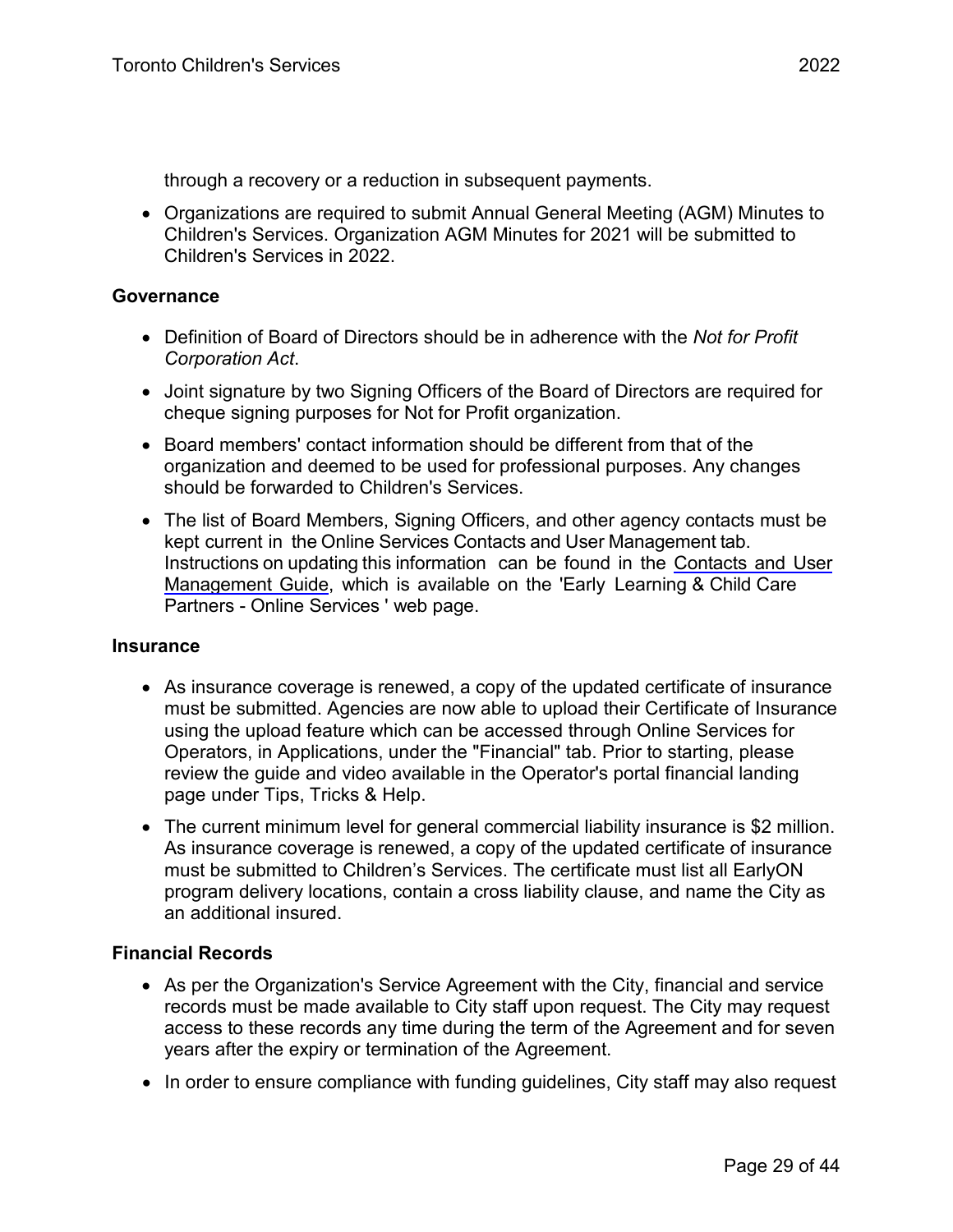from the Organization, additional backup and supporting documentation relating to revenues, expenses or any other information contained in any report submitted to the City. These reports include the semi-annual and annual reports and annual Audited Financial Statements, among others.

# <span id="page-29-0"></span>**2022 Budget Guidelines for EarlyON Child and Family Centres**

A budget must be submitted for each EarlyON Service Provider through the online portal. Budgets will be completed at an organizational level. This budget shall be reflective of the costs of operating programs at all of the EarlyON Centres the organization operates, including funding provided through subcontracting arrangements with other agencies. This budget is intended to demonstrate to TCS how the organization's 2022 base allocation will be spent. There are spending limitations detailed in each section below that TCS will fund. Agencies may choose to fund amounts over the funding allocation with their other non-City funded revenue sources.

The EarlyON Budget Application include validation rules based on the requirements outlined below and will display error or warning messages if there are any issues that would prevent you from being able to submit your budget electronically.

## **Officers of the Board and Other Organization Information – Key Contacts Management Page**

Complete the required information on the 'Key Contacts Management' page of the Budget Application. Any changes to the Board Members must be submitted to Children's Services. This also applies to changes in Signing Officers.

#### **Child and Family Centre Operating Information – Operation Days and Operation Hours Pages**

Up-to-date operating information will assist TCS in providing accurate information on EarlyON Centres to families, as well as contribute to system planning decisions.

In the 'Operation Days" page, service providers must list the planned closure dates and identify the number of operating days in the year.

In the 'Operation Hours' page, for each program type (Drop In and Registered), you must indicate the program start and end times for each day of the week, for each location. The Total Number of Hours should reflect the actual number of service hours available for parents/caregivers to access service, not the hours that the site or building is open. For example, if the program's operating time are from 9:00-3:00, with a onehour lunch break at 12:00, only 5 hours of service would be recorded for that program on that day.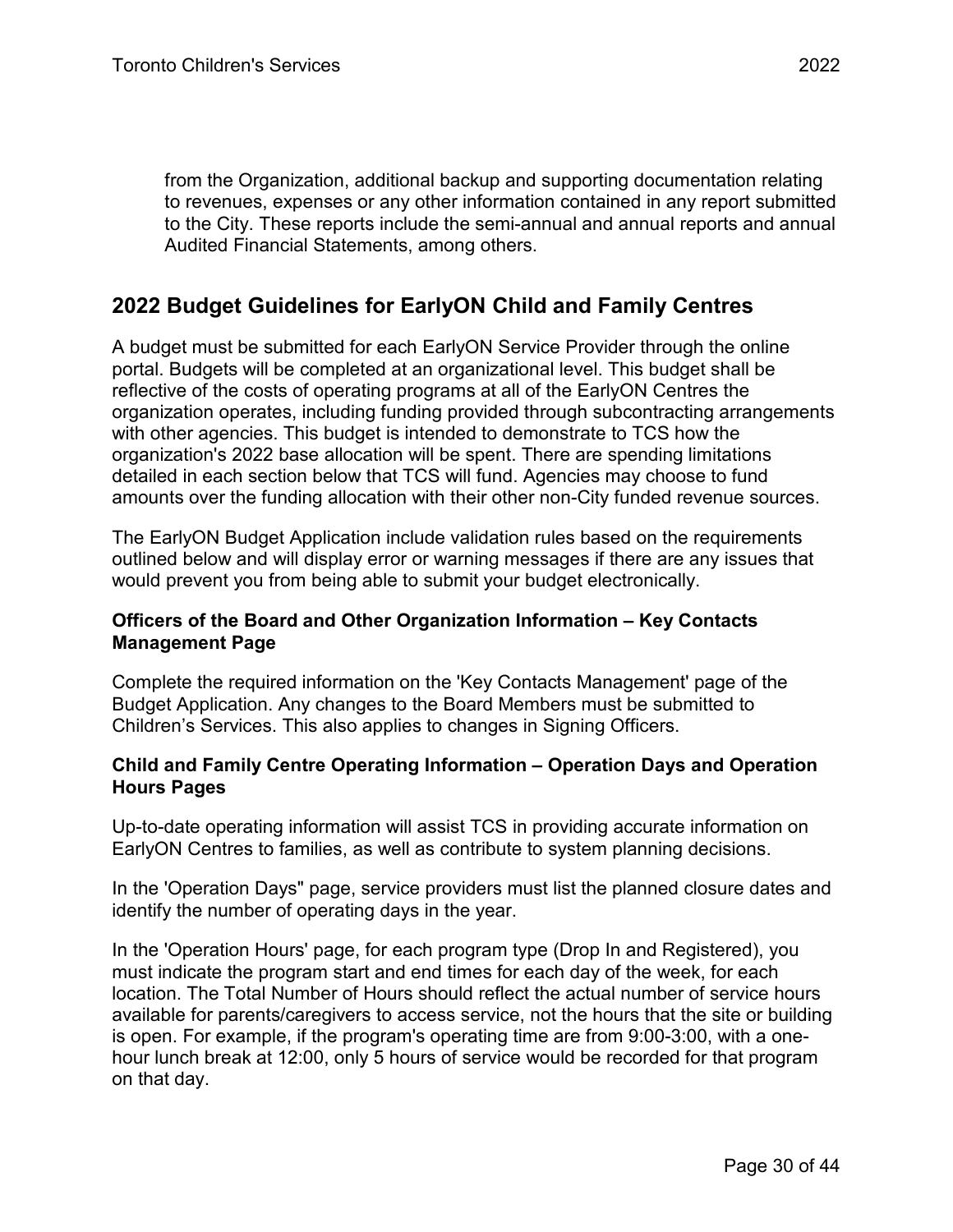# <span id="page-30-0"></span>**Staffing Information and Expenses**

Salaries, wages, and benefit costs comprise a large majority of expenses in a service organization. Therefore, specific detail related to this category will be required and particular emphasis will be given to this area of the budget during analysis.

No salary can exceed the maximum salary paid by the City for equivalent job requirements. Salary amounts greater than the City's Salary Range will not be funded by EarlyON. Agencies may choose to fund amounts over the limit with their other non-City funded revenue sources.

**Please note:** this applies even if a salary is only partially covered through EarlyON funding and the amount claimed is less than the maximum amount. For example, if 30% of an administrative staff's salary is claimed as an EarlyON expense, TCS EarlyON funding can only be used to cover up to 30% of the maximum salary allowed for that position.

On November 4, 2021, [the Provincial government](https://www.ontario.ca/document/your-guide-employment-standards-act-0/minimum-wage) introduced a bill that would, if passed, raise minimum wage rates on January 1, 2022 to \$15.00 per hour.

At this time, even though the bill has not been passed Children's Services would like to plan for it and will take action for any submitted budgets that have hourly wages less than \$15.00 per hour.

Toronto Children's Services will review budget submissions and if there are hourly wages that need to be adjusted the budget will be **not be** returned to the operator and CS will change the hourly amount to the legislated minimum.

| <b>PROGRAM STAFF</b>                           | <b>CITY OF TORONTO</b><br><b>SALARY RANGE</b> | <b>CITY OF TORONTO</b><br><b>HOURLY RANGE</b> |
|------------------------------------------------|-----------------------------------------------|-----------------------------------------------|
| <b>Supervisor &amp; Program</b><br>Coordinator | \$91,676 to \$107,707                         | \$50.37 to \$59.18                            |
| (35 hour week)                                 |                                               |                                               |
| <b>Program Staff</b><br>(35 hour week)         | \$65,055 to \$71,287                          | \$35.74 to \$39.17                            |
|                                                |                                               |                                               |
| <b>Casual/Supply Staff</b>                     | N/A                                           | \$17.49 to \$35.20                            |
| <b>Administration</b>                          | \$124,315                                     | \$68.30                                       |
| (35 hour week)                                 |                                               |                                               |

## **2022 Salary Schedule**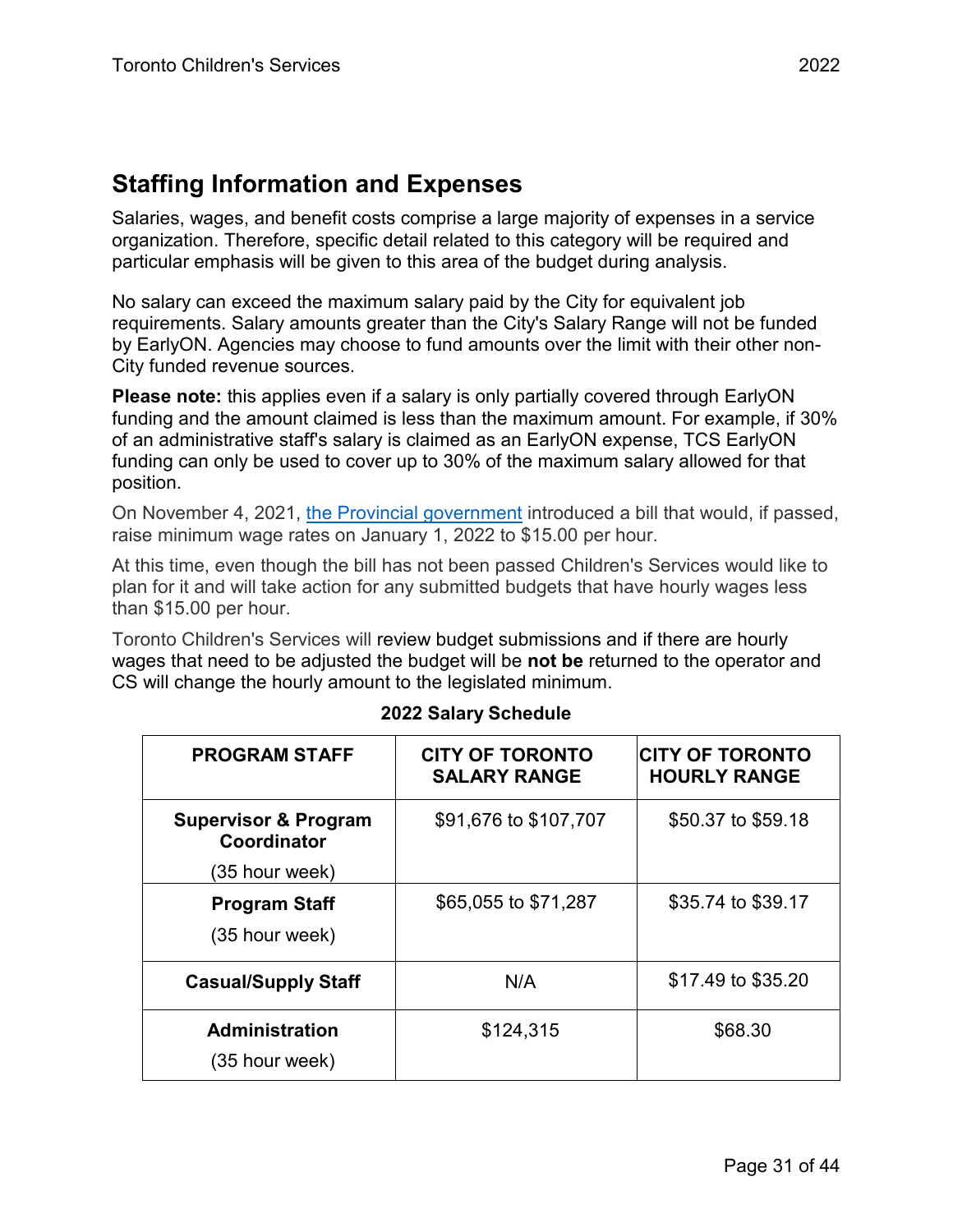## **Staff Position**

Please complete this page providing the information for all staff employed by your organization for the delivery of EarlyON programs. Do NOT include on this page the names and details for any staff that are part of a subcontracted organization that are delivering services on your behalf. Do NOT include salaried, casual, supply, or relief staff here.

Provide the following information for each position for which the budget is being submitted, all fields are mandatory:

- The position (equivalent position types based on level of responsibility are described below);
- The staff name:
- The staff ID/employee ID (this would be the ID used by your organization. If your organization does not have employee ID numbers, you will need to assign a number for each employee for the Budget Application);
- RECE (select Yes or No); Grand-parented Staff (Select Yes if staff has been with the organization for 10+ years).
- Hourly rate;
- # of hours per day; and
- $\bullet$  # of days per year

#### **Program Coordinator**

The Program Coordinator is a staff person who leads and coordinates the delivery of EarlyON programs, potentially across multiple EarlyON Centres. The Coordinator may be involved in direct service delivery.

#### **Supervisor**

The Supervisor is a staff person who supervises EarlyON programs, typically at one specific site but could be responsible for multiple EarlyON Centres.

#### **Program Staff**

Program staff work in the direct delivery of EarlyON programs, and include all staff serving the public accessing the programs (e.g. receptionists).

#### **Contracted Caretaker/Cleaner**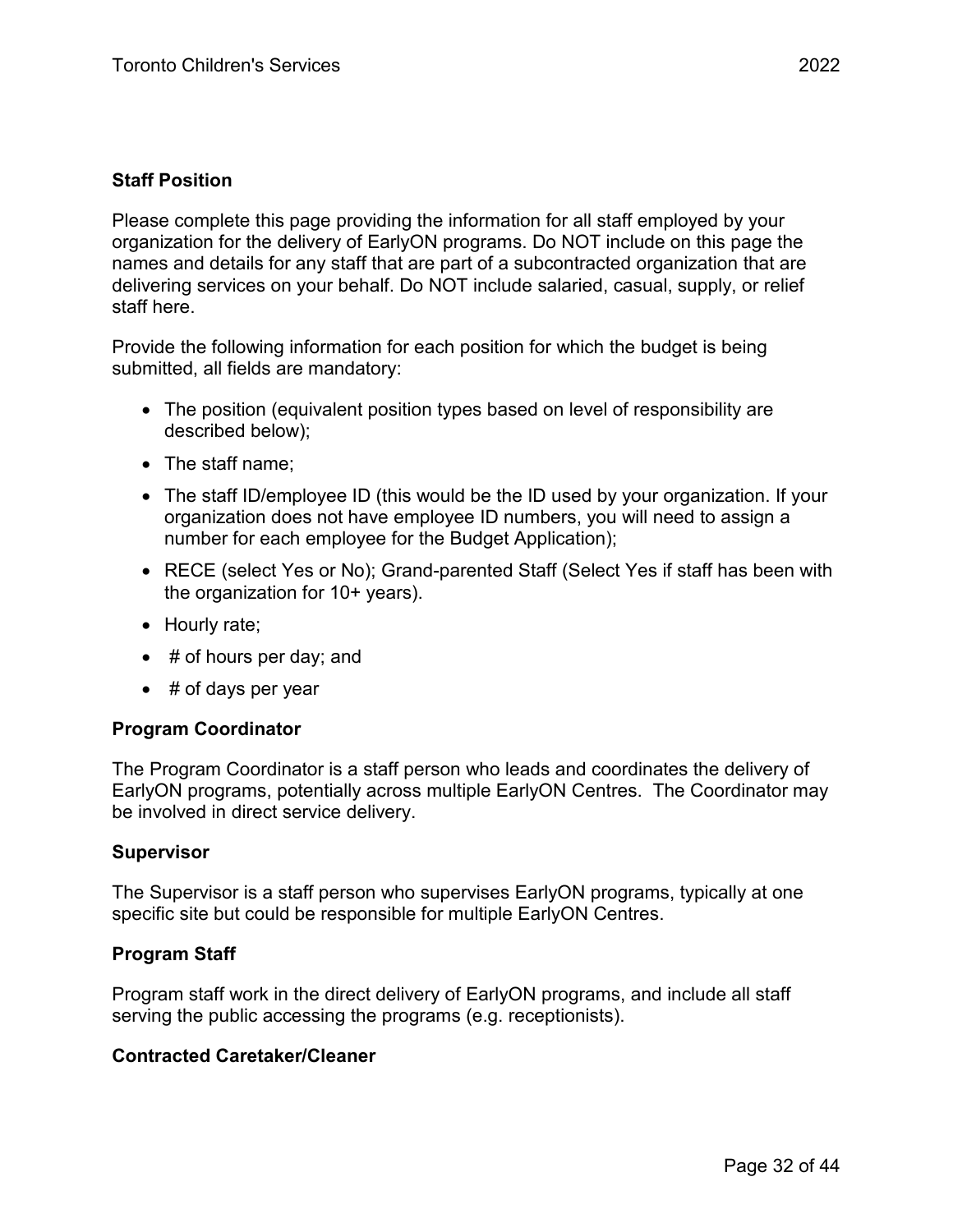Cleaning services provided to the centre by an individual not on the service provider's payroll or by a company that issues the centre an invoice for its services (i.e. nonsalary) and should be recorded in 'Cleaning/Housekeeping'.

#### **Casual/Supply Staff**

Casual/supply staff are staff who are brought in on a temporary basis to cover vacancies during the year due to staff vacation, parental leave, medical leave, etc. Casual/supply staff are distinct from permanent staff positions. This category cannot exceed 10% of total program staff salaries

#### **Administration Staff**

Allowable administration costs are those related to staff (individuals or organizations) who perform administrative functions. Business travel, office expenses, audit or professional fees, etc. are **NOT** considered allowable administration expenses and should be recorded under the appropriate expense category (Business travel, Office Related, Business Costs, Professional Fees, etc.).

There are two sub-categories of allowable administration expense: salaried administration and contracted administration. If any salaried employees perform administrative tasks, enter their annual salary (excluding benefits) and percentage allocated on page 4 of the budget. Individual salary amounts allocated to TCS may not exceed the maximum City salaries as per the 2021 Salary Schedule.

If a contracted individual/organization performs administrative tasks, the details should be recorded under Contracted Administration of the budget. Contracted Administration is only paid to a third party and not to an individual employed by the organization and paid through payroll.

Children's Services will fund up to **10%** of the Organization's total program funding for administration costs.

Administration costs are reviewed for reasonableness as part of the budget analysis process, irrespective of the maximum allowable amount.

#### **Administration Staff***:*

The allowable administration salary cost relate to staff that perform administrative functions and for which a T4 or T4A is issued.

Business travel, office expense, audit or professional fees, etc. are not allowable administration expenses and should be recorded under the appropriate expense category.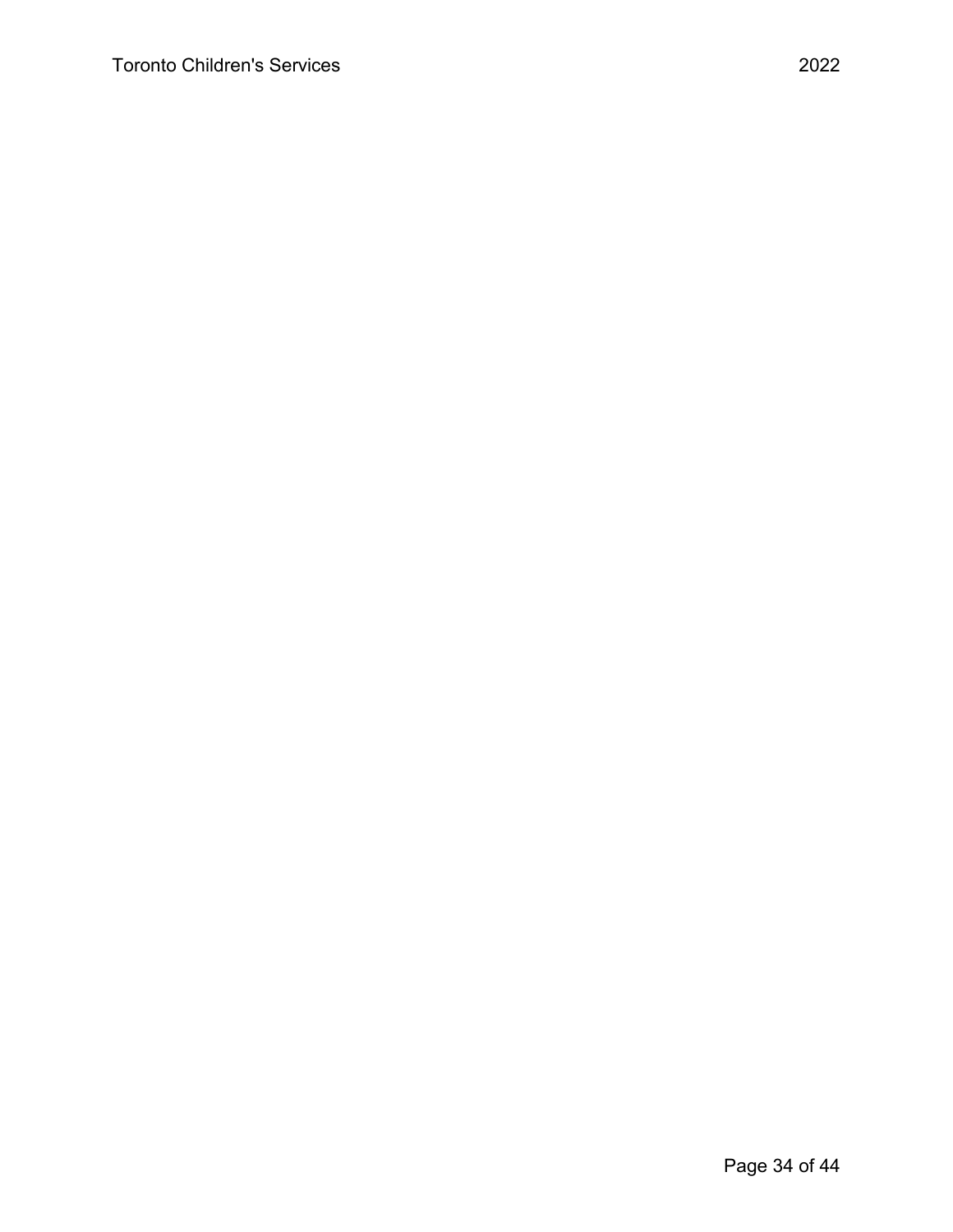Salary paid to staff who perform direct services to parents/caregivers and children for which a T4 or T4A is issued.

**Contracted Administration**: If your organization contracts for administration staff, enter the total cost here (e.g. contracting for payroll support) Expenses recorded as contracted administration are for individuals or organizations that perform administrative services for EarlyON programs.

**Supply Staff/Casual***:* Up to 10% of the total salary costs for staff (excluding both salaried and contracted administration) are allowed under this category to recognize the cost of hiring supply staff to replace regular program staff that are absent or on vacation. Salaried supply staff are those employed by the agency i.e. the agency issues them a T4 or T4A slip. Contracted supply staff are those who are not employed by the agency; rather they are employed by an outside agency who invoices the centre for the services rendered.

## **Benefits**

Enter the total value of staff benefits. Please note that benefits, including both mandatory and non-mandatory benefits. The budget application will not allow benefits to exceed **25%** of total salaried staffing costs.

## **Other Revenue to Support Staffing**

The Other Revenue page provides additional fields for you to enter other revenue sources earned or received that will be used towards supporting your EarlyON Child and Family Centre(s). Amounts entered on this page will be carried over to the Other Revenue field in the Operating Budget summary page.

# <span id="page-34-0"></span>**Column A, B and C (Organization Operating Budget)**

**NOTE:** For the 2022 Budget (Column C) the expenses and revenue **must not** include COVID-19 related costs and revenue (COVID-Free Budget).

**NOTE:** For the 2021 actuals (Column B) the expenses and revenue **must** include COVID-19 related costs and revenue.

**NEW:** Because the budget are being submitted without any COVID-related expenses but Actuals are being submitted including all COVID-related expenses and revenue the 2022 Budget will not require a line-by-line explanation for variances between Column A and B or Column B and C.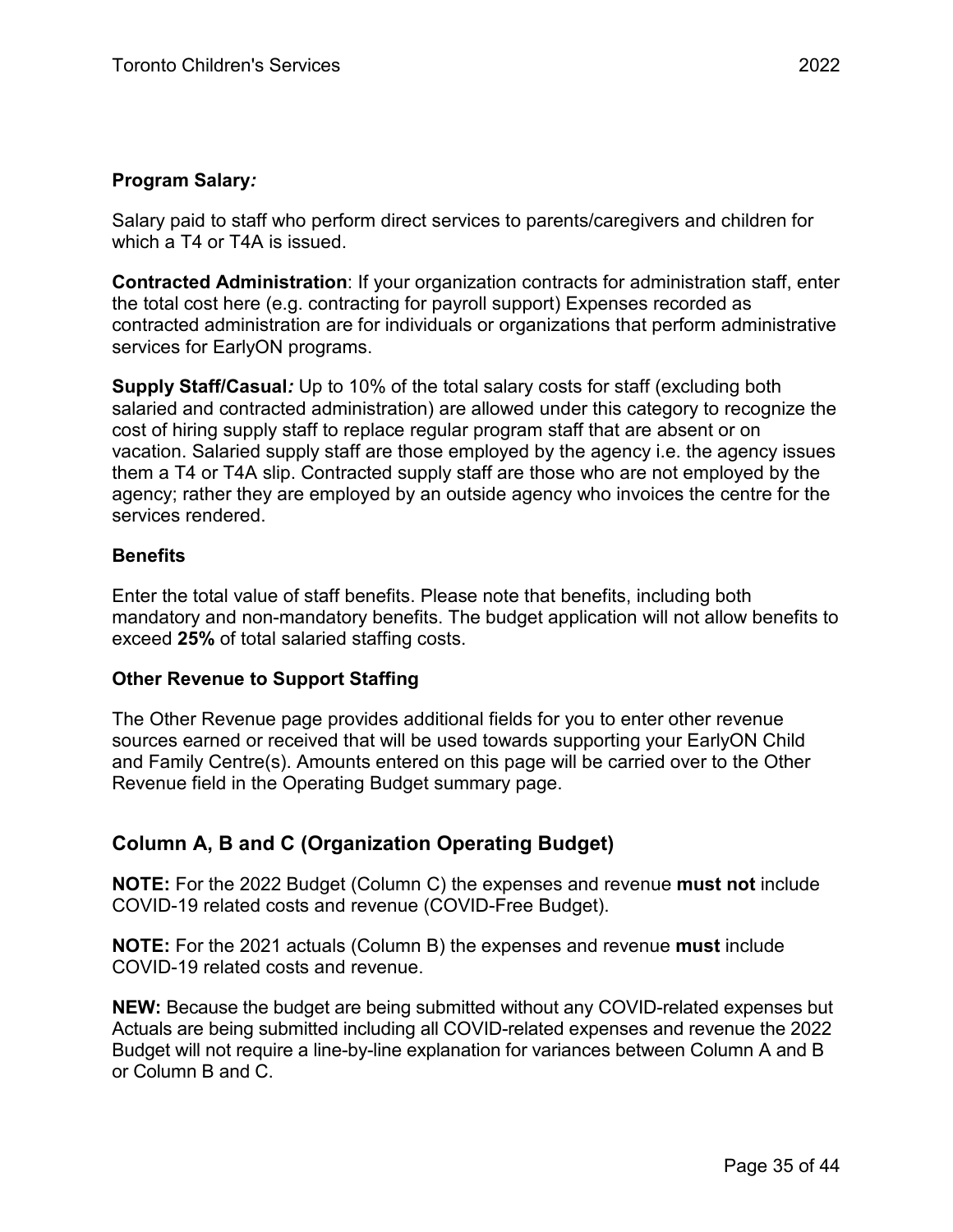**NEW:** If a revenue or expense category that had a value in the previous year it is prepopulated at a default value of Zero (0\$) in the current year. If it is not updated a message will display and an explanation will be required in order to proceed. If a value is entered, the system will no longer show the message and an explanation will no longer be required.

# **Approved Prior Year (Column A)**

The revenue and expense amounts approved by TCS for the prior budget year are prepopulated in Column A of the Budget app.

## **Reported Actuals (Column B)**

Updated For the 2021 budget process the operators were asked to copy values from column A to column B. For the 2022 budget process TCS will return to regular business where the operator enters revenue received and expenses incurred for 2021. The amounts should be based on actuals revenue and expenses from January 1 to September 30, 2021 and a reasonable estimate of the amounts for October 1 to December 31, 2021. The additional expenses and revenues resulting from COVID-19 **must be included**. TCS recognizes the 2021 budget was submitted without COVIDrelated expenses however column B will be include the additional expenses and revenues as a result of COVID-19.

## **2022 Budget (Column C)**

The projected revenue and expenses for 2022 are to be entered by the operator in "Column C". The expenses and revenue **must not** include COVID-19 related costs and revenue (it must be a COVID-Free Budget).

Projected revenue should be based on the Organizations current City funding levels (Schedule 3/3.1) and other regular revenue sources. Projected expenses should include salary increases, increases to operating costs related to inflation / cost-of-living, and any other planned increases to operating expenses.

# <span id="page-35-0"></span>**Revenue Categories**

As detailed in the Ministry of Education EarlyON Child and Family Centres Business Practices and Funding Guideline for Service System Managers all EarlyON programs are required to be offered free of charge. Parent fees or surcharges must **not** be collected for any City of Toronto funded child and family programs.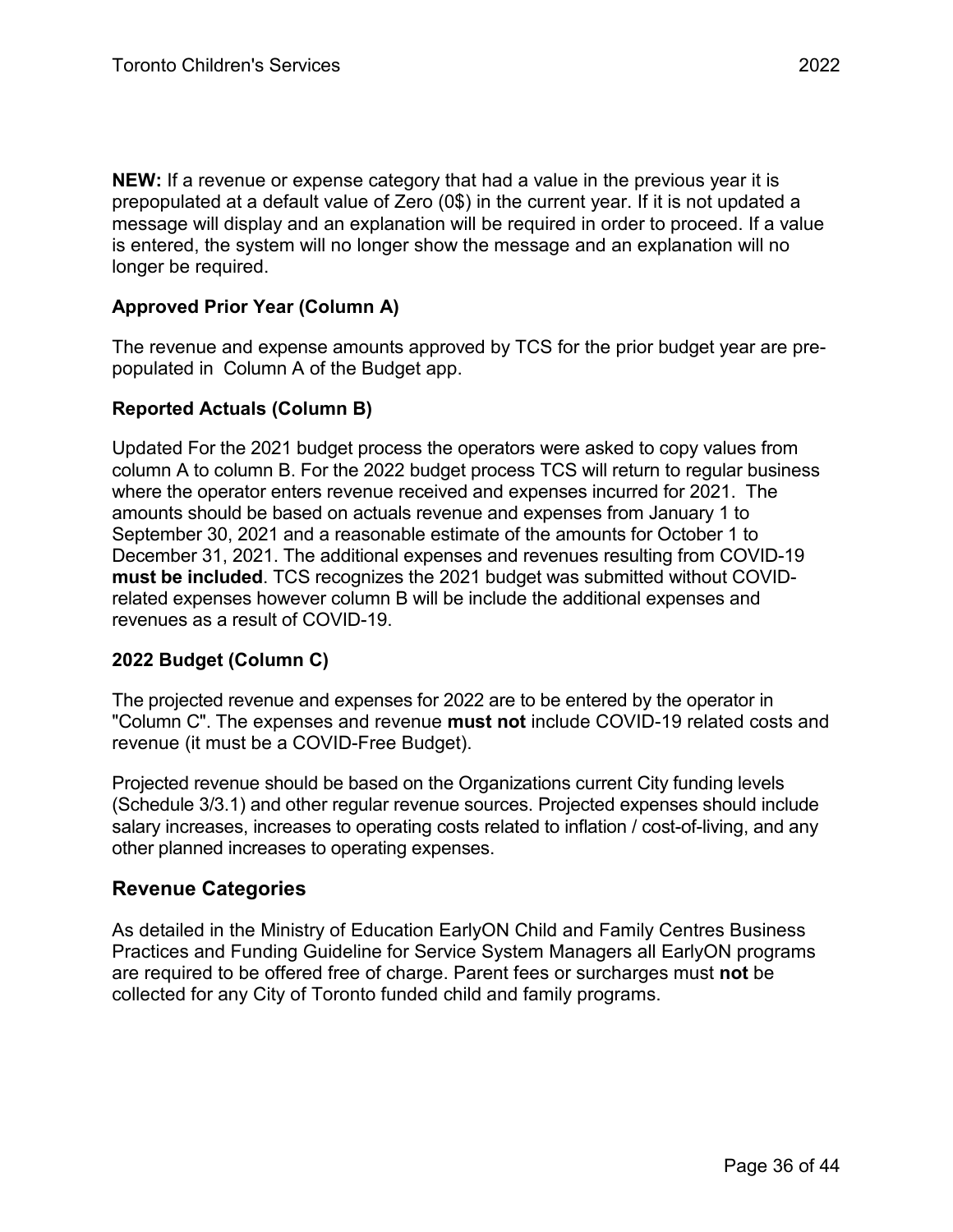## **City of Toronto Program Funding**

This amount has been prepopulated in the 2022 budget application.

#### **Other Revenue**

This line will be populated according to your input on the Other Revenue Tab

# <span id="page-36-0"></span>**Expense**

## **Program Related**

Include in this category expenses incurred in the direct delivery of core services, (excluding salaries, wages, and benefits). This may include:

- Supplies purchased that are individually less than \$5,000 such as inquiry-based play materials, equipment, or furnishings, as well as maintenance costs related to the general upkeep, safety, and maintenance of EarlyON Child and Family Centre facilities.
- Transportation services to support outreach and program participation,
- Information/resources for families to support parents/caregivers in their role.

#### **Food**

The cost of food purchased for all meals and snacks are reported in this category. Staffing costs related to staff who prepare food are not included in this line item.

#### **Rent**

Copy of the current lease(s) must be submitted to TCS and will be retained on file. The lease agreement must support the rent expense included in the budget. If the lease agreement specifies an amount that is charged for utilities and maintenance, these costs should be reported separately from rent under the utilities/maintenance expense line.

In certain cases, a lease letter is acceptable. The letter must be updated annually and include the following:

- Amount of rent expense;
- Address of the rental property, which must correspond to the location of the organization/centre;
- Length of the lease; and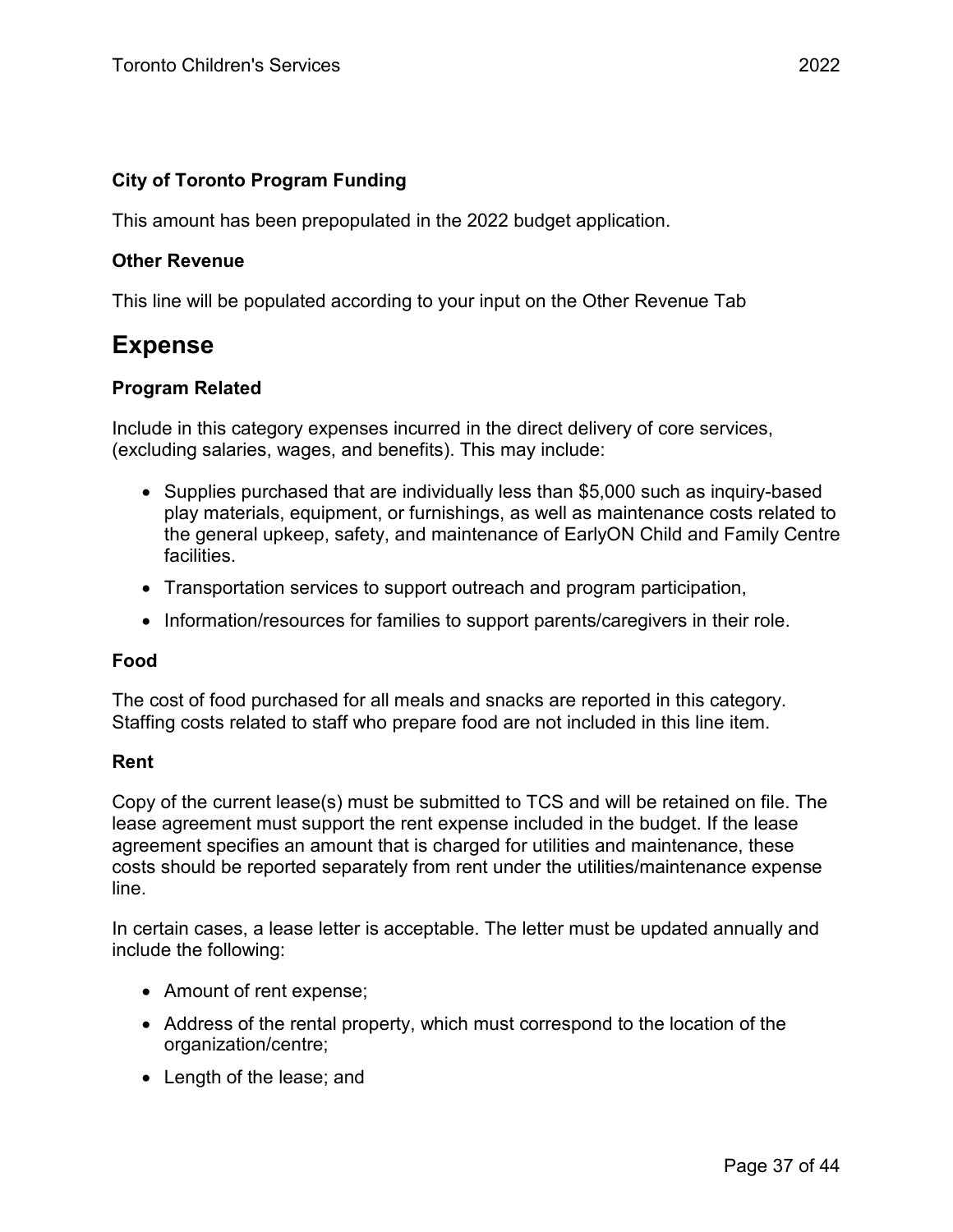- Description of space being used for the EarlyON Child and Family Centre, or the amount of square footage being used, or the percentage of building occupancy. If the percentage of the building occupancy is included it must be reasonable based on the Consultant's knowledge.
- Documents must be signed, dated and be on the letterhead of the landlord/property management company/property owner.

# **School Board Permit Fees**

Permit fees paid to a school board by EarlyON Service Providers that are not already paid to the school board directly by the City under the School Occupancy Agreement. A copy of the invoice is required to support the permit fees included in the budget submission.

#### **Utilities/Maintenance**

Include costs for utilities and maintenance and for the repair and upkeep of the property related to the EarlyON Child and Family Centre(s).

## **Property Taxes**

Property taxes applied to the EarlyON Child and Family Centre should be reported under this category, separate from rent or mortgage carrying costs. If property taxes are incorporated into your rental agreement and monthly rent expense, do not enter property taxes separately on this line.

#### **Insurance**

Insurance costs for each location related to coverage of a minimum of \$2 million general commercial liability and coverage for Director's liability are reported in this category.

## **Cleaning/Housekeeping**

This category includes supplies for cleaning, laundry and kitchen supplies. It does not include any staffing costs for staff that perform cleaning/housekeeping tasks.

## **Office Related**

Items purchased for office use that are less than \$5,000 such as advertising, telephone, and bank charges are reported in this category.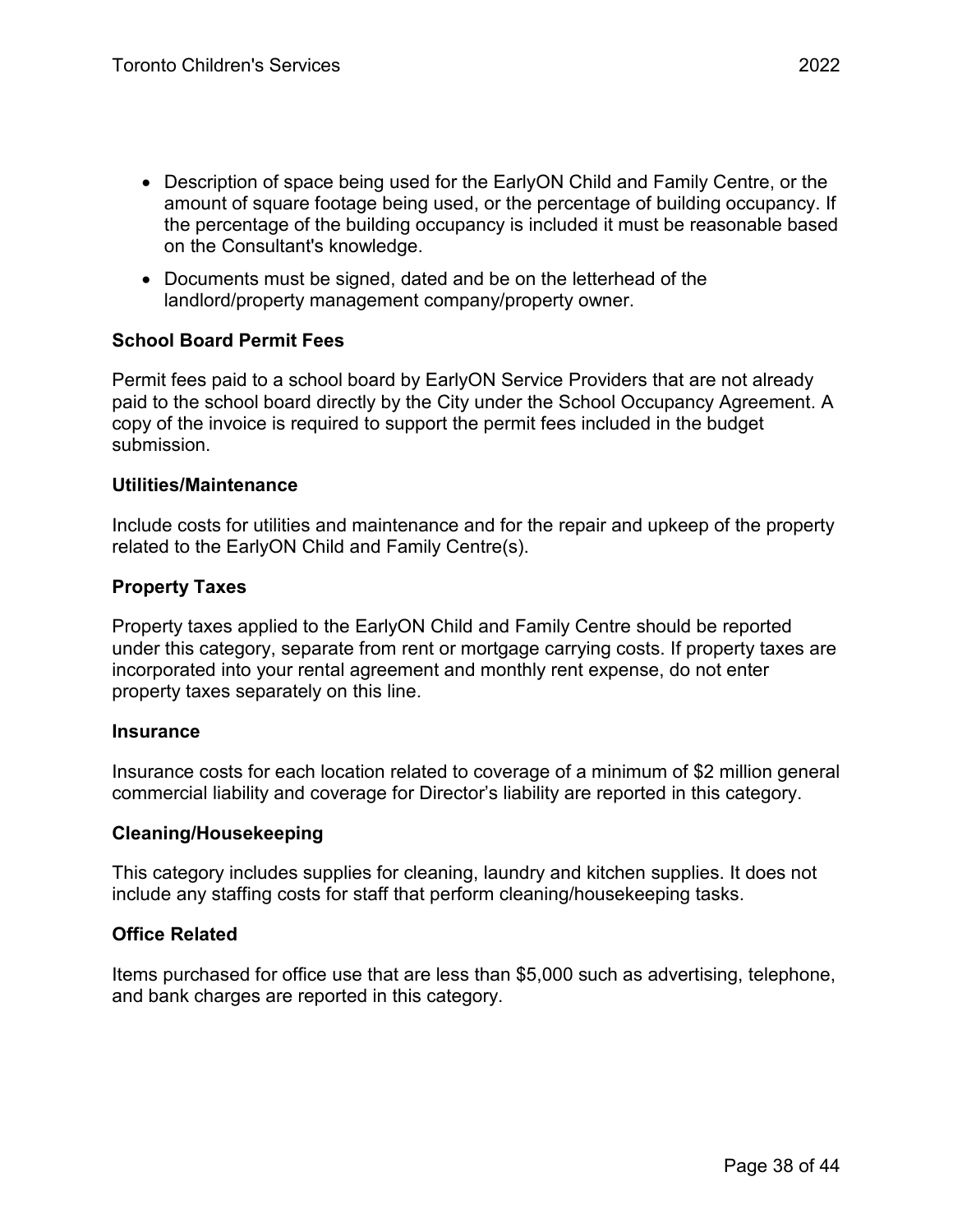#### **Professional Fees**

Professional fees include audit fees. It does not include bookkeeping costs, which are to be reported in administration (salaried or contracted).

#### **Legal Cost**

This category includes all legal costs, related to the operation of the centre

#### **Professional Development**

This category reflects the cost of professional learning and development that build the capacity of staff to deliver high-quality, inclusive EarlyON programs. Eligible expenditures include:

- Program-related professional learning opportunities related to *How Does Learning Happen? Ontario's Pedagogy for the Early Years*.
- Professional learning and development opportunities for staff related to core service delivery and well-being of children and families.
- Capacity building of staff to ensure core services support inclusion of children with special needs and their families, for example through the support of a special needs resourcing consultant.

#### **NEW – Business Costs –**

Do not enter a value in column C. This is no longer an eligible expense, these expanses must be entered in their appropriate category. If this a value is entered in this category your budget process will be delayed and be resubmitted

#### **Payments to Subcontracted Agencies**

If your Organization subcontracts and provides funding to another EarlyON organization, include the total amount of the expense on this line. Note that your audit will need to include the verification of this expense. This does not include 'in kind' or other shared supports, such as staff or space, and only refers to funding provided through purchase of service agreements for EarlyON programs. Do not include in this line subcontracted administration services, such as payroll.

#### **Other Expense 1 and 2**

Include in this line any operating costs incurred as a result of transformation activity and/or business transformation supports such as integrating, sun-setting, establishing or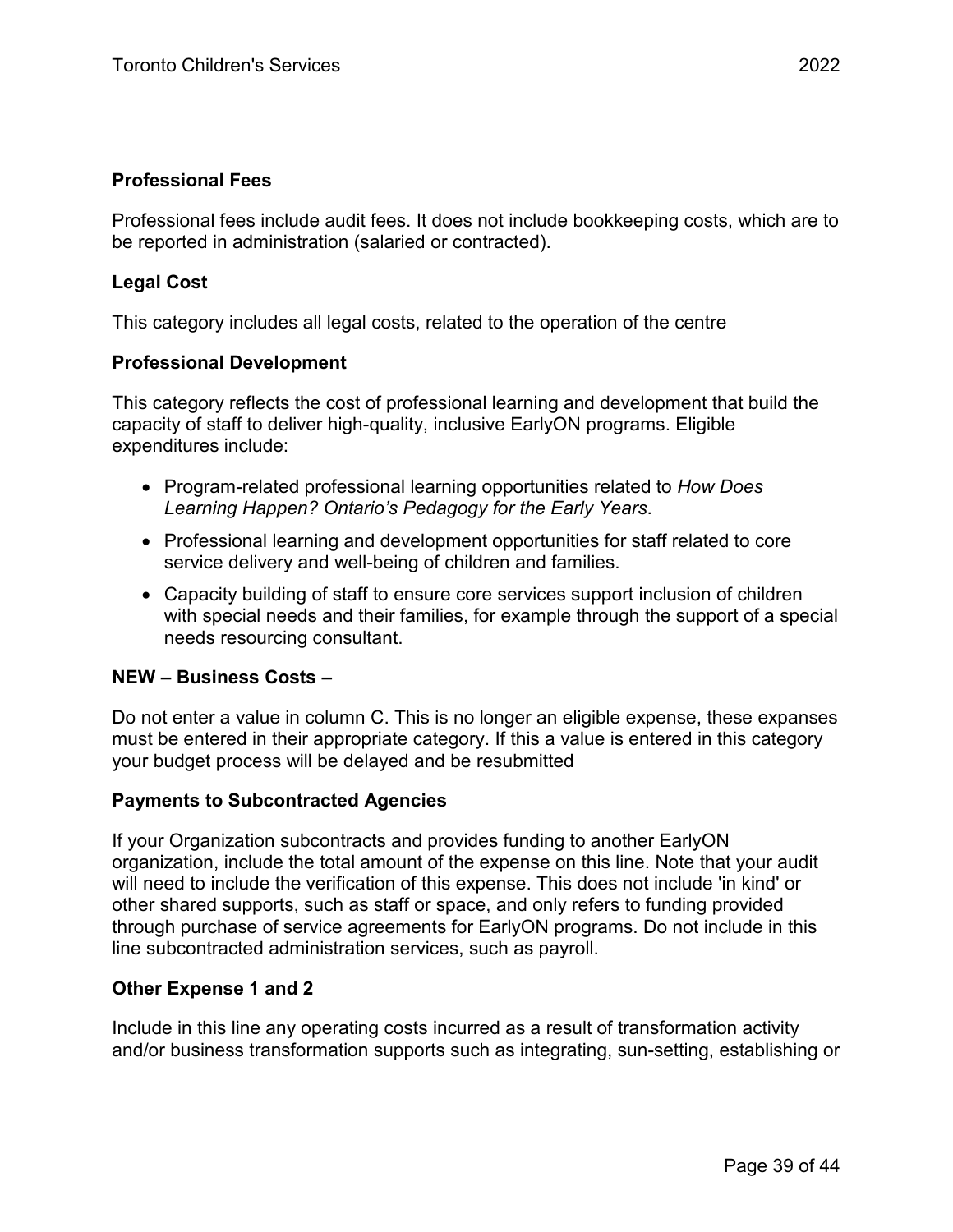relocating centres (e.g. legal fees, lease termination, moving, business planning, recruitment and on-boarding of new staff, staffing transitions). Please provide a

description for the expense item in this line.

# **Surplus / (Deficit)**

The surplus / (deficit) line allows agencies to report any planned over or under expenditures for 2022. When completing the 2022 budget, the surplus / (deficit) line should be used by agencies to balance budgeted expenditures against anticipated revenues. Agencies in a surplus position will have those funds recovered and those in a deficit position will be required to submit a detailed deficit letter/business plan with their budget.

# **Start-Up Costs**

TCS may have pre-approved start-up costs for new program locations including purchases of equipment, furnishing and other individual assets. Start-up costs should not be included in the budget submission. Start-up costs must be pre-approved and will only be paid after all receipts and supporting documents have been received. Start-up purchased assets are required to be fully expensed within the same budget year.

# <span id="page-39-0"></span>**Sanctions and Penalties**

In order for the City to effectively manage EarlyON Centres and to maintain our reporting obligations to the Ministry, TCS may exercise the right to apply sanctions and penalties to uphold business deadlines. Agencies who fail to submit required budgets, reports and other documents on a timely basis may be subject to the following sanctions and penalties below. Agencies may request an extension in writing from their Consultants in the event of extenuating circumstances.

- Forfeit their funding increases or grant eligibility if no submission is received by budget/grant deadlines
- Payment Schedule adjusted from Quarterly Advances to Monthly Advances
- Payments suspended until issue is resolved
- Further sanctions including, but not limited to: termination of Service Agreement and recovery of funds

## **Program Funding Level**

Toronto Children's Services (TCS) determines increases for EarlyON service providers annually, based on the total costs for all contracted service providers and Council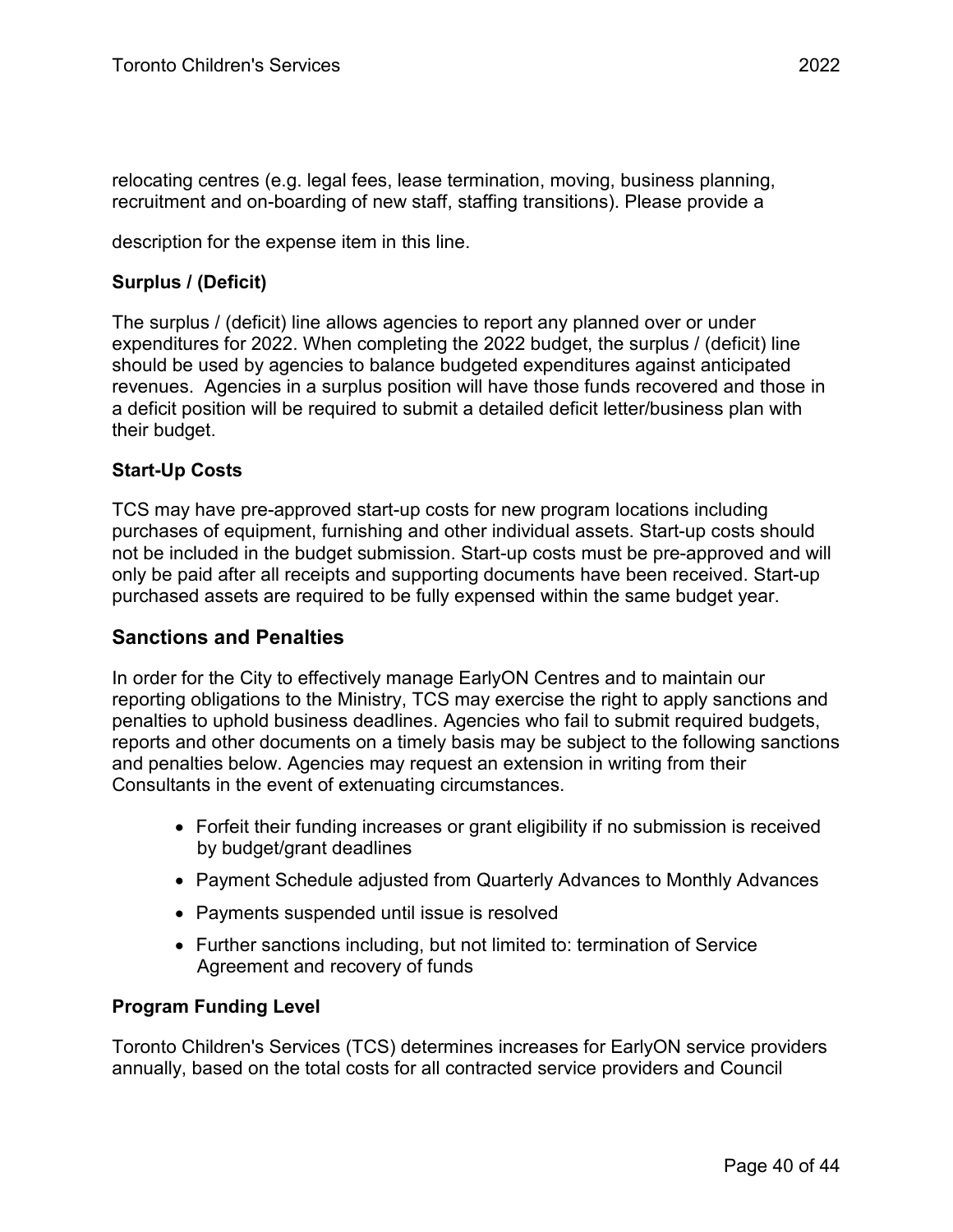approved funding levels. The City may decrease funding levels based on budget analysis results. When the funding amount received from the City of Toronto changes the organization is issued a revised Schedule 3.1, listing the revised program funding level.

# <span id="page-40-0"></span>**2022 Business Cycle and Requirements**

The table below lays out key dates with respect to submissions required by TCS from service providers.

| <b>Requirement</b>                                                                                                   | <b>Deadline</b>                                     |  |
|----------------------------------------------------------------------------------------------------------------------|-----------------------------------------------------|--|
| <b>Budget Submission</b>                                                                                             | November 30th, 2021                                 |  |
| <b>Annual Year to Date Reporting</b><br>July 1 - December 31, 2022                                                   | January 21, 2022                                    |  |
| <b>Semi-Annual Year to Date Reporting</b><br>January 1 to June 30, 2022                                              | July 22, 2022                                       |  |
| <b>Annual Year to Date Reporting</b><br>July 1 - December 31, 2022                                                   | January 20, 2023                                    |  |
| <b>Submission of Audited Financial Statements</b>                                                                    | Within 4 months of the organization's year<br>end   |  |
| <b>Occupancy Space Verification</b><br>(only for programs located in Schools under the<br><b>Umbrella Agreement)</b> | As Requires                                         |  |
| <b>Centre Visits</b>                                                                                                 | Completed annually as per agreement<br>requirements |  |

## **Budget Submission**

Organizations will be required to submit their budget through the EarlyON Budget Application. Please follow each step in the submission process in the application and press "Submit" at the end of the 'Financial Flow' page. No hard-copy will be required. If you have any questions about the budget, please email **EarlyON@toronto.ca.** 

# **Payment Process**

Payments from TCS to providers can only be issued via direct deposit. Children's Services will not be able to issue written cheques. Payments are made quarterly to providers, based on 25% of the funding allocation detailed in Schedule 3.1.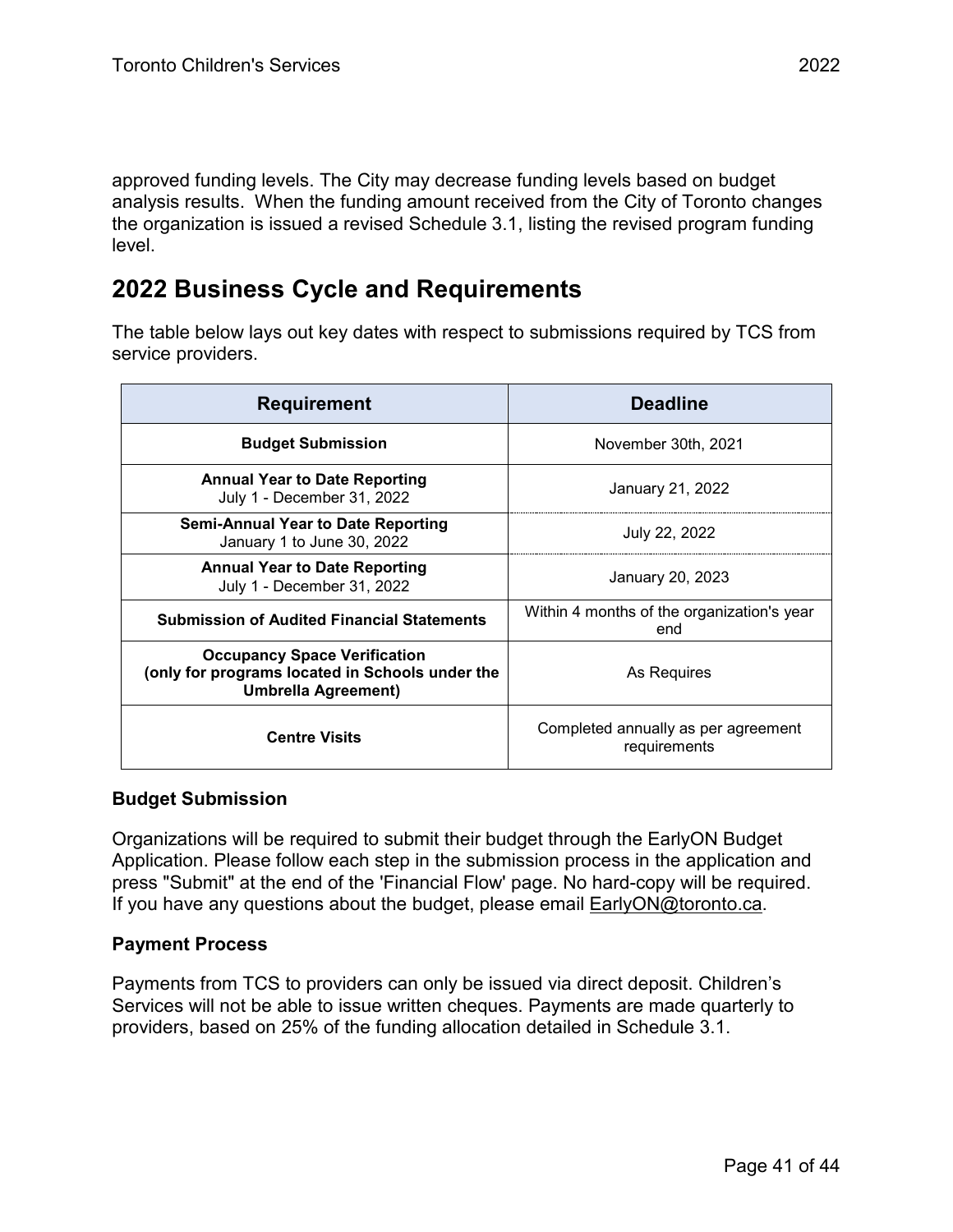# <span id="page-41-0"></span>**Appendix A: RECE EXEMPTIONS FOR EARLYON CHILD AND FAMILY CENTRES POLICY**

#### **Purpose:**

The purpose of this policy is to ensure compliance with the *EarlyON Business Practices and Funding Guidelines for Service System Managers (2019)* that outline the requirement for qualified staff teams to include at least one RECE to deliver mandatory core services related to supporting early learning and development at EarlyON Child and Family Centres. This policy also explains how TCS (TCS) will facilitate and monitor temporary RECE exemptions for EarlyON Child and Family Centres that cannot meet the new requirement.

#### **Background:**

EarlyON Child and Family Centre providers across Ontario are now required to meet the following staffing requirements as outlined in the *EarlyON Business Practices and Funding Guidelines for Service System Managers (2019)* from the Ministry of Education:

CMSMs and DSSABs are required to ensure that qualified staff teams are responsible

for delivering programs and services at every centre. **Qualified teams must include at least one Registered Early Childhood Educator (RECE) to deliver mandatory core services related to supporting early learning and development**. The Ministry recommends RECE qualifications for all team staff delivering services related to early learning and development beyond the minimum requirement of 1 RECE at every centre.

…Existing Child and Family Centres that do not currently have RECEs on staff must hire an RECE to deliver core services related to supporting early learning and development.

## **Exemptions:**

Service providers can apply for an RECE Exemption where an EarlyON Child and Family Centre is unable to recruit at least one RECE to deliver core services related to early learning and development. The following requirements are outlined related to RECE Exemptions:

Where a Child and Family Centre is unable to recruit at least one RECE to deliver core services related to supporting early learning and development, the CMSM or DSSAB may grant an exemption from the requirement.

**Exemptions are not meant to be extended indefinitely. Exemptions must be reviewed on an annual basis** and CMSMs and DSSABs are required to monitor exemptions to identify challenges and develop strategies to support service providers in meeting the requirement. This may include transition planning, ensuring capacity to deliver core services related to early learning and development, and HR approaches (e.g. recruitment and staffing strategies).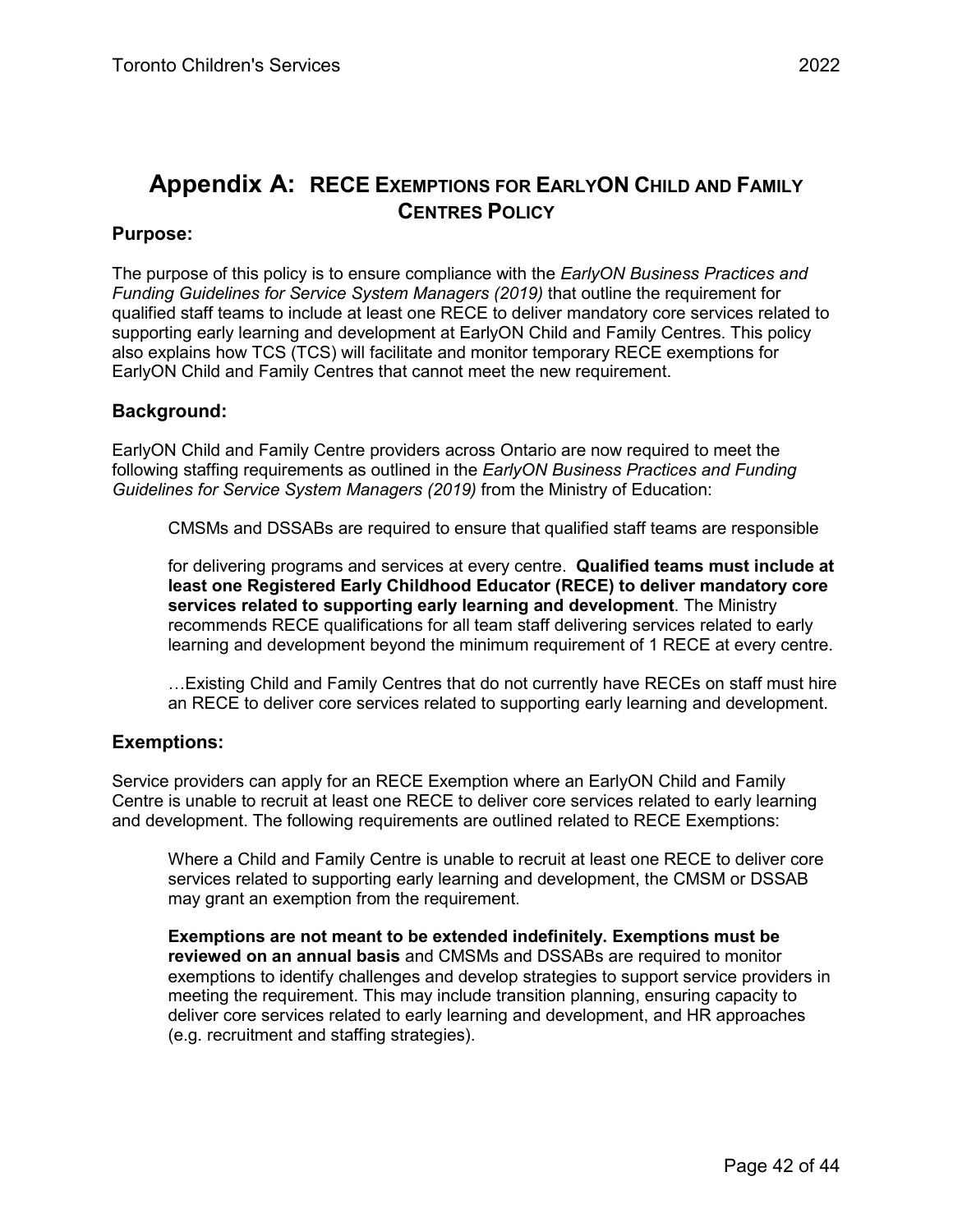## **Grand-Parenting Provision:**

A grand-parenting provision was put into effect April 2019 that specifies that staff in EarlyON Child and Family Centres with more than 10 years of experience working in one of the four previous family support program types are not required to obtain their RECE credential. Grandparented staff can be used to meet the RECE requirement.

In order to qualify for this provision a staff person must have been employed for a total of 10 or more years as of January 1, 2019 in one or more of the following child and family programs:

- Ontario Early Years Centres
- Parenting and Family Literacy Centres
- Child Care Resource Centres
- Better Beginnings, Better Futures

Please note the following parameters for the grand-parenting provision:

- This provision does not apply to new hiring for positions, or to persons that have been members of the College of Early Childhood Educators in the past, but have had their membership suspended, cancelled or revoked, or who have resigned or let their membership lapse; and
- This exemption does not apply to those who have satisfied the educational requirements to be registered as members of the College but have not become members.

CMSMs and DSSABs will be required to report the number of service providers and number of staff that have been provided an exemption or have been grand-parented through financial reporting*.* 

#### **Interpretation:**

The above requirements specify that service providers must ensure that aspects of their EarlyON programs and services that are intended to support early learning and development are delivered by at least one RECE or a staff person with at least ten years of experience in one of the four previous family support program types listed above. Other core services and administration do not necessarily need to be staffed with RECEs, and non-RECE staff can support RECEs to deliver programs and services that support early learning and development. Examples of programs that must be delivered by an RECE include, but are not limited to, dropin or registered programs and services that build responsive adult-child relationships and encourage children's exploration, play and inquiry, supported by How Does Learning Happen? Ontario's Pedagogy for the Early Years.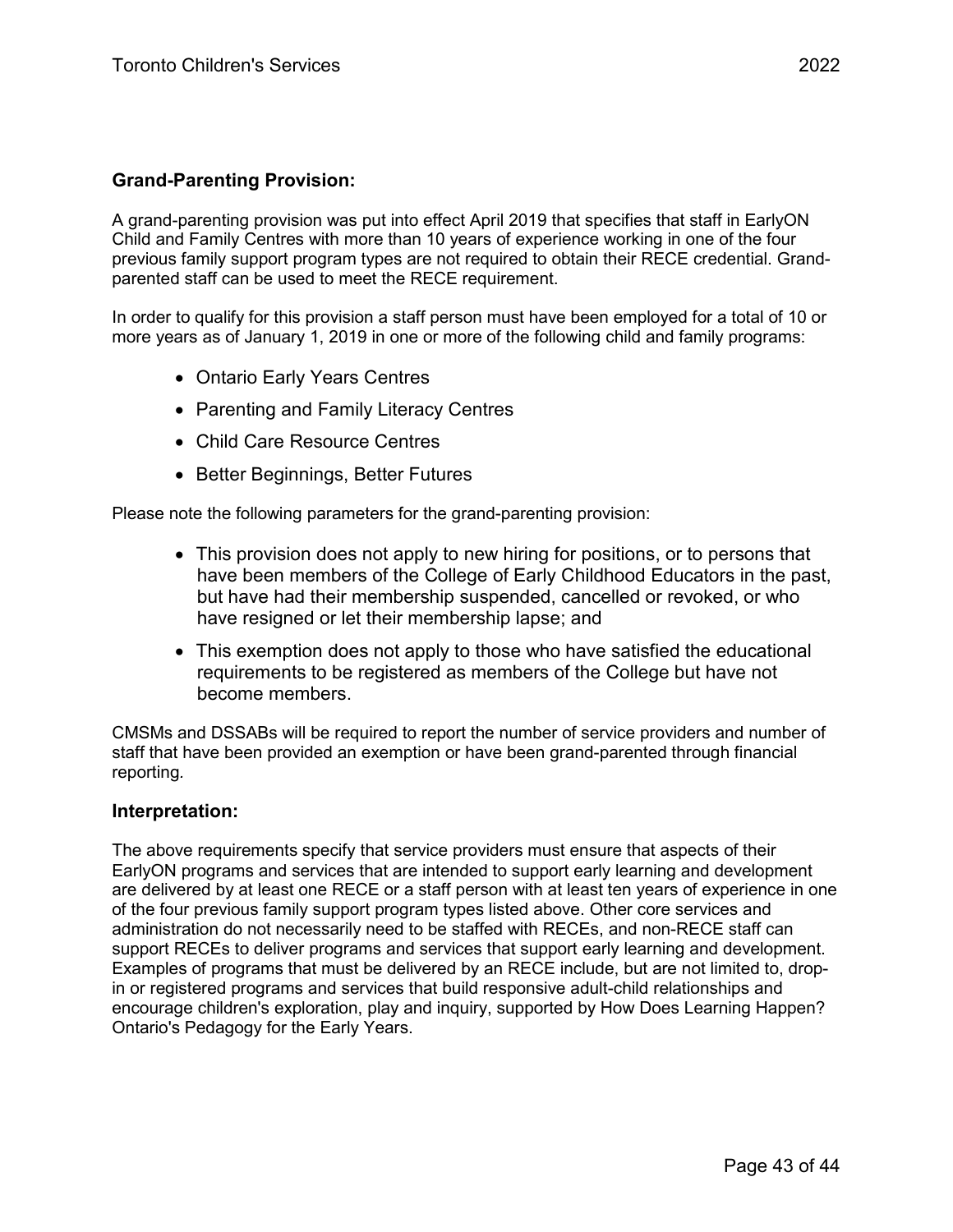#### **Procedures:**

- EarlyON Child and Family Centre service providers must submit the EarlyON RECE Exemption Request Form with their annual budget submissions or at any time that a position requiring an RECE (see explanation above) cannot be filled with a qualified staff person.
- Following submission of an EarlyON RECE Exemption Request Form, TCS will review the program information and request form to determine if the exemption request will be approved for the current or upcoming operating year.
- TCS staff will follow up with service providers who have been granted an RECE exemption to monitor progress and support planned actions to fulfill RECE requirements identified in request form. Appropriate actions to fulfill RECE requirements can include (but are not limited to) providers:
	- $\circ$  supporting existing staff to apply to an Early Childhood Education diploma program through an Ontario College of Applied Arts and Technology (OCAAT) and pursue funding through the [Early Childhood Education Qualifications Upgrade Program](http://www.ecegrants.on.ca/) (ECE QUP);
	- o actively recruiting for an RECE staff person;
	- $\circ$  re-organizing schedules and/or roles to ensure an RECE is delivering required programs; or
	- $\circ$  coordinating between two or more locations or agencies to 'share' an RECE.
- TCS staff may ask EarlyON service providers to demonstrate implementation of their plan by providing concrete examples of actions taken to achieve the requirement. Examples can include (but is not limited to) TCS staff:
	- $\circ$  speaking to existing staff about the support provided by the centre to pursue upgrading or requesting academic reports;
	- $\circ$  confirming that part time RECE qualified staff were offered additional hours; or
	- $\circ$  requesting verification of job postings and/or of interviews held for the position.
- Service providers will be required to update TCS once the RECE requirement is met and the exemption is no longer required or if an RECE position becomes vacant.
- All granted exemptions will be for the operating year identified in the request form and last no more than one year. Service providers can re-apply for a staff person or position that was granted an exemption for all of or part of the previous operating year resulting